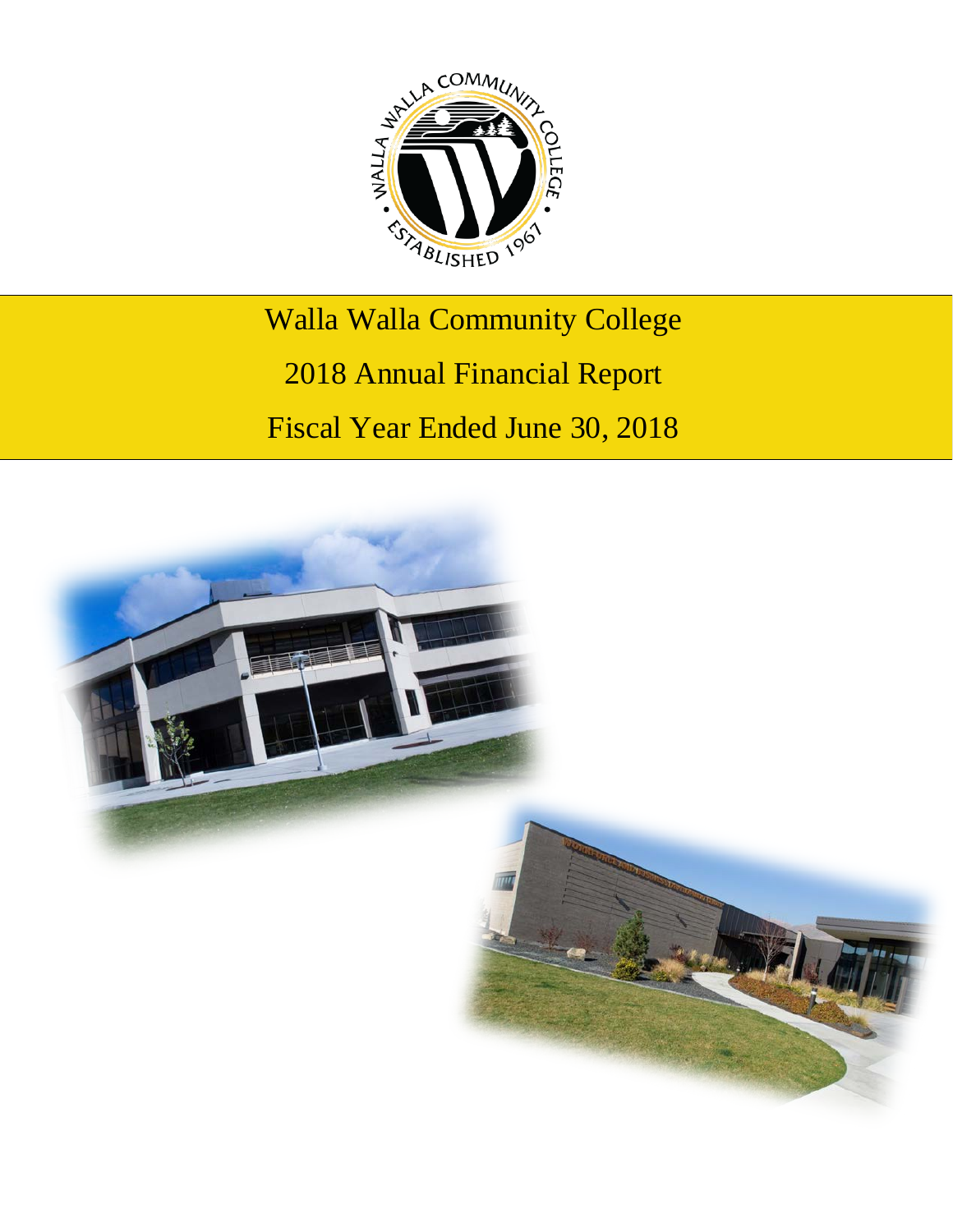#### **Table of Contents**

For information about the financial data included in this report, contact: **Vice President of Administrative Services Walla Walla Community College** 500 Tausick Way Walla Walla, WA 99362 (509) 527-4201

*You may view the financial report at<http://www.wwcc.edu/annual-financial-reports/>*

For information about enrollment, degrees awarded, or academic programs, contact: Research & Planning Walla Walla Community College 500 Tausick Way Walla Walla, WA 99362 (509) 527-3685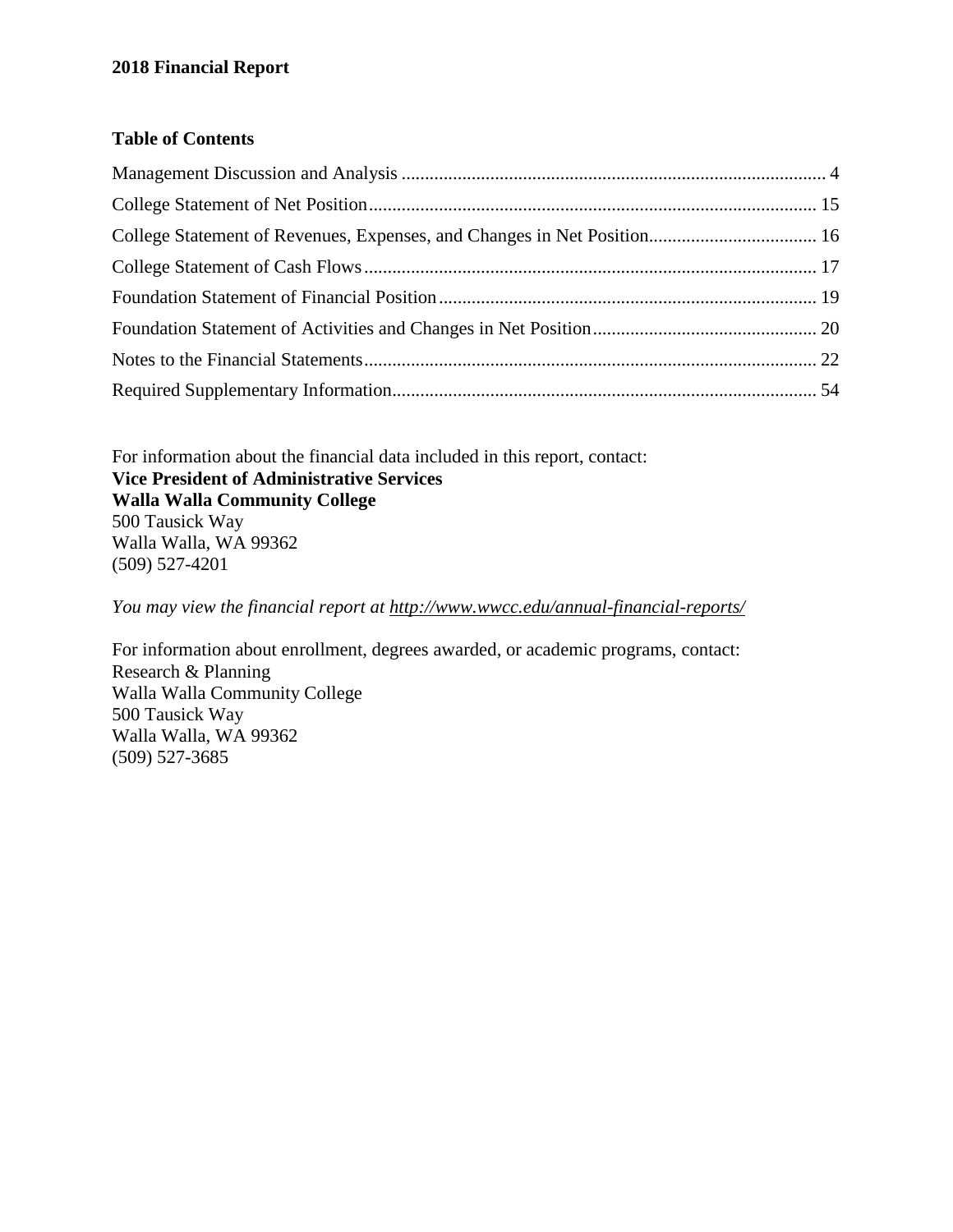#### **Trustees and Administrative Officers**

#### **BOARD OF TRUSTEES**

Darcey Fugman-Small, Chair Don McQuary, Vice-Chair Tim Burt Sergio Hernandez Bill Warren

#### **EXECUTIVE OFFICERS**

Derek Brandes, President Doug Bayne, Vice President of Advancement Davina Fogg, Vice President of Administrative Services Sherry Hartford, Vice President of Human Resources Chad Hickox, Vice President of Instruction Jose Da Silva, Vice President of Student Affairs

#### **ADMINISTRATIVE COUNCIL**

Kathy Adamski, Dean of Health Science Education Jerry Anhorn, Dean of Workforce Education Brent Caulk, Dean of Corrections Education, WSP Kevin Combs, Executive Director of Technology Services Jessica Cook, Executive Director, Foundation Chad Miltenberger, Dean of Clarkston Campus Shane Loper, Executive Director of Facility Services and Capital Projects Richard Middleton-Kaplan, Dean of Arts & Sciences Darlene Snider, Dean of Transitional Studies Melissa Andrewjeski, Dean of Corrections Education, CRCC Nick Velluzzi, Executive Director of Institutional Effectiveness Sue Willis, Executive Director of Budget and Finance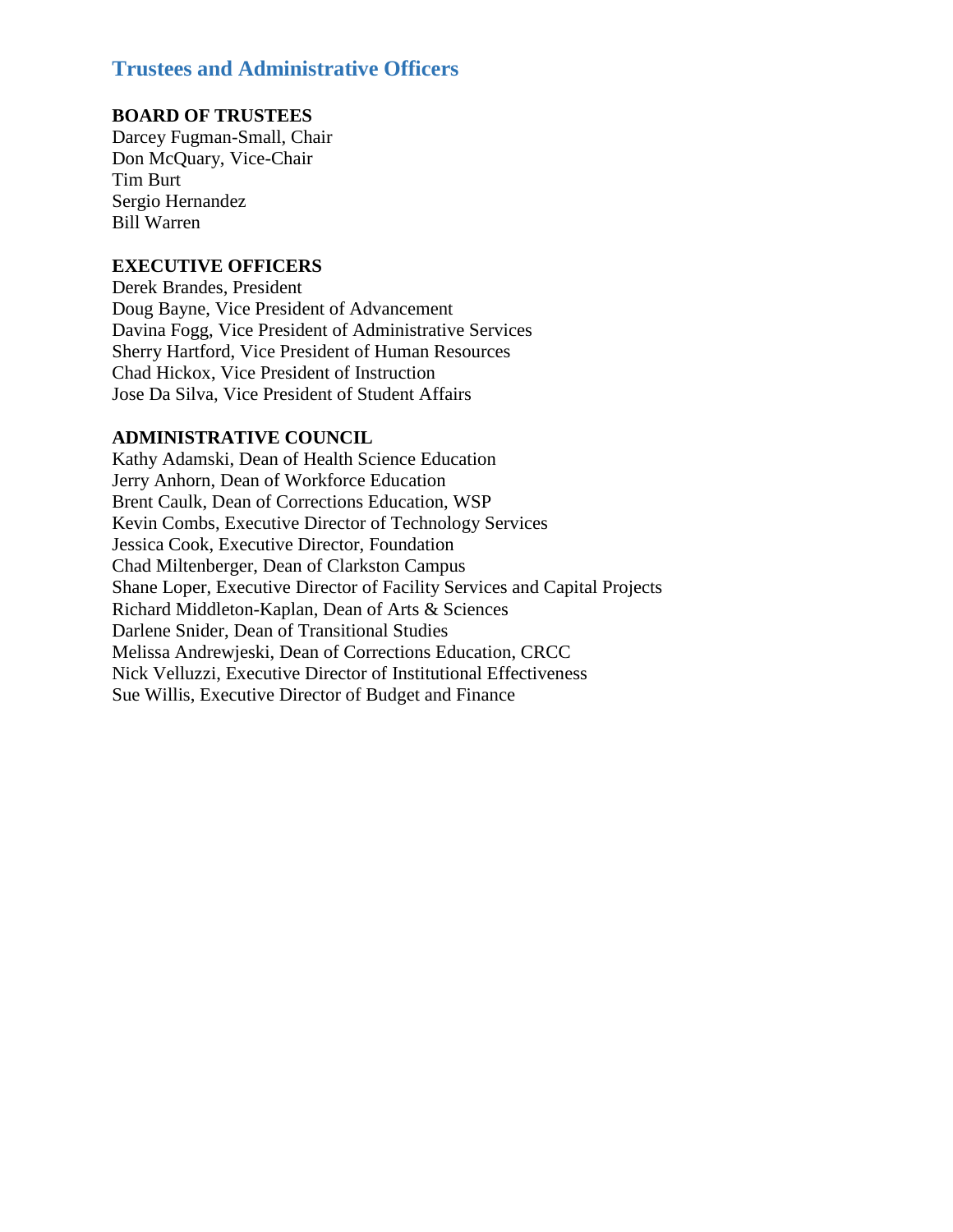#### <span id="page-3-0"></span>**Management Discussion and Analysis**

#### **Walla Walla Community College**

The following discussion and analysis provides an overview of the financial position and activities of Walla Walla Community College (the College) for the fiscal year ended June 30, 2018 (FY 2018). This overview provides readers with an objective and easily readable analysis of the College's financial performance for the year, based on currently known facts and conditions. This discussion has been prepared by management and should be read in conjunction with the College's financial statements and accompanying note disclosures.

#### *Reporting Entity*

Walla Walla Community College is one of thirty public community and technical college districts in the State of Washington, providing comprehensive, open-door academic programs, workforce education, basic skills and community service educational programs to approximately 9,300 students. The College confers associates degrees, certificates and high school diplomas. The College was established in 1967 and its primary purpose is to inspire students to discover their potential and achieve their goals by providing relevant, equitable, and innovative learning opportunities and services.

The College's main campus is located in Walla Walla, Washington, a community of about 33,000 residents. The College also has a campus in Clarkston, Washington. The College provides contracted educational services for the Department of Corrections at the Washington State Penitentiary in Walla Walla and at the Coyote Ridge Corrections Center in Connell. The College is governed by a five-member Board of Trustees appointed by the governor of the state with the consent of the state Senate. By statute, the Board of Trustees has full control of the College, except as otherwise provided by law.

#### *Using the Financial Statements*

The financial statements presented in this report encompass the College and its discretely presented component unit – Walla Walla Community College Foundation. The College's financial statements include the Statement of Net Position; the Statement of Revenues, Expenses and Changes in Net Position, and the Statement of Cash Flows. The Statement of Net Position provides information about the College as of June 30, 2018. The Statement of Revenue, Expenses and Changes in Net Position and the Statement of Cash Flows provide information about operations and activities over the entire fiscal year. Together, these statements, along with the accompanying notes, provide a comprehensive way to assess the College's financial health.

The Statement of Net Position and Statement of Revenues, Expenses and Changes in Net Position are reported under the accrual basis of accounting where all of the current year's revenues and expenses are taken into account regardless of when cash is received or payments are made. Full accrual statements are intended to provide a view of the College's financial position similar to that presented by most private-sector companies. These financial statements are prepared in accordance with generally accepted accounting principles as prescribed by the Governmental Accounting Standards Board (GASB), which establishes standards for external financial reporting for public colleges and universities. The full scope of the College's activities is considered a single business-type activity and accordingly, is reported within a single column in the basic financial statements.

During 2018, the College implemented GASB Statement No. 75, *Accounting and Financial Reporting for Postemployment Benefits Other than Pensions (OPEB).* This Statement requires the College to recognize its proportionate share of the state's actuarially determined OPEB liability with a one year lag measurement date similar to GASB Statement No. 68. This change in accounting principle resulted in an adjustment to beginning net position of \$(20,819,375).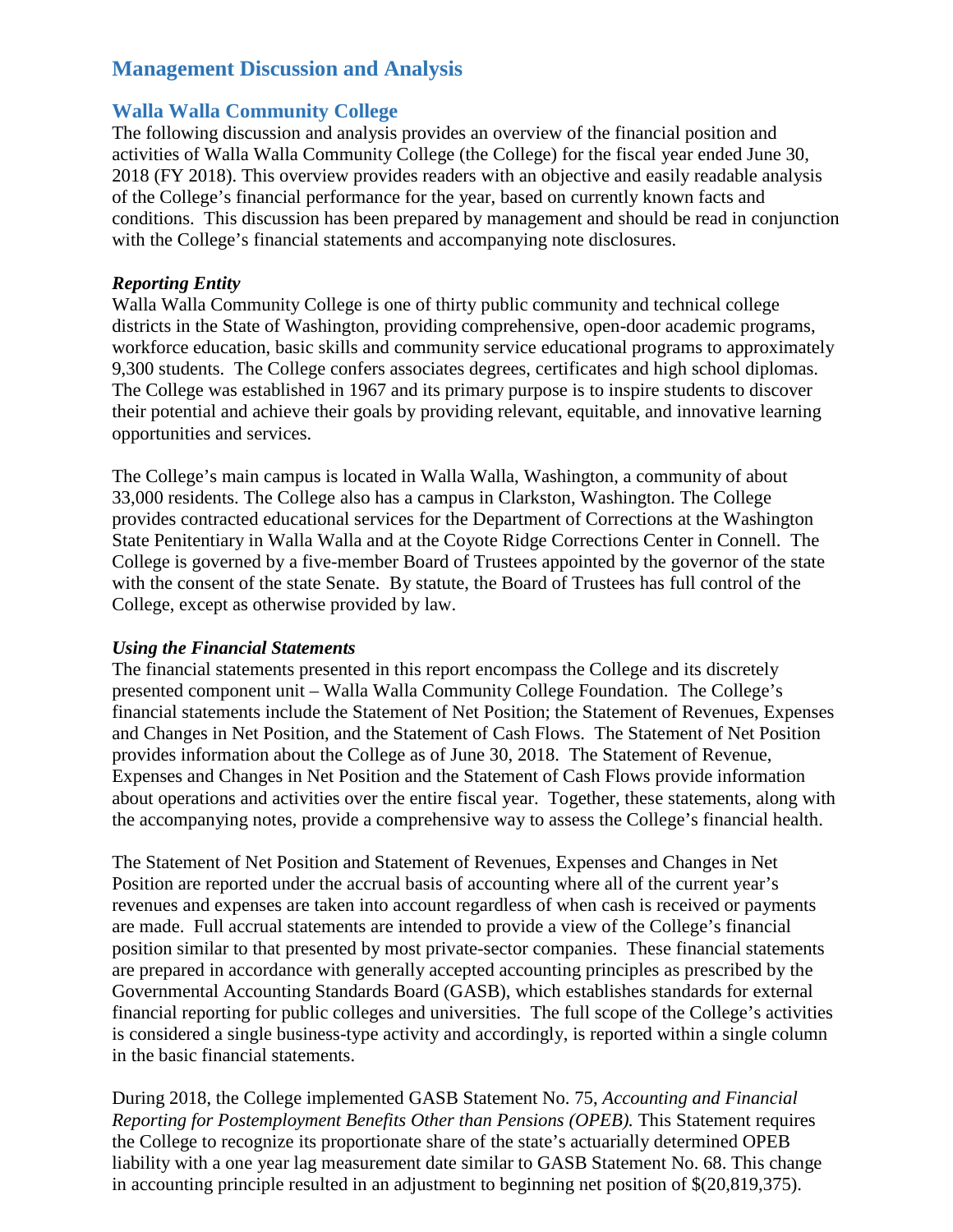#### **Statement of Net Position**

The Statement of Net Position provides information about the College's financial position and presents the College's assets, deferred outflows of resources, liabilities, deferred inflows of resources, and net position of the College as of the end of the fiscal year. A condensed comparison of the Statement of Net Position is as follows:

| <b>Condensed Statement of Net Position</b>        |    |                |               |                |               |                |  |
|---------------------------------------------------|----|----------------|---------------|----------------|---------------|----------------|--|
|                                                   |    | As of June 30, |               | As of June 30, |               | Change         |  |
|                                                   |    | 2018           |               | 2017**         |               |                |  |
| <b>Assets</b>                                     |    |                |               |                |               |                |  |
| <b>Current Assets</b>                             | \$ | 15,562,747     | \$            | 16,593,351     | \$            | (1,030,604)    |  |
| Capital Assets, net                               |    | 52,587,754     |               | 54,880,512     |               | (2,292,758)    |  |
| Other Assets, non-current                         |    | 802,624        |               | 804,950        |               | (2,326)        |  |
| <b>Total Assets</b>                               | \$ | 68,953,126     | \$            | 72,278,813     | \$            | (3,325,687)    |  |
| <b>Deferred Outflows of Resources</b>             |    |                |               |                |               |                |  |
| Deferred Outflows Related to Pensions             | \$ | 1,026,706      | <sup>\$</sup> | 1,393,025      | <sup>\$</sup> | (366,319)      |  |
| Deferred Outflows Related to OPEB                 |    | 304,886        |               |                |               | 304,886        |  |
| <b>Total Deferred Outflows</b>                    | \$ | 1,331,591      | \$            | 1,393,025      | \$            | (61, 433)      |  |
| <b>Liabilities</b>                                |    |                |               |                |               |                |  |
| <b>Current Liabilities</b>                        | \$ | 5,305,991      | <sup>\$</sup> | 3,915,181      | <sup>\$</sup> | 1,390,810      |  |
| Other Liabilities, non-current                    |    | 28,690,062     |               | 13,298,034     |               | 15,392,027     |  |
| <b>Total Liabilities</b>                          | \$ | 33,996,053     | \$            | 17,213,215     | \$            | 16,782,838     |  |
| <b>Deferred Inflows of Resources</b>              |    |                |               |                |               |                |  |
| Deferred Inflows of Resources Related to Pensions | \$ | 1,843,139      | \$            | 906,647        | <sup>\$</sup> | 936,492        |  |
| Deferred Inflows of Resources Related to OPEB     |    | 3,086,135      |               |                |               | 3,086,135      |  |
| <b>Total Deferred Inflows</b>                     | \$ | 4,929,273      | \$            | 906,647        | \$            | 4,022,626      |  |
| <b>Net Position</b>                               | \$ | 31,359,391     | \$            | 55,551,976     | \$            | (24, 192, 585) |  |

\*\*The 2017 amounts presented here have **not** been restated for prior period adjustments from implementing GASB 75. Complete information necessary to fully restate the 2017 amounts was not available. Refer to Note 2 Accounting and Reporting Changes.

Current assets consist primarily of cash, accounts receivable, inventories, and the short-term portion of student loans receivable, net of allowances. Cash and cash equivalents increased a modest amount of almost \$152,000 to equal \$6.555 million, which includes restricted cash of \$448,673 held for student loans and student financial aid. Overall, current receivables decreased by \$1.1 million with almost \$730,000 of that decrease in the Due from Other State Agencies classification. The amount owed to the College from other state agencies varies based on timing of transactions at each year-end. The State Treasurer's Office, through the Vendor Payment Advance (VPA) system, owed the College \$484,000 less than the amount that was owed the previous year. Another large decrease in state agency receivables was \$224,000 for the contracted educational services offered at the correctional facilities. Other decreases in receivables include almost \$192,000 owed for PELL grants, \$165,000 from the Foundation for student financial aid and \$190,000 from the Foundation owed on the Clarkston Workforce Building construction project. Various other decreases and increases round out the change in current receivables. Inventory values decreased by almost \$21,000 and prepaid expenses by almost \$63,000 bringing the net decrease in total current assets to \$1.03 million.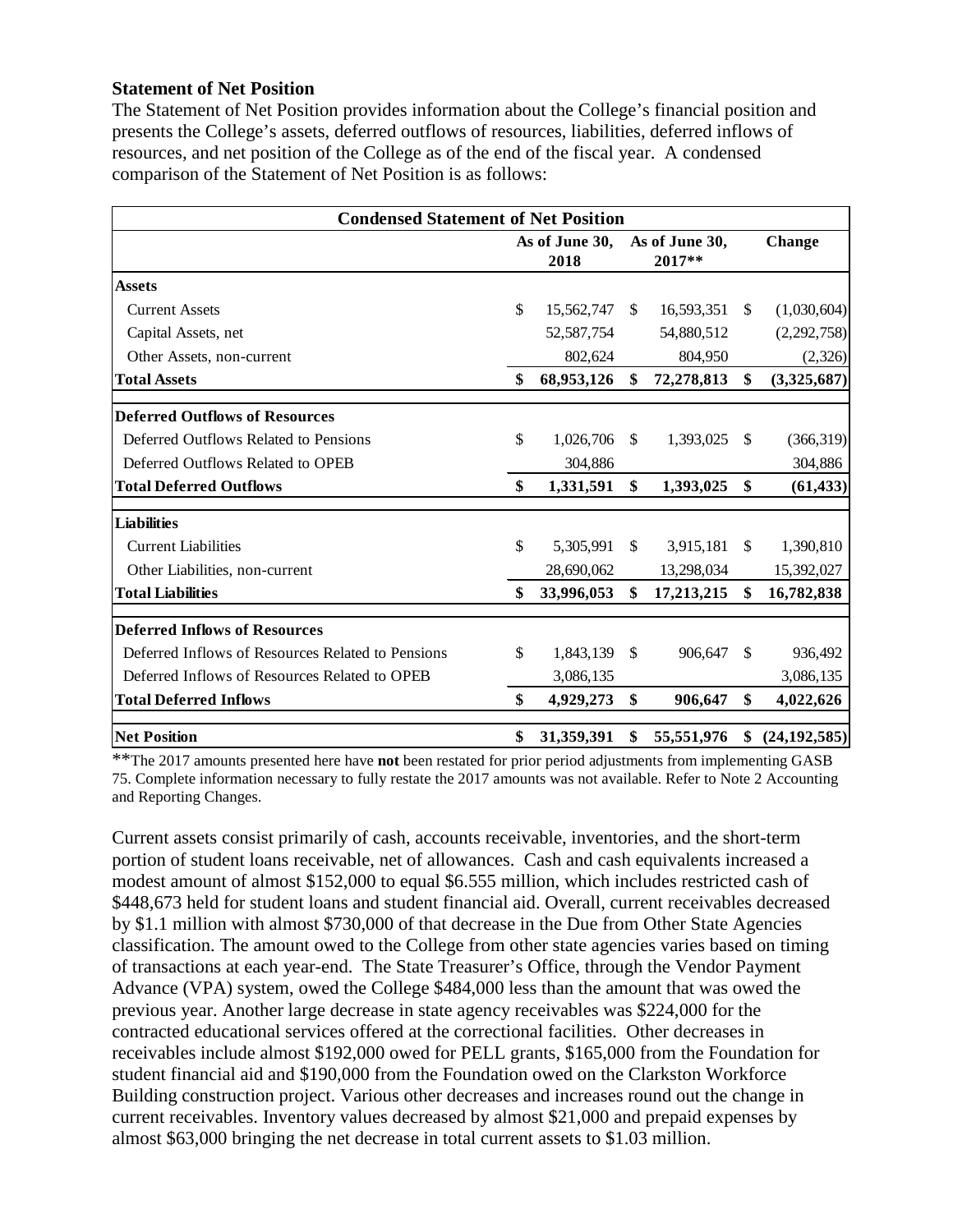Net capital assets decreased by nearly \$2.3 million from FY 2017 to FY 2018. This decrease was primarily due to recording annual depreciation expenses of \$2.8 million with an offset of \$540,000 reflecting purchases of equipment and other capitalized additions, net of any disposals.

Other non-current assets reflect the long-term portion of student loans receivable, net of allowances. The College makes student loans as part of the Perkins Federal loan program. The loans receivable balance decreased slightly due to students paying down loan balances and taking advantage of the service cancellations available through the program.

Deferred outflows of resources represent deferrals in pension and other Postemployment benefits associated with the implementation of GASB Statement No. 68 in FY 2015, Statement No. 73 in FY 2017, and Statement No. 75 in FY 2018. The decrease in deferred outflows reflect the College's proportionate share of a decrease in the state-wide amounts reported by the Department of Retirement System (DRS) and Health Care Authority (HCA) due to differences between expected and actual experience related to actuarial assumptions. The College recorded \$1,393,025 in FY 2017 and \$1,331,591 in FY 2018 for pension and other Postemployment related deferred outflows.

Current liabilities include amounts payable to suppliers for goods and services, accrued payroll and related liabilities, the current portion of Certificate of Participation (COP) debt, unearned revenue, and the current portion of compensated absences. Current liabilities generally fluctuate from year to year depending on the timeliness of vendor invoices and resulting vendor payments, especially in the area of capital assets and improvements.

The total increase in current liabilities of \$1.4 million from FY 2017 to FY 2018 is mainly due to the recognition of short-term pension and other Postemployment benefit liabilities, which increased \$1,935,925. Other changes were the result of a number of normal fluctuations in balances owed at the time the books are closed for year-end. Normal fluctuations in accounts payable balances at year-end resulted in a decrease of \$173,000. A decrease in accrued liabilities of just under \$280,000 was primarily due to a reduction of retainage payable totaling \$212,000 along with changes in the amount of accrued wages that were owed as of June 30<sup>th</sup>. Unearned revenue consisting of Summer and Fall tuition and fees decreased by over \$145,000 with an additional small decrease in earned grant revenue. Other small changes in the balances of the current portion of compensated absences liability, and the current portion of debt owed on longterm Certificates of Participation round out the other changes to current liabilities.

Non-current liabilities primarily consist of the value of vacation and sick leave earned but not yet used by employees (compensated absences), pension liabilities, OPEB liability and the long-term portion of Certificates of Participation debt. The College's overall increase of just under \$15.4 million in non-current liabilities is due primarily to the recognition of OPEB liability, which increased \$17.3 million. Net pension liability for GASB 68 decreased by \$1.6 million and total pension liability for GASB 73 decreased by \$280,000. Other changes to non-current liabilities include a reduction to the principal amount outstanding on Certificates of Participation, which declined by \$215,000 during FY 2018 due to normally scheduled annual debt service payments, and an increase to long-term compensated absences of \$117,400.

Deferred inflows of resources related to the College's proportionate share of net pension and OPEB liability increased by just over \$4.0 million. This increase was caused primarily by the implementation of GASB 75, which increased deferred inflows by just under \$3.1 million. Increases in deferred inflows related to pensions also increased by \$936,000. Changes in the amount booked for deferred inflows can be due to the differences between actual and projected earnings on pension plan investments and it can also be due to changes like demographics or future economic assumptions affecting the state's pension plans.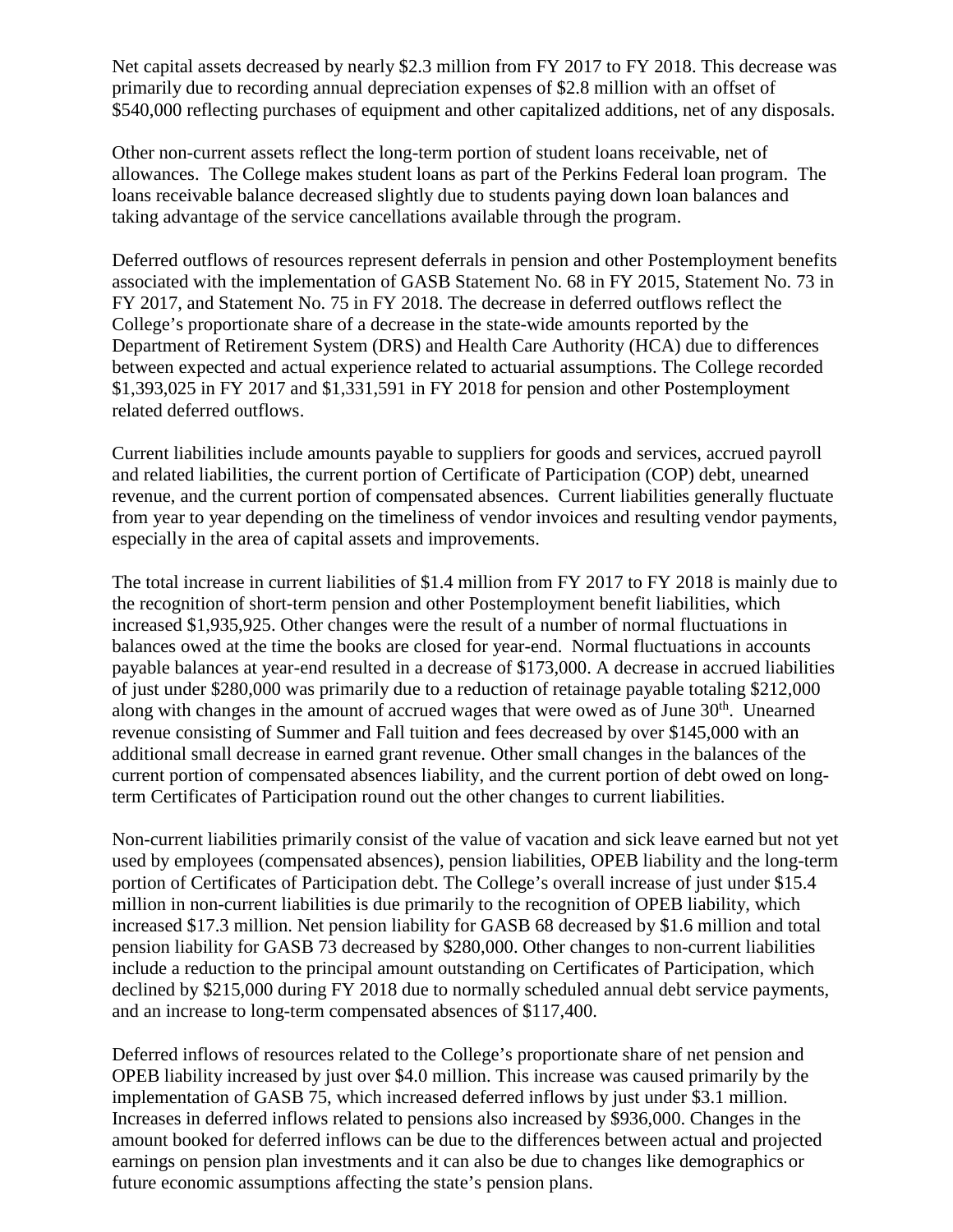Net position represents the value of the College's assets and deferred outflows after liabilities and deferred inflows are deducted. The College is required by accounting standards to report its net position in four categories:

*Net Investment in Capital Assets –* The College's total investment in property, plant, equipment, and infrastructure net of accumulated depreciation and outstanding debt obligations related to those capital assets. Changes in these balances are discussed above.

#### *Restricted:*

*Non Expendable –* consists of funds in which a donor or external party has imposed the restriction that the corpus or principal is not available for expenditures but for investment purposes only. Historically, donors interested in establishing such funds to benefit the College or its students have chosen to do so through the Foundation. As a result, the College is not reporting any balance in this category.

*Expendable* – resources the College is legally or contractually obligated to spend in accordance with restrictions placed by donor and/or external parties who have placed time or purpose restrictions on the use of the asset. Student loans make up the majority of the College's expendable restricted funds, but there is also a small amount of student financial aid that falls under this classification. The changes in student loan balances were discussed in this section.

*Unrestricted –* Includes all other assets not subject to externally imposed restrictions, but which may be designated or obligated for specific purposes by the Board of Trustees or management. Prudent balances are maintained for use as working capital, as a reserve against emergencies and for other purposes, in accordance with policies established by the Board of Trustees. The College is reporting a deficit in unrestricted net position due to the implementation of GASB 75.

As mentioned earlier in this section, the College's beginning net position decreased by \$20,819,375 reflecting the restatement of the beginning OPEB liability. This change relates to the College's implementation of GASB Statement No. 75 *Accounting and Financial Reporting for Postemployment Benefits Other than Pensions.*

| <b>Condensed Net Position</b>    | <b>FY 2018</b><br><b>FY 2017</b> |    |                | <b>Change</b>      |
|----------------------------------|----------------------------------|----|----------------|--------------------|
| As of June 30th                  |                                  |    |                |                    |
| Net investment in capital assets | \$<br>49.942.754                 | -S | 52,055,512     | (2,112,758)<br>- S |
| Restricted                       |                                  |    |                |                    |
| Expendable for financial aid     | 389,122                          |    | (158, 307)     | 547,429            |
| Expendable for student loans     | 1,000,882                        |    | 1,024,180      | (23,298)           |
| Unrestricted                     | (19, 973, 367)                   |    | (18, 188, 784) | (1,784,583)        |
| <b>Total Net Position</b>        | \$<br>31,359,391                 | \$ | 34,732,602     | (3,373,211)<br>\$  |

#### **Statement of Revenues, Expenses and Changes in Net Position**

The Statement of Revenues, Expenses and Changes in Net Position accounts for the College's changes in total net position during FY 2018. The objective of the statement is to present the revenues received, both operating and non-operating, and the expenses paid or incurred by the College, along with any other revenues, expenses, gains and losses of the College.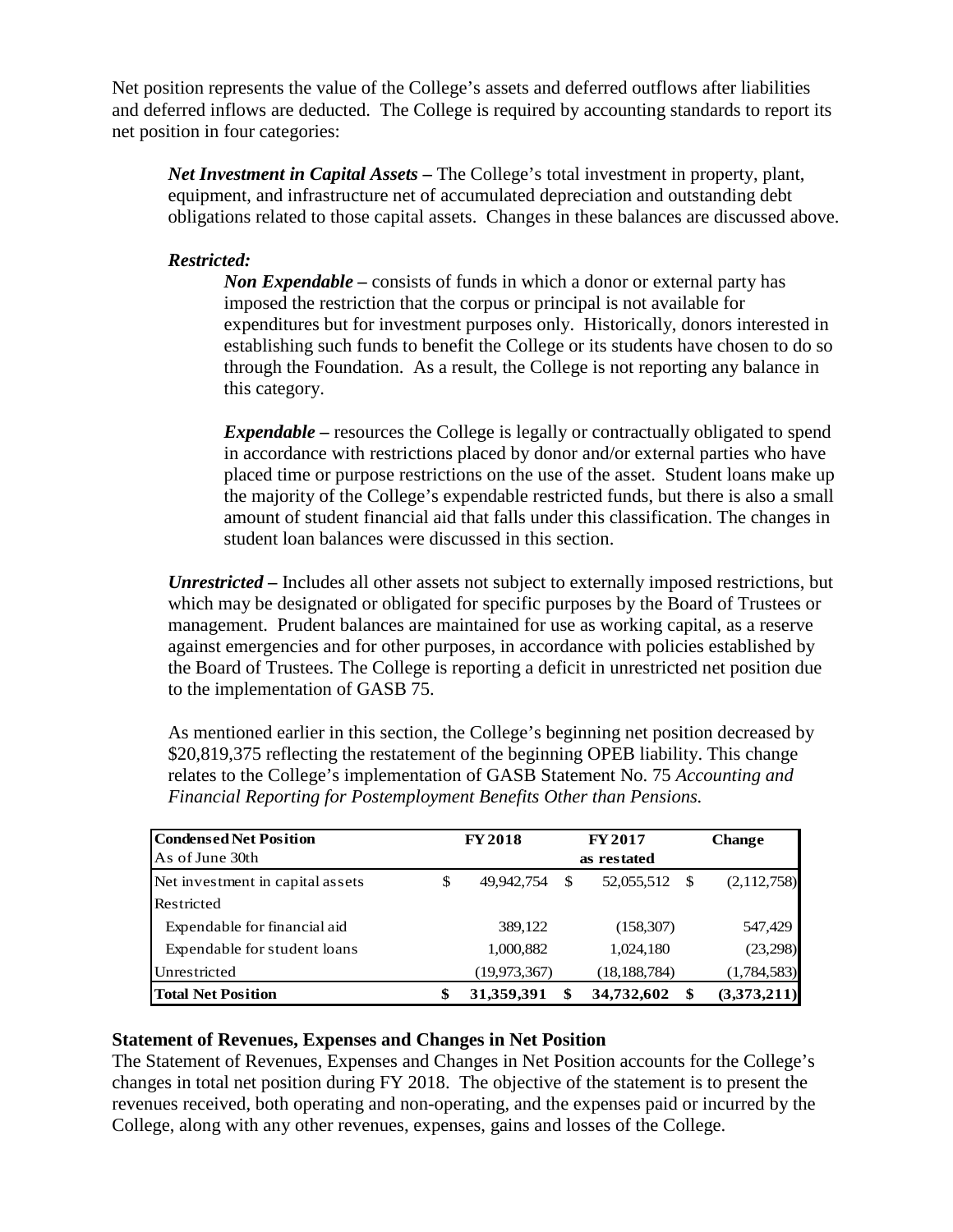Generally, operating revenues are earned by the College in exchange for providing goods and services. Tuition, grants and contracts are included in this category. In contrast, non-operating revenues include monies the College receives from another government without directly giving equal value to that government in return. Accounting standards require that the College categorize state operating appropriations and Pell grants as non-operating revenues.

Operating expenses are expenses incurred in the normal operation of the College, including depreciation on property and equipment assets. When operating revenues, excluding state appropriations and Pell grants, are measured against operating expenses, the College shows an operating loss. The operating loss is reflective of the external funding necessary to keep tuition lower than the cost of the services provided.

A comparison of the Condensed Statement of Revenues, Expenses and Changes in Net Position for the years ended June 30, 2018 and 2017 is presented below.

| <b>Condensed Statement of Revenues, Expenses, and Changes in Net Position</b> |                |              |                |  |  |
|-------------------------------------------------------------------------------|----------------|--------------|----------------|--|--|
| For the Year Ended June 30, 2018 and 2017                                     |                |              |                |  |  |
| <b>Operating Revenues</b>                                                     | 2018           | 2017         | <b>Change</b>  |  |  |
| Student tuition and fees, net                                                 | 9,148,521      | 9,172,357    | (23, 836)      |  |  |
| Auxiliary enterprise sales                                                    | 2,029,241      | 2,012,861    | 16,380         |  |  |
| State and local grants and contracts                                          | 12,914,076     | 13,640,468   | (726, 392)     |  |  |
| Federal grants and contracts                                                  | 804,082        | 789,055      | 15,027         |  |  |
| Other operating revenues                                                      | 1,483,113      | 2,015,078    | (531,965)      |  |  |
| <b>Total operating revenues</b>                                               | 26,379,032     | 27,629,819   | (1,250,787)    |  |  |
| <b>Operating Expenses</b>                                                     |                |              |                |  |  |
| Salaries and wages                                                            | 24,624,412     | 24,591,340   | 33,072         |  |  |
| Benefits                                                                      | 9,376,903      | 8,558,570    | 818,333        |  |  |
| Scholarships, net of discounts                                                | 6,433,516      | 6,243,364    | 190,152        |  |  |
| Depreciation                                                                  | 2,805,590      | 2,786,133    | 19,457         |  |  |
| Other operating expenses                                                      | 9,215,252      | 10,377,302   | (1,162,050)    |  |  |
| <b>Total operating expenses</b>                                               | 52,455,673     | 52,556,709   | (101, 036)     |  |  |
| <b>Operating Income (Loss)</b>                                                | (26,076,641)   | (24,926,890) | (1,149,751)    |  |  |
| <b>Non-Operating Revenues (Expenses)</b>                                      |                |              |                |  |  |
| State appropriations                                                          | 17,628,643     | 17,751,528   | (122, 885)     |  |  |
| Federal Pell grant revenue                                                    | 5,961,023      | 5,648,524    | 312,499        |  |  |
| Investment income, gains and losses                                           | 33,249         | 35,152       | (1,903)        |  |  |
| Other non-operating revenues (expenses)                                       | (1,575,009)    | (1,499,191)  | (75, 818)      |  |  |
| Net non-operating revenues (expenses)                                         | 22,047,906     | 21,936,013   | 111,893        |  |  |
| Income or (loss) before capital contributions                                 | (4,028,735)    | (2,990,877)  | (1,037,858)    |  |  |
| Capital appropriations and contributions                                      | 655,527        | 4,169,845    | (3,514,318)    |  |  |
| <b>Change in Net position</b>                                                 | (3,373,208)    | 1,178,968    | (4, 552, 176)  |  |  |
| <b>Net Position</b>                                                           |                |              |                |  |  |
| Net position, beginning of year                                               | 55,551,976     | 57,709,918   |                |  |  |
| Cumulative effect of change in accounting principle                           |                |              |                |  |  |
| (GASB 75 - FY 2018) (GASB 73 - FY 2017)                                       | (20, 819, 375) | (3,336,910)  |                |  |  |
| Net position, beginning of year, as restated                                  | 34,732,601     | 54,373,008   | (19, 640, 408) |  |  |
| Net position, end of year                                                     | 31,359,392     | 55,551,976   | (24, 192, 584) |  |  |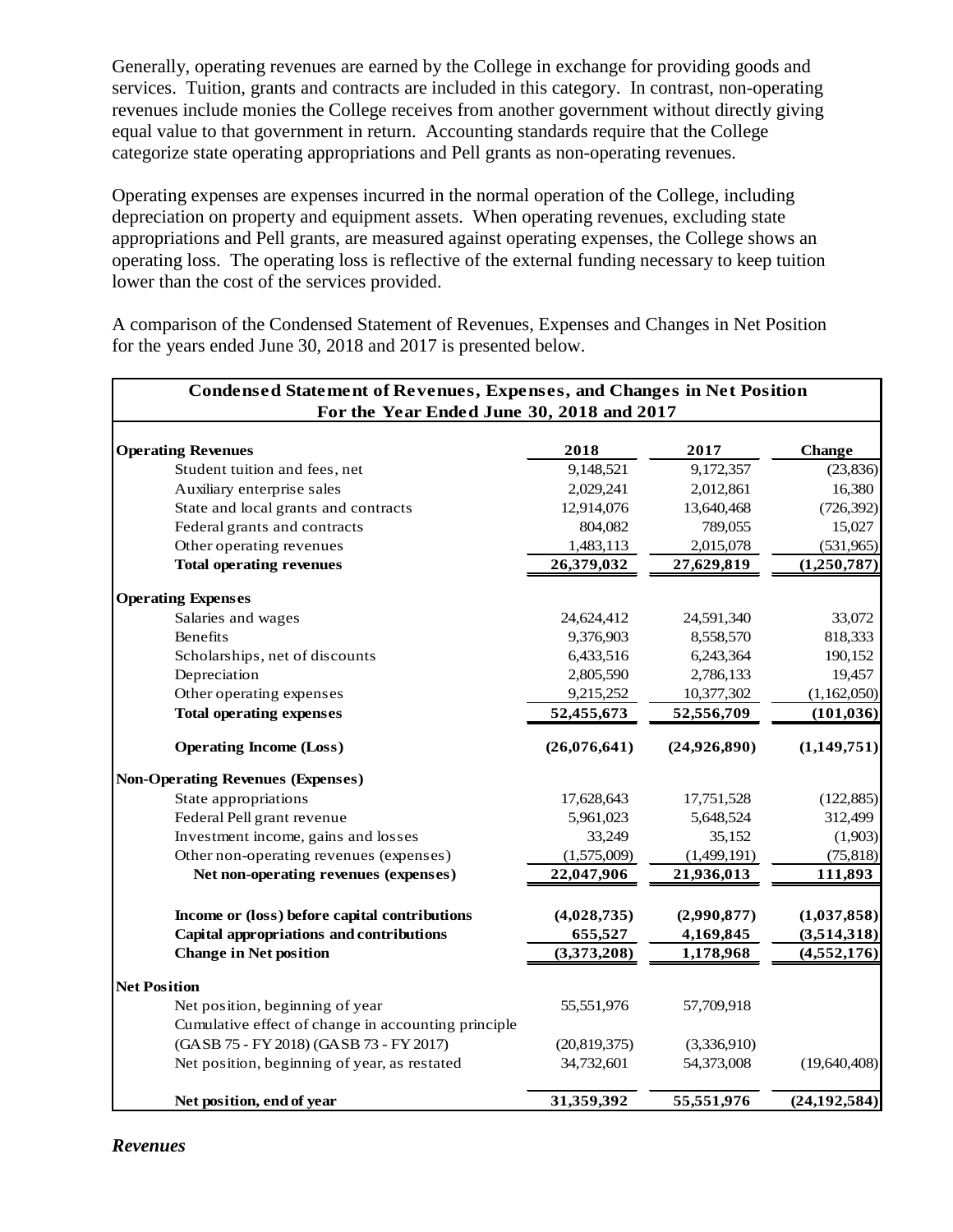The State of Washington appropriates funds to the community college system as a whole. The State Board for Community and Technical Colleges (SBCTC) then allocates monies to each college. System-level appropriations hit their height in FY 2009 and then as a result of the great recession were reduced by almost 24% by FY 2013. In the years since then, state funding has increased to an amount that is almost equal to the College's highpoint from FY 2008. Unfortunately, from FY 2013 to present the increases did not restore the operating budget cuts the College had to absorb. Most of the state funding increases have gone to fund approximately 65% of cost of living raises and benefit cost increases for employees. The 35% shortfall in state funding required the College to absorb those costs by reducing support for other programs and services in the operating budget. During FY 2016 the Legislature partially backfilled funds the College lost due to a 5% tuition rate decrease resulting, yet again, in further reductions to other areas of the operating budget to absorb another shortfall.

Starting in FY 2017, the SBCTC adopted a new funding allocation model that dramatically changed the methodology for distribution of state funds to system colleges. Based on this new model, the College experiences a 4.1% decrease in its share of the state allocation phased in over a four-year period. The annual reduction is approximately \$175,000 resulting in a \$700,000 funding reduction by the end of FY 2020 and for FY 2018 a \$350,000 decrease has occurred. In FY 2018, state appropriations declined by a net total of \$122,885.



The Legislature approved a 2% tuition increase for two-year colleges in FY 2018. State-funded enrollment declined 8% during FY 2017 and another 2% during FY 2018. Operating tuition and fee revenues were flat during the fiscal year. Pell grant revenues received by the College increased by \$312,500 or 5.5%.

In FY 2018, grant and contract revenues decreased by approximately \$711,000, or 4.9%, when compared with FY 2017. The two largest contributing factors to this change was a decrease of almost \$450,000 when the TAACCCT grant ended at the beginning of FY 2018 and \$354,000 less in revenues for the USDA grant that closed out its final year early in FY 2018. These decreases were offset by revenues and changes in other grants and contracts that represent the normal fluctuations in programs and services provided. The College continued to serve students under the terms of all contracted programs. The College also contracts with local high schools to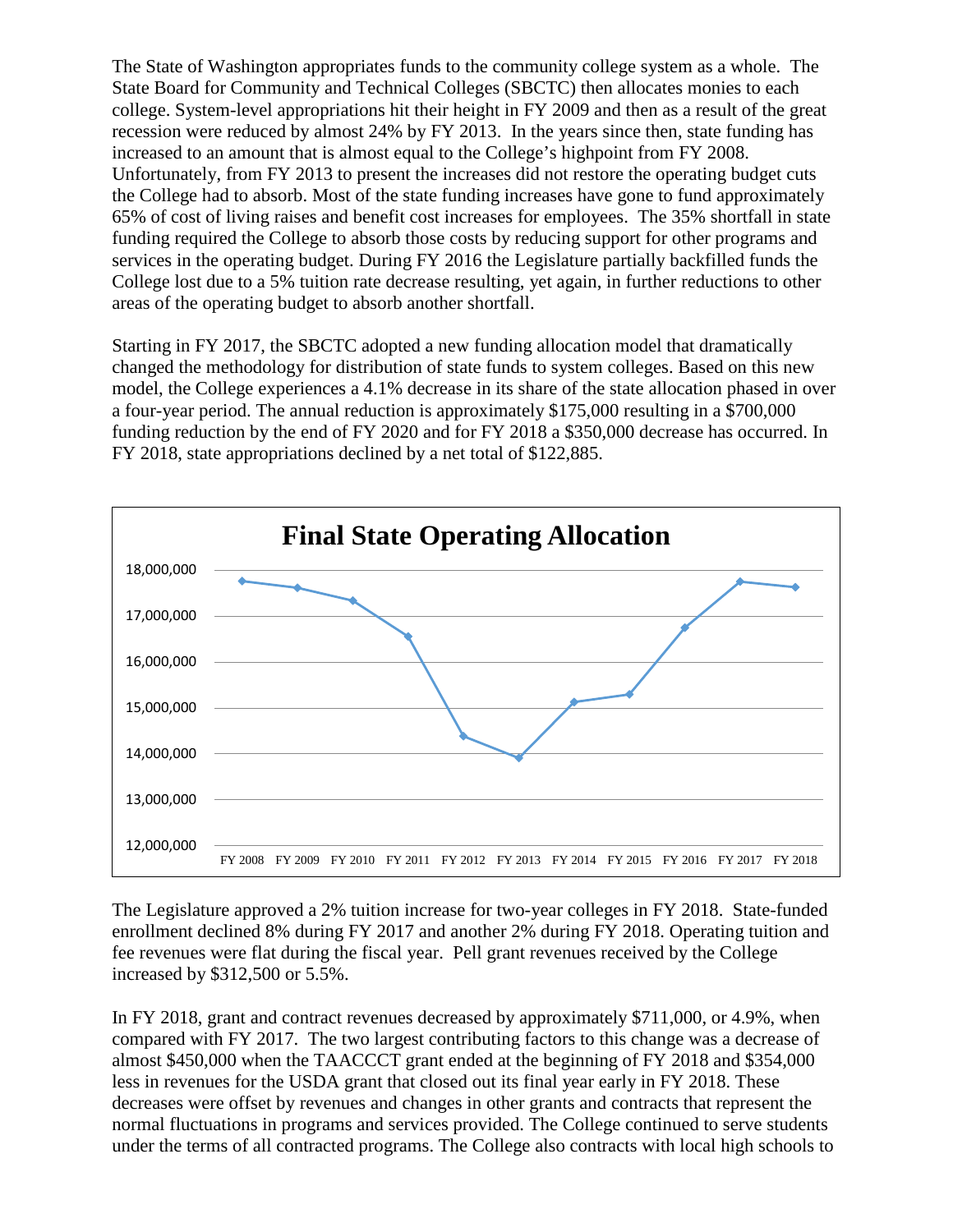enroll Running Start and Alternative Education Program students who earn either high school credits, college credits or both for courses taken as a part of these programs.

The College receives capital spending authority on a biennial basis and is generally required to expend all funding during the biennium it is appropriated. In accordance with accounting standards, the amount shown as capital appropriation revenue on the financial statement is the amount expended in the current year. Capital appropriations fluctuate based on the number of projects that are funded so fluctuations in revenue are expected and appropriate. Compared to FY 2017, the College expended around \$1.6 million less in capital appropriations during FY 2018. The State Legislature did not adopt a capital budget until January 2018, six months into the fiscal year. The delay impacted the start of many projects which reduced capital drawdowns for FY 2018. Capital gifts and grants decreased by just over \$1.9 million primarily due to the completion of the Clarkston Workforce and Business Development Center in FY 2017.



#### *Expenses*

For FY 2018, salary expenditures held steady when compared to FY 2017. Total employee benefit costs increased by almost \$820,000 due primarily to the recognition of just under \$1.23 million in Other Post Employment Benefit expenses for GASB 75. This increase was offset by a decrease in the College's pension and retirement expenses of \$410,000.

Expenditures for student financial aid increased by just over \$190,000 or about 3%. This increase in student aid expenditures is consistent with a 5.5% increase in Pell grant revenues.

The combined expenses for supplies and materials and other operating expenses decreased by just over \$228,000 largely due to recording the final expense for the Moore vs. HCA settlement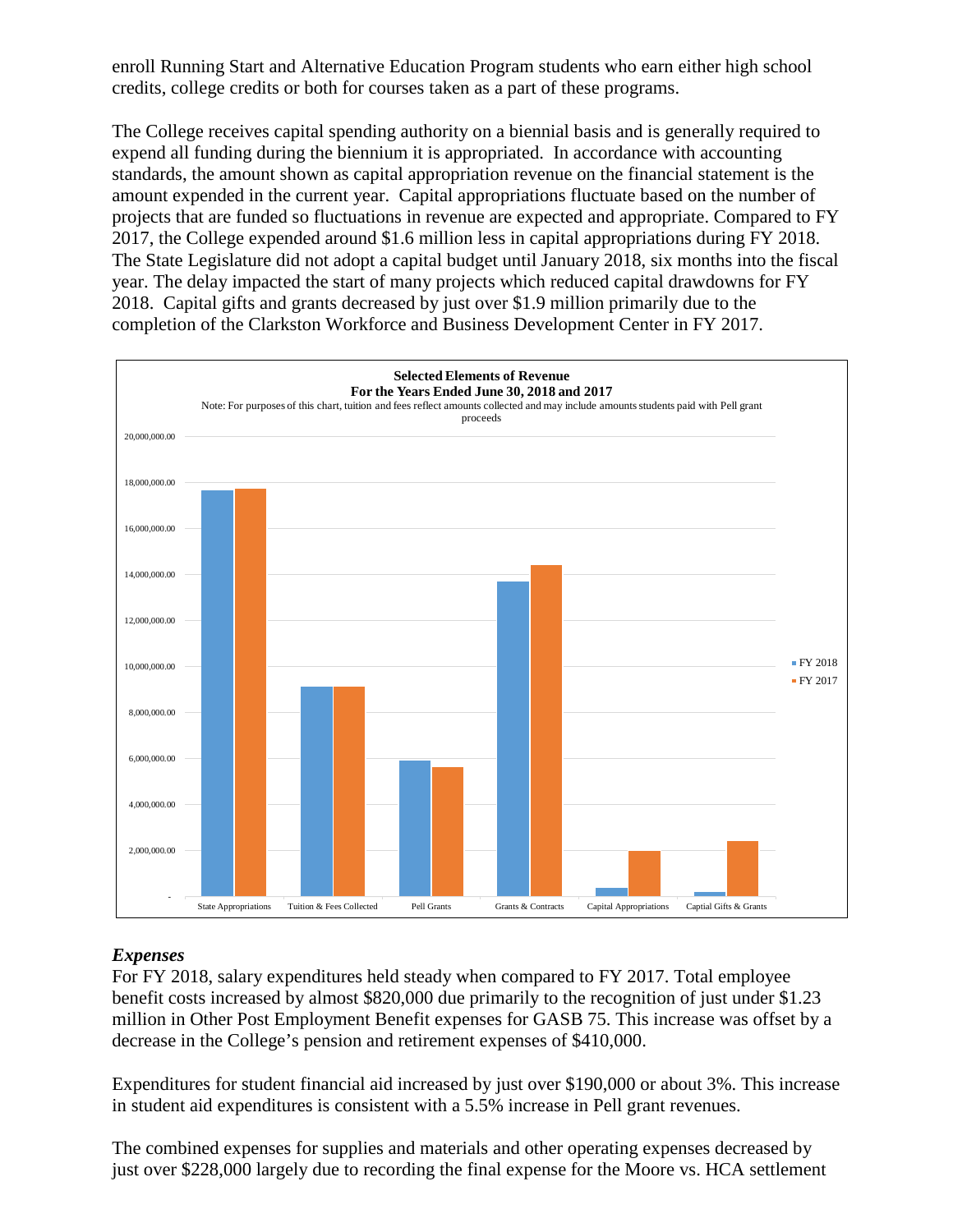during FY 2017. Expenditures for purchased services decreased by \$950,000 which is consistent with the decline in capital allocation revenues. The State released the capital appropriations authority late in the fiscal year which delayed many scheduled projects. Capital appropriations from the state for repair work are often used to procure contractors or for other non-capitalized equipment purchases. Expenditures from capital project funds that do not meet accounting standards for capitalization are reported as operating expenses. Those expenditures that meet the capitalization standard are not shown as expense in the current period and are instead recognized as depreciation expense over the expected useful lifetime of the asset. Other costs reported as operating expenses include items such as travel, employee training, non-capitalized equipment, software, printing and other supplies.

Utility costs were around 1.5% higher, or \$14,224, when compared to FY 2017 primarily due to an increase in rates from service providers. Depreciation expense is driven by capital activity, with the annual depreciation expense showing an increase in any year when new capital projects are completed and placed in service. Fluctuations of this nature are to be expected.

#### *Comparison of Selected Elements of Operating Expenses*

The following chart shows the amount, in dollars, for selected elements of operating expenses for FY 2018 and FY 2017.

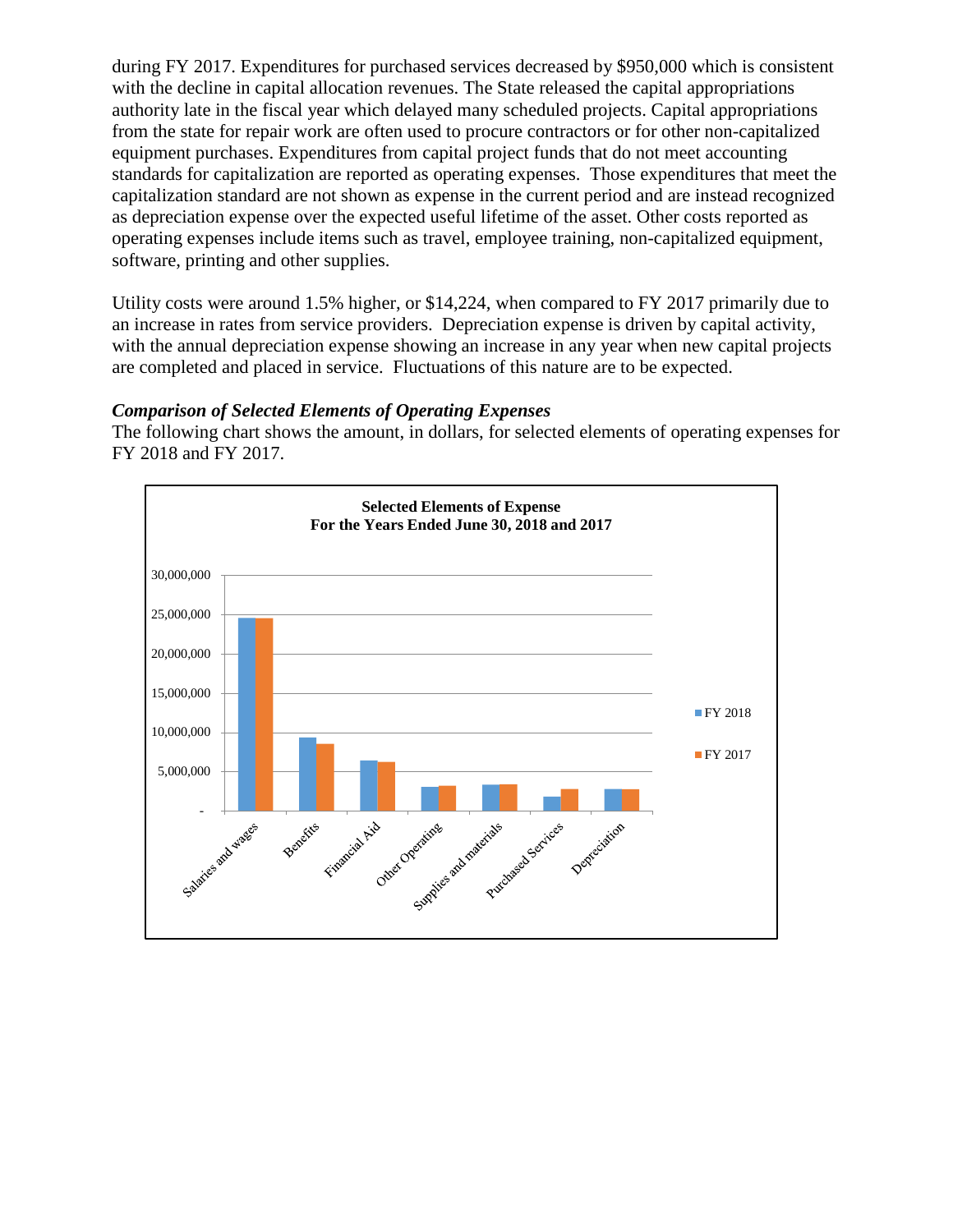#### *Operating Expenses by Function*

The following charts show the amount, by percentage, of operating expenses for each functional area for FY 2017 and FY 2018.

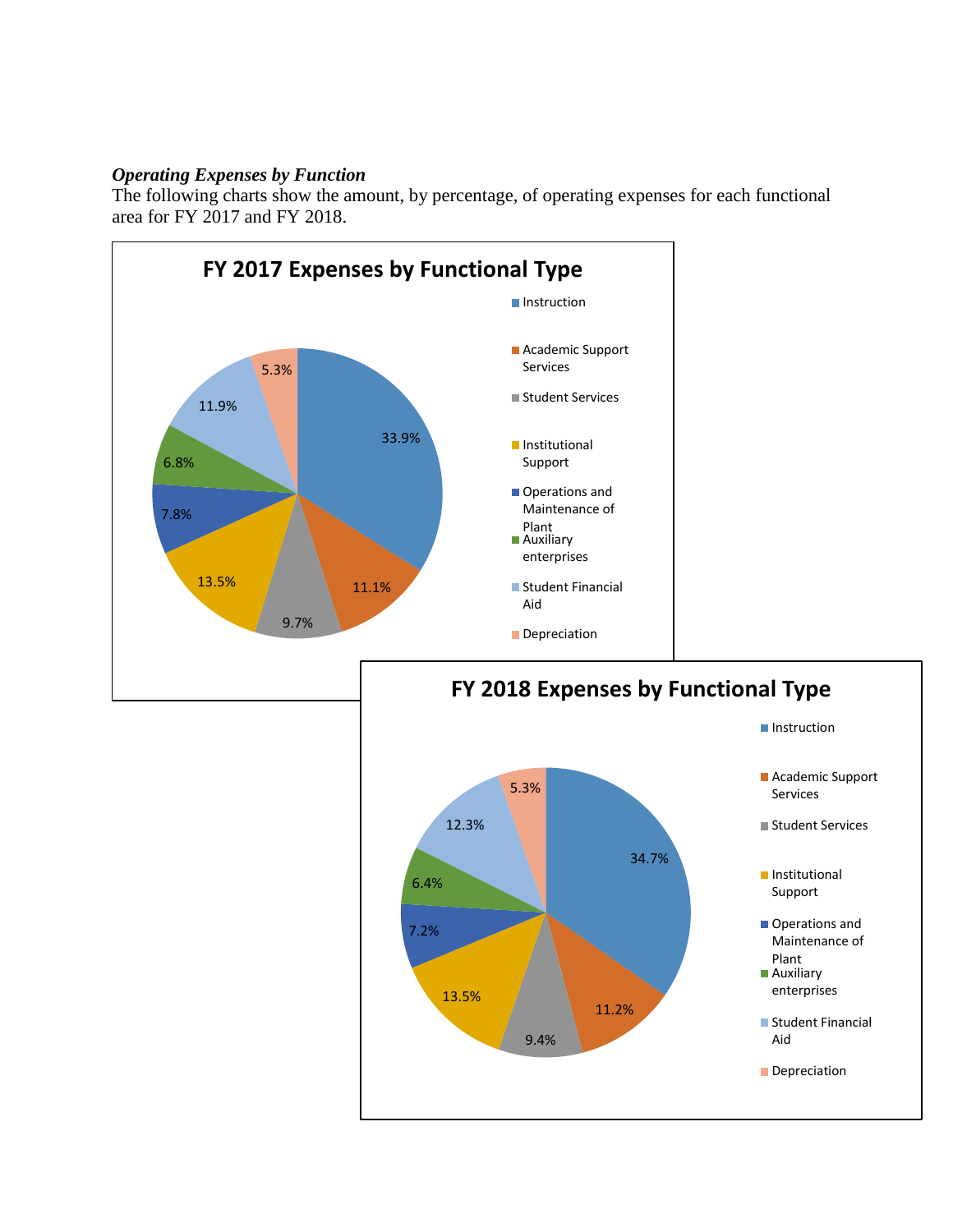#### **Capital Assets and Long-Term Debt Activities**

The community and technical college system submits a single prioritized request to the Office of Financial Management and the Legislature for appropriated capital funds, which includes major projects, minor projects, repairs, emergency funds, alternative financing and major leases. The primary funding source for college capital projects is state general obligation bonds. In recent years, declining state revenues significantly reduced the state's debt capacity and that is expected to continue to impact the number of new projects that can be financed.

At June 30, 2018, the College had invested \$52,587,754 in capital assets, net of accumulated depreciation. This represents a decrease of \$2,292,758 from last year, as shown in the table below.

| <b>Asset Type</b>                          | <b>June 30, 2018</b> |            | June 30, 2017 |            |   | <b>Change</b> |
|--------------------------------------------|----------------------|------------|---------------|------------|---|---------------|
| Land                                       | \$                   | 2,553,379  | \$            | 2,553,379  | S |               |
| Construction in Progress                   |                      |            |               | 25,558     |   | (25, 558)     |
| Buildings, net                             |                      | 46,258,339 |               | 47,623,079 |   | (1,364,740)   |
| Other Improvements and Infrastructure, net |                      | 1,211,074  |               | 1,735,204  |   | (524, 130)    |
| Equipment, net                             |                      | 2,460,529  |               | 2,822,388  |   | (361, 859)    |
| Library Resources, net                     |                      | 104,432    |               | 120,902    |   | (16, 470)     |
| <b>Total Capital Assets, Net</b>           |                      | 52,587,752 | \$            | 54,880,510 |   | (2,292,758)   |

During FY 2018, the final work was completed on the Clarkston Workforce and Business Development Center building resulting in an increase in buildings of \$63,259. Two pieces of donated equipment were accepted during the fiscal year with fair market value of \$14,163. These net increases were offset by accumulated depreciation of \$2,805,590. Other changes to capital assets occur from the normal purchase and retirement of equipment and library resources. Additional information on capital assets can be found in Note 7 of the Notes to the Financial Statements.

At June 30, 2018, the College had \$2,645,000 in outstanding debt on five Certificates of Participation (COP).

| <b>Debt</b>                   | <b>June 30, 2018</b> | <b>June 30, 2017</b> | Change    |
|-------------------------------|----------------------|----------------------|-----------|
| Certificates of Participation | 2.645,000            | 2,825,000            | (180.000) |
| <b>Total</b>                  | 2,645,000            | 2,825,000            | (180.000) |

Additional information on long-term debt and debt service schedules can be found in Notes 13, 14 and 15 of the Notes to the Financial Statements.

#### **Economic Factors That May Affect the Future**

Following a trend that began in FY 2009, the College's state operating allocations continued to decrease through FY 2013. When creating the 2013-2015 biennial budget, the State Legislature made some modest reinvestments in community and technical colleges. Beginning FY 2016, the Legislature enacted the Affordable Education Act, which reduced tuition rates by 5% at all community colleges. This reduction reduced the amount of tuition collected by the College although the Legislature did partially backfill that loss of tuition revenue.

Starting in FY 2017, the State Board for Community and Technical Colleges moved to a new allocation model that changed how all state allocated funds are distributed amongst the system's colleges. The old funding formula gave the College a much higher amount per full-time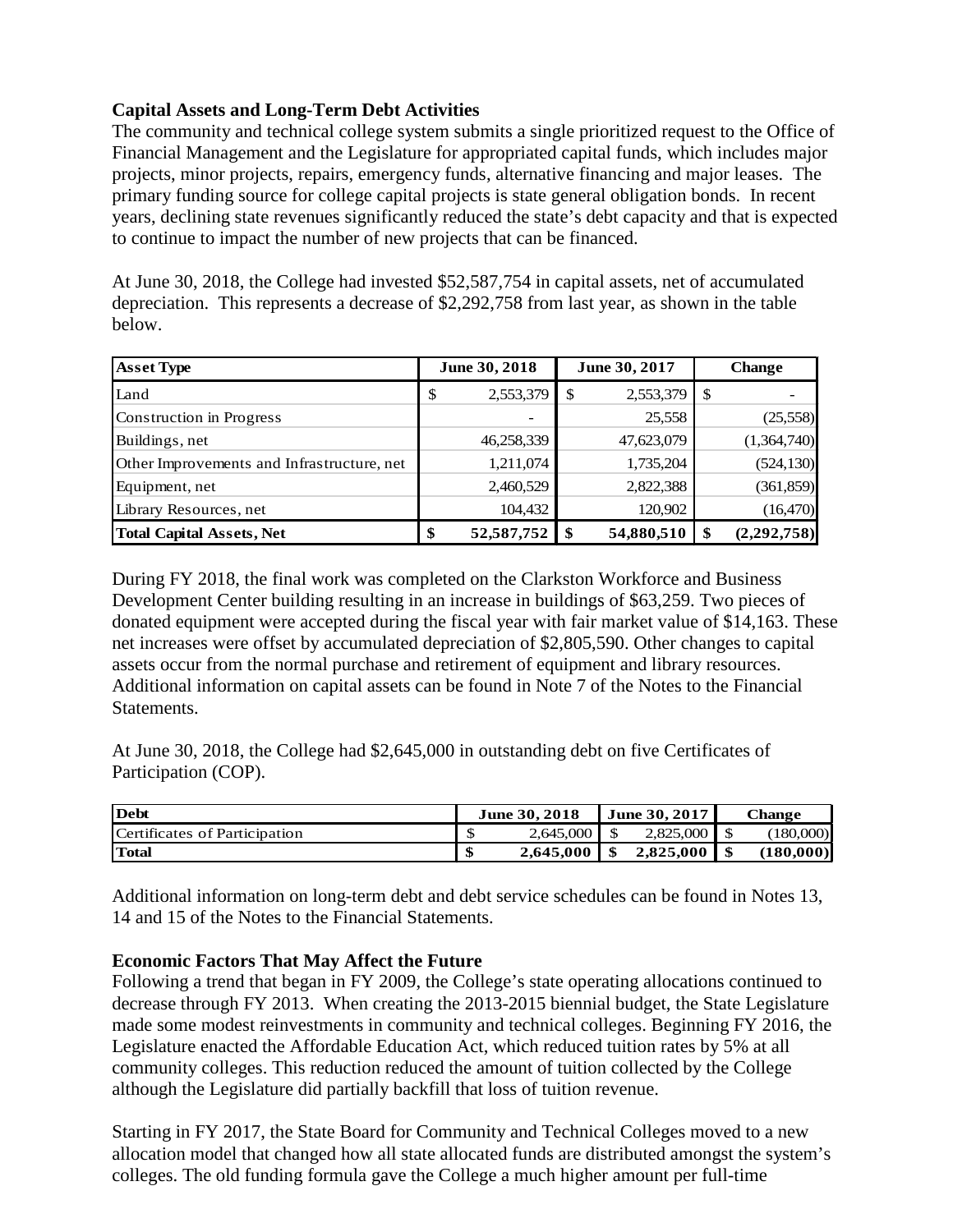equivalent student (FTES) than this new model, resulting in an initial rebasing loss of almost \$700,000 over a four year period ending in FY 2020. The new model has several indicators built in that affect each College's allocation including a 5% share of the system's appropriation that is based on a few performance indicators like student completions and achievement points. Another key factor used in the new formula is the use of a three-year rolling average of actual enrollments dictating a College's targeted funding level for the upcoming year. Lastly, the new model weights certain FTES based on a high priority indicator so that some FTES are actually counted as 1.3 instead of 1.

Early indications regarding development of Washington State's 2019-21 biennial operating budget look favorable to the SBCTC system's initiatives. The Legislature believes they have finally complied with the court-mandated basic education obligations under McCleary. Funding for compensation increases, student financial aid, "foundational" support, and Guided Pathways initiatives are dependent on additional revenues that may not materialize but the State's economy and revenues are strong and higher education is a priority in early budget modeling scenarios.

A hallmark of community colleges is the flexibility to respond quickly to the needs of our local communities. This demand and our desire to respond results in an enrollment pattern of high enrollments during economic downturns when jobs are scarce and unemployment is high. The opposite happens as well, in that community colleges often experience lower enrollment when the job market is strong and unemployment rates are low. While the Great Recession of 2008 had a lingering effect on the job market in Washington, a significant improvement occurred over the last few years. Like all of the community colleges in the state, WWCC experienced enrollment declines as the state economy improved; repeating those historic enrollment patterns related to unemployment rates. Enrollment fluctuations are a significant concern for higher education finances in the current environment where state support has been reduced and tuition revenues make up a larger share of a College's overall funding.

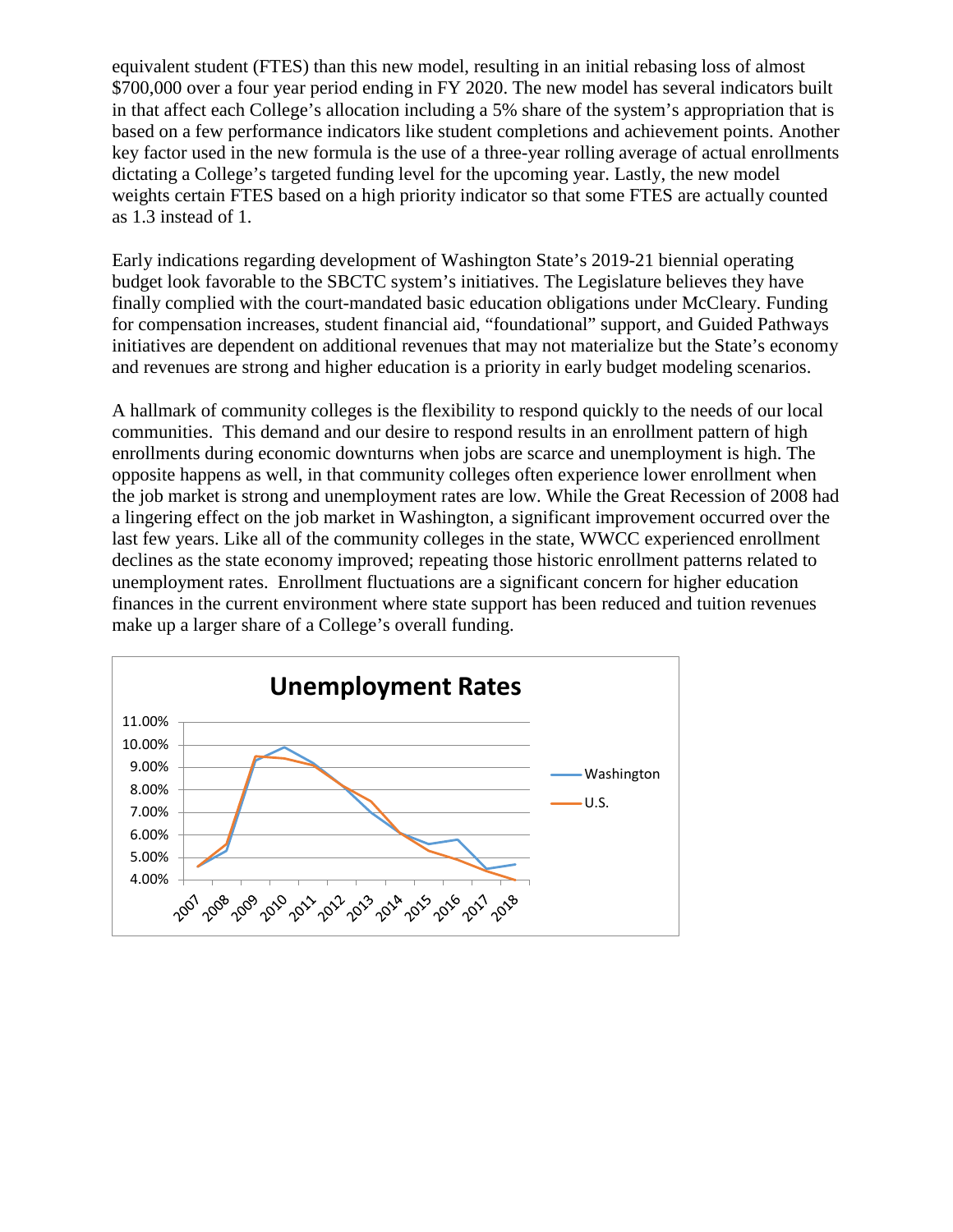# <span id="page-14-0"></span>**College Statement of Net Position**

| <b>Walla Walla Community College</b>                                      |                  |
|---------------------------------------------------------------------------|------------------|
| <b>Statement of Net Position</b>                                          |                  |
| June 30, 2018                                                             |                  |
|                                                                           |                  |
| Assets                                                                    |                  |
| <b>Current assets</b>                                                     |                  |
| Cash and cash equivalents                                                 | \$<br>6,106,818  |
| Restricted cash                                                           | 448,673          |
| Accounts receivable, net of allowance                                     | 8,408,519        |
| Student loans receivable, net of allowance                                | 166,451          |
| Inventories                                                               | 398,671          |
| Prepaid expenses                                                          | 33,614           |
| <b>Total current assets</b>                                               | \$<br>15,562,747 |
|                                                                           |                  |
| <b>Non-Current Assets</b>                                                 |                  |
| Student loans receivable, net of allowances                               | \$<br>802,624    |
| Non-depreciable capital assets                                            | 2,553,379        |
| Capital assets, net of depreciation                                       | 50,034,375       |
| <b>Total non-current assets</b>                                           | \$<br>53,390,379 |
| Total assets \$                                                           | 68,953,126       |
|                                                                           |                  |
| <b>Deferred Outflows of Resources</b>                                     |                  |
| Deferred outflows related to pensions                                     | \$<br>1,026,706  |
| Deferred outflows related to OPEB                                         | 304,886          |
| Total deferred outflows of resources \$                                   | 1,331,591        |
|                                                                           |                  |
| <b>Liabilities</b>                                                        |                  |
| <b>Current Liabilities</b>                                                |                  |
| Accounts payable                                                          | \$<br>609,453    |
| Accrued liabilities                                                       | 1,169,895        |
| Compensated absences, short term                                          | 261,549          |
| Unearned revenue                                                          | 1,114,168        |
| Certificates of participation payable                                     | 215,000          |
| Pension liability, short term                                             | 44,778           |
| OPEB liability, short term                                                | 1,891,147        |
| <b>Total current liabilities</b>                                          | \$<br>5,305,991  |
|                                                                           |                  |
| <b>Non-Current Liabilities</b>                                            |                  |
| Compensated absences                                                      | \$<br>2,161,574  |
| Long-term liabilities                                                     | 2,430,000        |
| Net pension liability                                                     | 4,324,366        |
| Total pension liability                                                   | 2,399,951        |
| <b>OPEB</b> liability                                                     | 17,374,170       |
| <b>Total non-current liabilities</b>                                      | \$<br>28,690,062 |
| Total liabilities \$                                                      | 33,996,053       |
|                                                                           |                  |
| <b>Deferred Inflows of Resources</b>                                      |                  |
| Deferred inflows related to pensions                                      | \$<br>1,843,139  |
| Deferred inflows related to OPEB                                          | 3,086,135        |
| Total deferred inflows of resources \$                                    | 4,929,273        |
| <b>Net Position</b>                                                       |                  |
| Net Investment in capital assets                                          | \$<br>49,942,754 |
| Restricted for:                                                           |                  |
|                                                                           |                  |
| Expendable for student aid                                                | 389,122          |
| Expendable for student loans                                              | 1,000,882        |
| Unrestricted (deficit)                                                    | (19, 973, 367)   |
| <b>Total Net Position \$</b>                                              | 31,359,391       |
| The accompanying notes are an integral part of these financial statements |                  |
|                                                                           |                  |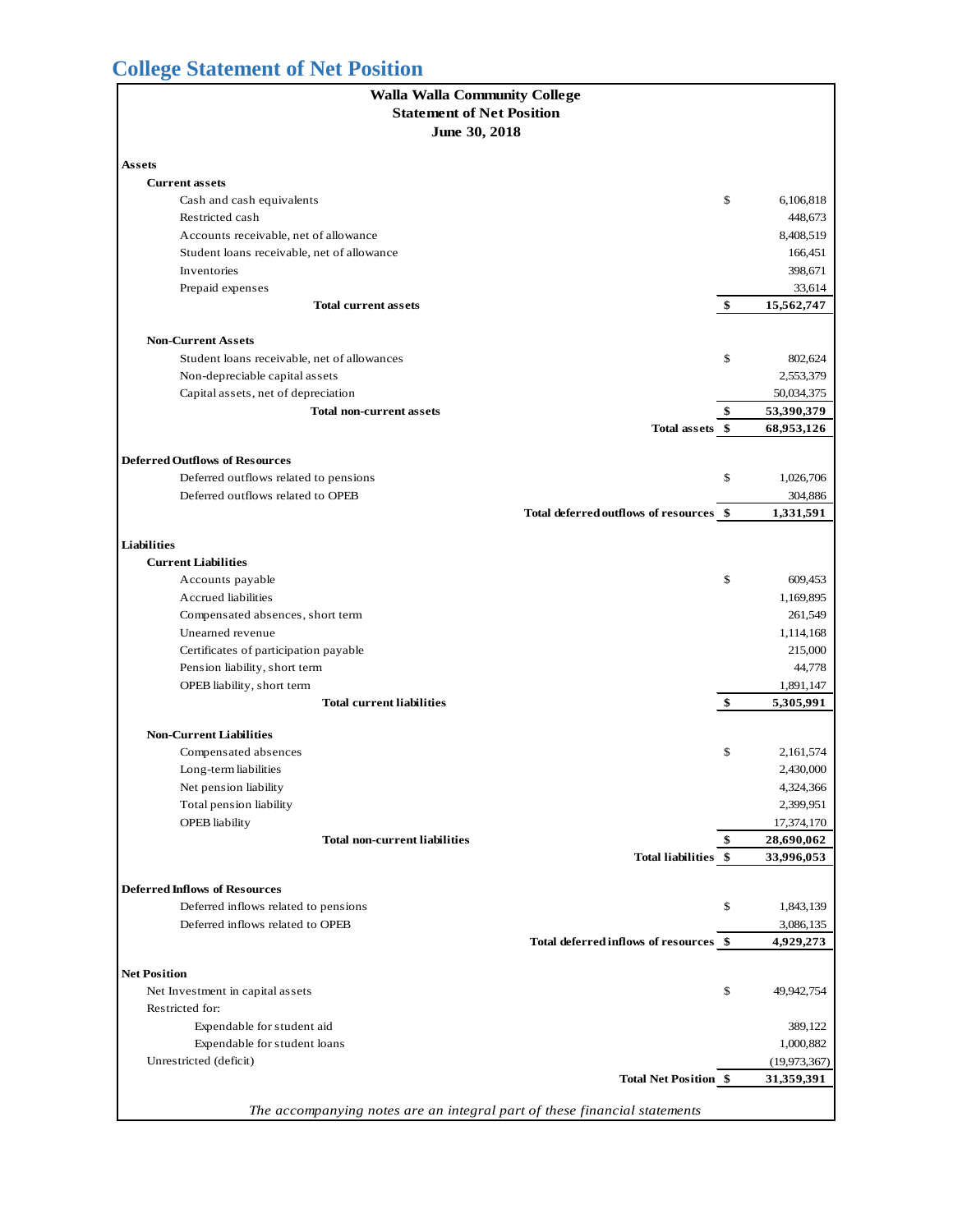# <span id="page-15-0"></span>**College Statement of Revenues, Expenses, and Changes in Net Position**

| <b>Walla Walla Community College</b>                                      |                   |                |
|---------------------------------------------------------------------------|-------------------|----------------|
| <b>Statement of Revenues, Expenses and Changes in Net Position</b>        |                   |                |
| For the Year Ended June 30, 2018                                          |                   |                |
|                                                                           |                   |                |
| <b>Operating Revenues</b>                                                 |                   |                |
| Student tuition and fees, net of discounts                                | \$                | 9,148,521      |
| Auxiliary enterprise sales                                                |                   | 2,029,241      |
| State and local grants and contracts                                      |                   | 12,914,076     |
| Federal grants and contracts                                              |                   | 804,082        |
| Other operating revenues                                                  |                   | 1,470,044      |
| Interest on loans to students                                             |                   | 13,068         |
| <b>Total operating revenue</b>                                            | $\boldsymbol{\$}$ | 26,379,032     |
|                                                                           |                   |                |
| <b>Operating Expenses</b>                                                 |                   |                |
| Other operating expenses                                                  | \$                | 3,076,899      |
| Salaries and wages                                                        |                   | 24,624,412     |
| <b>Benefits</b>                                                           |                   | 9,376,903      |
| Scholarships                                                              |                   | 6,433,516      |
| Supplies and materials                                                    |                   | 3,358,168      |
| Depreciation                                                              |                   | 2,805,590      |
| Purchased services                                                        |                   | 1,853,040      |
| <b>Utilities</b>                                                          |                   | 927,145        |
| <b>Total operating expenses</b>                                           | \$                | 52,455,673     |
|                                                                           |                   |                |
| Operating income (loss) \$                                                |                   | (26,076,641)   |
| <b>Non-Operating Revenues (Expenses)</b>                                  |                   |                |
| State appropriations                                                      | \$                | 17,628,643     |
| Federal Pell grant revenue                                                |                   | 5,961,023      |
| Investment income, gains and losses                                       |                   | 33,249         |
| Loss on disposal of capital assets                                        |                   | (27,054)       |
| Building fee remittance                                                   |                   | (1,147,451)    |
| Innovation fund remittance                                                |                   | (243, 148)     |
| Interest on indebtedness                                                  |                   | (157, 356)     |
| Net non-operating revenue (expenses)                                      | \$                | 22,047,906     |
|                                                                           |                   |                |
| Income or (loss) before capital contributions \$                          |                   | (4,028,735)    |
|                                                                           |                   |                |
| <b>Capital Contributions</b>                                              |                   |                |
| Capital appropriations                                                    | \$                | 419,540        |
| Capital gifts and grants                                                  |                   | 235,987        |
| Increase (Decrease) in net position \$                                    |                   | (3,373,208)    |
| <b>Net Position</b>                                                       |                   |                |
|                                                                           |                   |                |
| Net position, beginning of year                                           | \$                | 55,551,976     |
| Cummulative effect of change in accounting principle (GASB 75)            |                   | (20, 819, 375) |
| Net position, beginning of year, as restated                              | \$                | 34,732,601     |
| Net position, end of year                                                 | \$                | 31,359,391     |
|                                                                           |                   |                |
| The accompanying notes are an integral part of these financial statements |                   |                |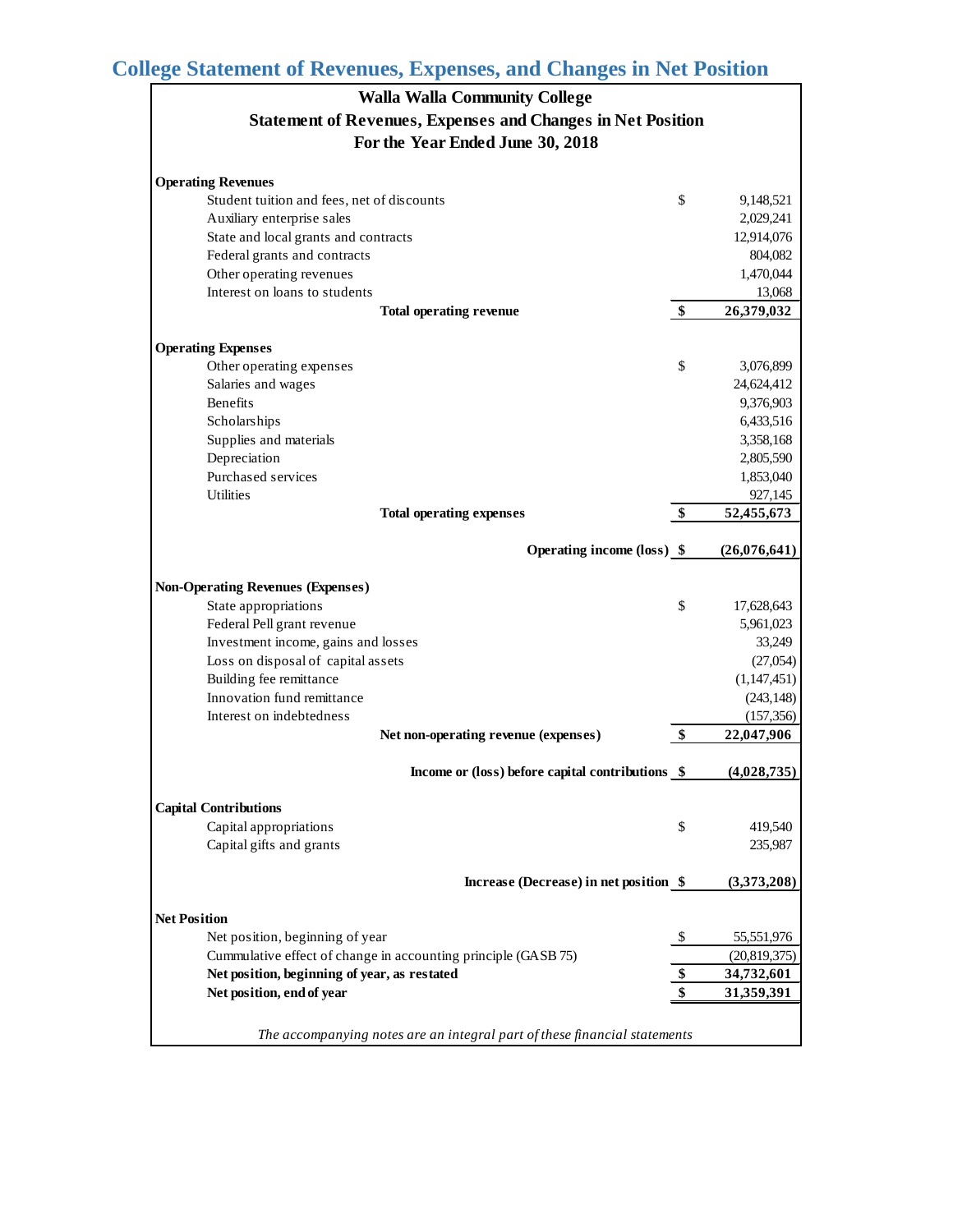# <span id="page-16-0"></span>**College Statement of Cash Flows**

| <b>Walla Walla Community College</b><br><b>Statement of Cash Flows</b> |                   |                |
|------------------------------------------------------------------------|-------------------|----------------|
| For the Year Ended June 30, 2018                                       |                   |                |
| Cash flows from operating activities                                   |                   |                |
| Student tuition and fees, net of discounts                             | \$                | 9,053,123      |
| Grants and contracts                                                   |                   | 14, 135, 217   |
| Payments to vendors                                                    |                   | (8,601,190)    |
| Payments for utilities                                                 |                   | (932, 943)     |
| Payments to employees                                                  |                   | (24, 674, 931) |
| Payments for benefits                                                  |                   | (8,557,252)    |
| Auxiliary enterprise sales                                             |                   | 2,031,807      |
| Payments for scholarships                                              |                   | (6,433,516)    |
| Loans issued to students                                               |                   | (107, 654)     |
| Collection of loans to students                                        |                   | 90,849         |
| Other receipts (payments)                                              |                   | 1,670,447      |
| Net cash used by operating activities                                  | \$                | (22, 326, 042) |
| Cash flows from noncapital financing activities                        |                   |                |
| State appropriations                                                   | \$                | 17,663,409     |
| Federal Pell grant revenue                                             |                   | 5,961,023      |
| Building fee remittance                                                |                   | (1,163,001)    |
| Innovation fund remittance                                             |                   | (246,372)      |
| Net cash provided by noncapital financing activities                   | \$                | 22,215,059     |
| Cash flows from capital and related financing activities               |                   |                |
| Capital appropriations                                                 | \$                | 870,662        |
| Capital gifts and grants                                               |                   | 235,987        |
| Purchases of capital assets                                            |                   | (539, 887)     |
| Principal paid on capital debt                                         |                   | (180,000)      |
| Interest paid on indebtedness                                          |                   | (157, 356)     |
| Net cash provided by capital and related financing activities          | $\boldsymbol{\$}$ | 229,407        |
| <b>Cash flows from investing activities</b>                            |                   |                |
| Income of investments                                                  | \$                | 33,249         |
| Net cash provided by investing activities                              | \$                | 33,249         |
| Increase in cash and cash equivalents                                  | \$                | 151,673        |
| Cash and cash equivalents at the beginning of the year                 | $\frac{1}{2}$     | 6,403,817      |
| Cash and cash equivalents at the end of the year                       | $\overline{\$}$   | 6,555,490      |
| The accompany notes are an integral part of the financial statements   |                   |                |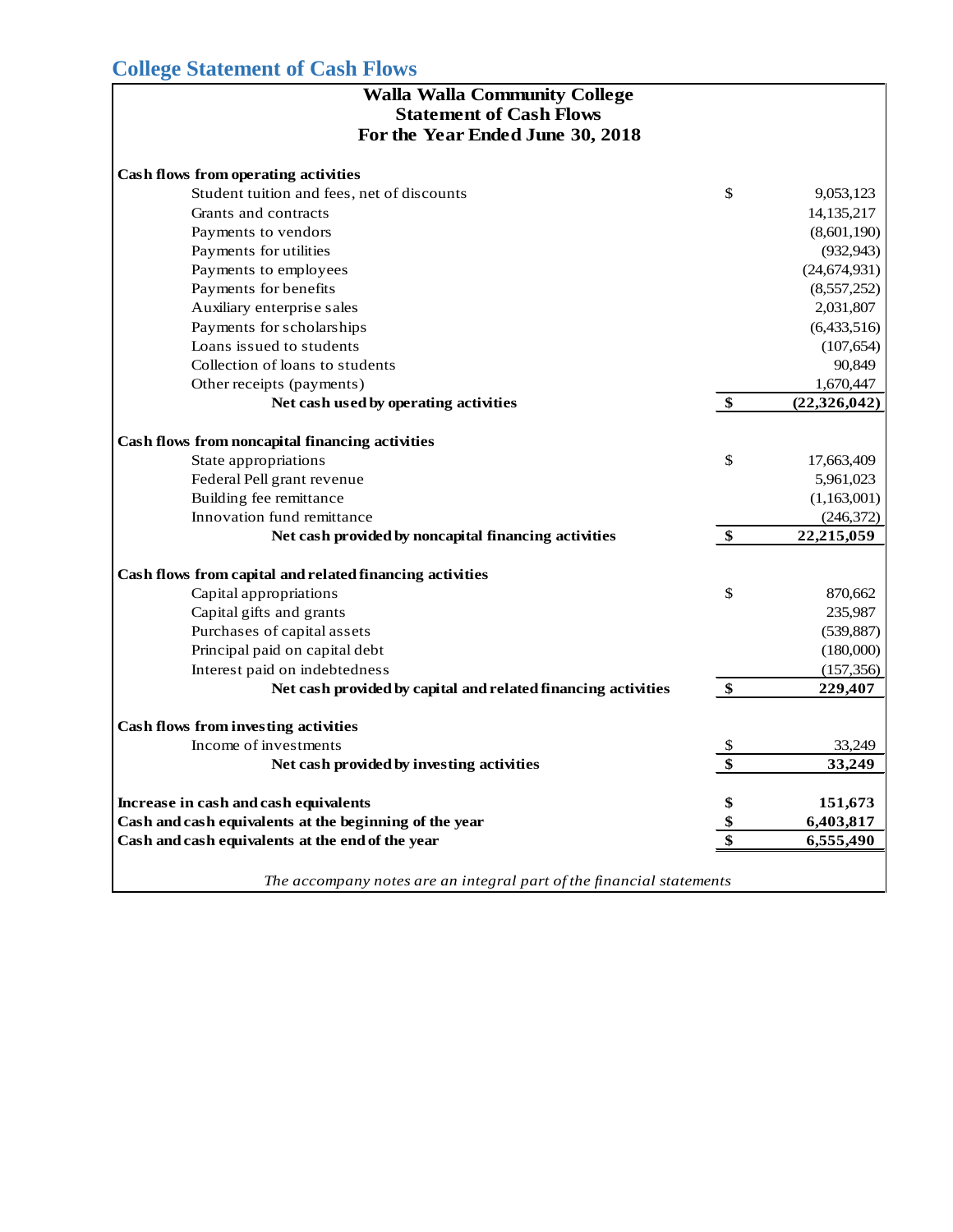| (Cash Flow Statement - cont.)                                              |                    |
|----------------------------------------------------------------------------|--------------------|
| Reconciliation of Operating Loss to Net Cash used by Operating Activities  |                    |
| <b>Operating Loss</b>                                                      | \$<br>(26,076,641) |
| Adjustments to reconcile net loss to net cash used by operating activities |                    |
| Depreciation expense                                                       | \$<br>2,805,590    |
| <b>Changes in assets and liabilities</b>                                   |                    |
| Receivables, net of allowances                                             | \$<br>610,879      |
| Inventories                                                                | 20,778             |
| Other assets                                                               | 62,840             |
| Accounts payable                                                           | (172, 886)         |
| <b>Accrued</b> liabilities                                                 | (262, 575)         |
| Deferred revenue                                                           | (149,090)          |
| Compensated absences                                                       | 138,545            |
| Pension & OPEB liability adjustment                                        | 690,199            |
| Loans to students                                                          | 6,319              |
| Net cash used by operating activities                                      | (22, 326, 042)     |
| <b>Significant Noncash Transactions</b>                                    |                    |
| Capital assets acquired through gifts                                      | \$<br>14,163       |
| Loss on disposal of capital assets                                         | \$<br>27,054       |
| The accompanying notes are an integral part of these financial statements  |                    |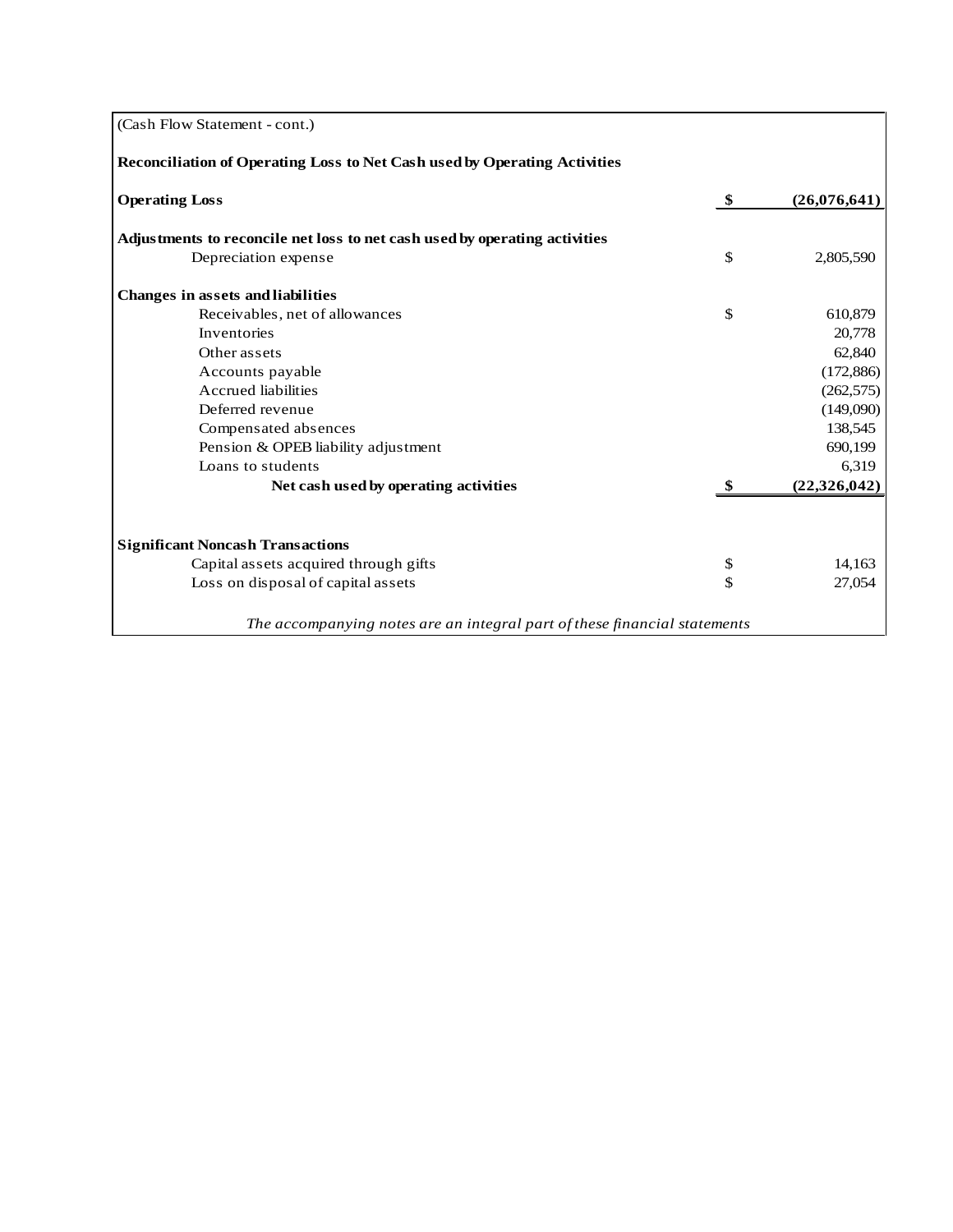# <span id="page-18-0"></span>**Foundation Statement of Financial Position**

| Walla Walla Community College Foundation and Subsidiary |                                                      |    |                        |  |  |  |  |
|---------------------------------------------------------|------------------------------------------------------|----|------------------------|--|--|--|--|
|                                                         | <b>Consolidated Statements of Financial Position</b> |    |                        |  |  |  |  |
|                                                         | December 31, 2017                                    |    |                        |  |  |  |  |
|                                                         |                                                      |    |                        |  |  |  |  |
| <b>Assets</b>                                           |                                                      |    |                        |  |  |  |  |
| <b>Current assets</b>                                   |                                                      |    |                        |  |  |  |  |
| Cash and cash equivalents                               |                                                      | \$ | 449,817                |  |  |  |  |
| Investments                                             |                                                      |    | 6,305,738              |  |  |  |  |
| Pledge receivable, current                              |                                                      |    | 9,423                  |  |  |  |  |
| Inventory                                               |                                                      |    | 138,715                |  |  |  |  |
| Assets held for resale                                  |                                                      |    | 55,311                 |  |  |  |  |
| Prepaid expenses and other assets                       |                                                      |    | 29,077                 |  |  |  |  |
|                                                         | <b>Total current assets</b>                          | \$ | 6,988,081              |  |  |  |  |
| Property and equipment, net of accumulated depreciation |                                                      |    | 1,560,416              |  |  |  |  |
|                                                         |                                                      |    |                        |  |  |  |  |
| Other assets                                            |                                                      |    |                        |  |  |  |  |
| Pledge receivable, noncurrent                           |                                                      | \$ | 10,144                 |  |  |  |  |
|                                                         |                                                      |    |                        |  |  |  |  |
|                                                         | <b>Total assets</b>                                  | \$ | 8,558,641              |  |  |  |  |
|                                                         |                                                      |    |                        |  |  |  |  |
| Liabilities and net assets                              |                                                      |    |                        |  |  |  |  |
| <b>Current liabilities</b>                              |                                                      |    |                        |  |  |  |  |
| Accounts payable                                        |                                                      | \$ | 78,128                 |  |  |  |  |
| Accrued expenses                                        |                                                      |    | 7,517                  |  |  |  |  |
|                                                         | <b>Total liabilities</b>                             | \$ | 85,645                 |  |  |  |  |
|                                                         |                                                      |    |                        |  |  |  |  |
| <b>Net assets</b><br>Unrestricted net assets            |                                                      | \$ |                        |  |  |  |  |
| Temporarily restricted net assets                       |                                                      |    | 3,593,285<br>4,879,711 |  |  |  |  |
|                                                         | <b>Total net assets</b>                              | \$ | 8,472,996              |  |  |  |  |
|                                                         |                                                      |    |                        |  |  |  |  |
|                                                         | <b>Total liabilities and net assets</b>              | \$ | 8,558,641              |  |  |  |  |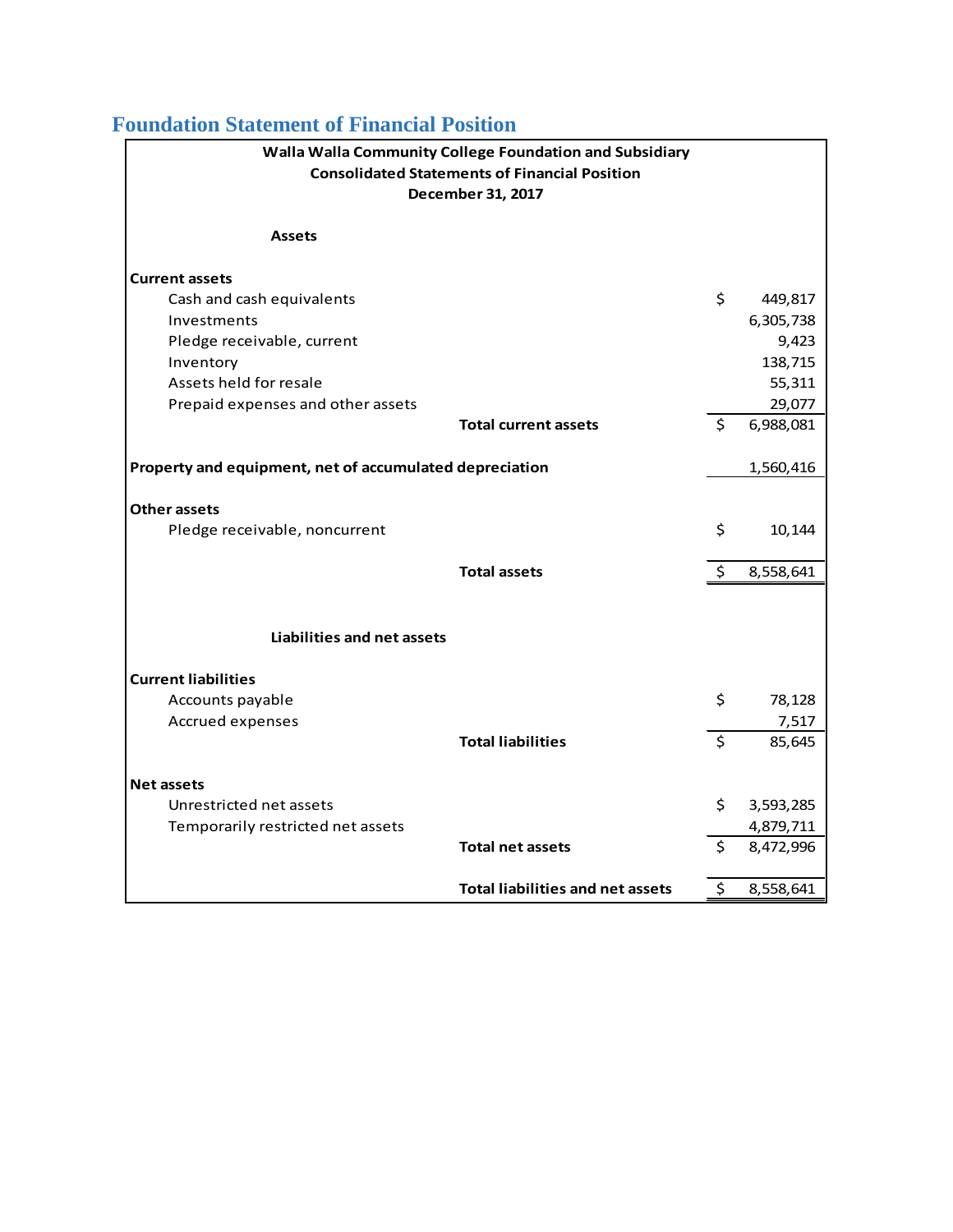| Walla Walla Community College Foundation and Subsidiary<br><b>Consolidated Statement of Activities and Changes in Net Assets</b><br>Year ended Dec. 31, 2017 |    |              |    |                           |    |               |  |
|--------------------------------------------------------------------------------------------------------------------------------------------------------------|----|--------------|----|---------------------------|----|---------------|--|
|                                                                                                                                                              |    | Unrestricted |    | Temporarily<br>Restricted |    | <b>Totals</b> |  |
| Revenue                                                                                                                                                      |    |              |    |                           |    |               |  |
| Contributions and grants                                                                                                                                     | Ś. | 106,236      | \$ | 891,570                   | \$ | 997,806       |  |
| Unrealized gain on investments                                                                                                                               |    | 6,149        |    | 133,251                   |    | 139,400       |  |
| Lease income                                                                                                                                                 |    | 203,625      |    |                           |    | 203,625       |  |
| Interest and dividends                                                                                                                                       |    | 90,089       |    | 136,374                   |    | 226,463       |  |
| Donated service and materials                                                                                                                                |    | 102,689      |    |                           |    | 102,689       |  |
| Warrior club                                                                                                                                                 |    | 30,901       |    |                           |    | 30,901        |  |
| Realized gain on investments                                                                                                                                 |    | 168,971      |    | 281,067                   |    | 450,038       |  |
| Gain on sale of asset                                                                                                                                        |    | 7,200        |    |                           |    | 7,200         |  |
| Other income                                                                                                                                                 |    | 5,060        |    |                           |    | 5,060         |  |
| Program revenue                                                                                                                                              |    | 4,798        |    |                           |    | 4,798         |  |
| <b>Wine Operations</b>                                                                                                                                       |    |              |    |                           |    |               |  |
| <b>Retail Sales</b>                                                                                                                                          |    | 340,445      |    |                           | \$ | 340,445       |  |
| Less: Cost of goods sold                                                                                                                                     |    | (99, 985)    |    |                           |    | (99, 985)     |  |
| <b>Gross Profit</b>                                                                                                                                          |    | 240,460      |    |                           |    | 240,460       |  |
| Net assets released from restrictions                                                                                                                        |    | 2,738,657    |    | (2,738,657)               |    |               |  |
| Total public support, revenue                                                                                                                                |    |              |    |                           |    |               |  |
| and reclassifications                                                                                                                                        |    | \$3,704,835  |    | \$ (1, 296, 395)          | \$ | 2,408,440     |  |
| (continued on next page)                                                                                                                                     |    |              |    |                           |    |               |  |

# <span id="page-19-0"></span>**Foundation Statement of Activities and Changes in Net Position**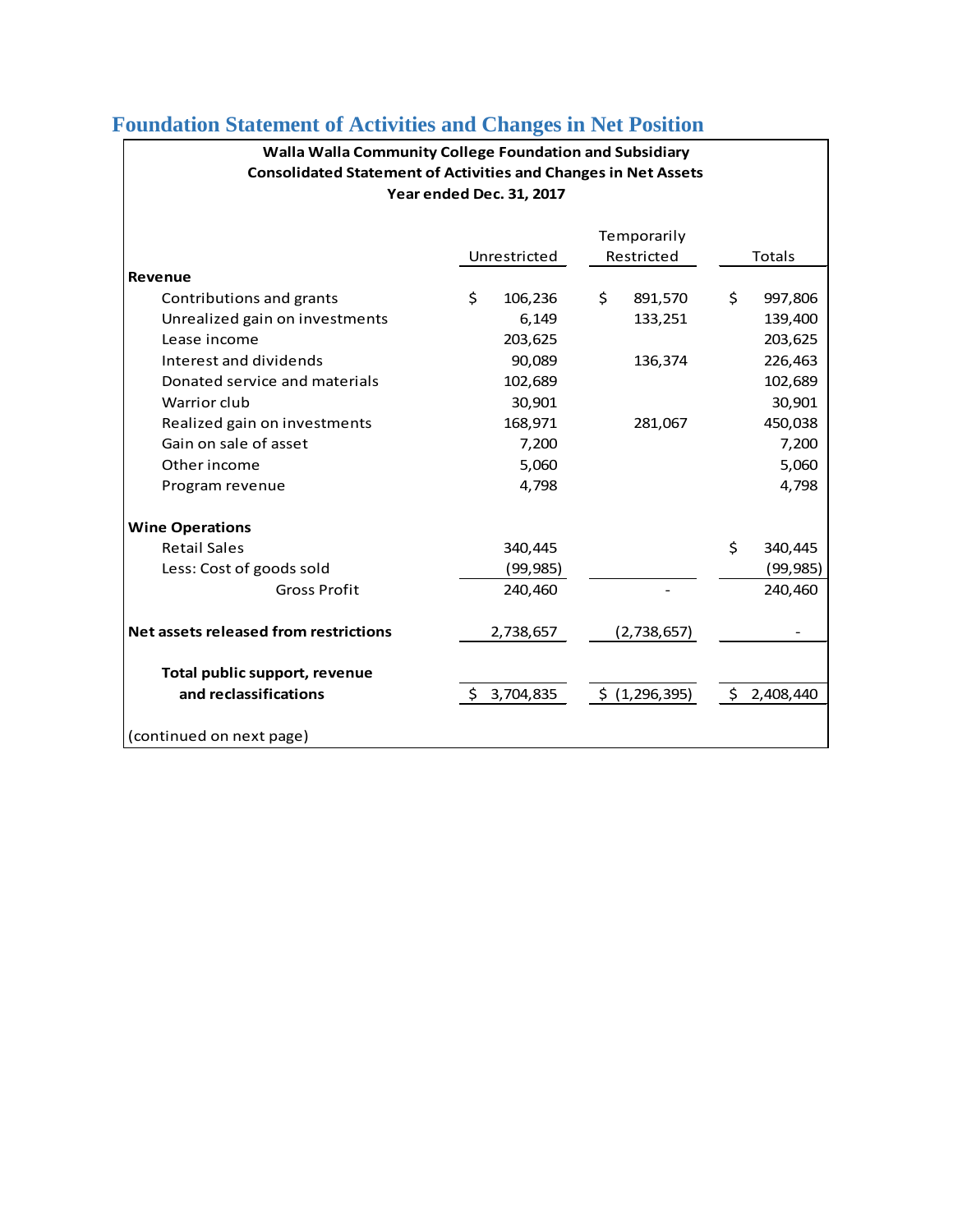Continued from previous page

| Walla Walla Community College Foundation and Subsidiary<br><b>Consolidated Statement of Activities and Changes in Net Assets (cont.)</b> |     |                          |    |                |    |               |
|------------------------------------------------------------------------------------------------------------------------------------------|-----|--------------------------|----|----------------|----|---------------|
|                                                                                                                                          |     | Year ended Dec. 31, 2017 |    |                |    |               |
|                                                                                                                                          |     |                          |    | Temporarily    |    |               |
|                                                                                                                                          |     | Unrestricted             |    | Restricted     |    | <b>Totals</b> |
| <b>Expenses</b>                                                                                                                          |     |                          |    |                |    |               |
| Scholarships and awards:                                                                                                                 |     |                          |    |                |    |               |
| Scholarships and awards                                                                                                                  | \$  | 862,381                  | \$ |                | \$ | 862,381       |
| Grant expenditures                                                                                                                       |     | 85,689                   |    |                |    | 85,689        |
| Program expenses                                                                                                                         |     | 516,131                  |    |                |    | 516,131       |
| Administration:                                                                                                                          |     |                          |    |                |    |               |
| Advertising                                                                                                                              |     | 70,365                   |    |                |    | 70,365        |
| <b>Bank fees</b>                                                                                                                         |     | 3,307                    |    |                |    | 3,307         |
| Administrative fee                                                                                                                       |     | 368,000                  |    |                |    | 368,000       |
| Professional services                                                                                                                    |     | 71,338                   |    |                |    | 71,338        |
| Investment expense                                                                                                                       |     | 29,170                   |    |                |    | 29,170        |
| Depreciation                                                                                                                             |     | 81,661                   |    |                |    | 81,661        |
| Insurance                                                                                                                                |     | 18,710                   |    |                |    | 18,710        |
| Supplies                                                                                                                                 |     | 24,289                   |    |                |    | 24,289        |
| Taxes and licenses                                                                                                                       |     | 19,395                   |    |                |    | 19,395        |
| Travel                                                                                                                                   |     | 9,477                    |    |                |    | 9,477         |
| Dues and subscriptions                                                                                                                   |     | 12,523                   |    |                |    | 12,523        |
| Repair and maintenance                                                                                                                   |     | 16,264                   |    |                |    | 16,264        |
| Donated service and materials                                                                                                            |     | 67,970                   |    |                |    | 67,970        |
| Rent                                                                                                                                     |     | 13,852                   |    |                |    | 13,852        |
| Miscellaneous                                                                                                                            |     | 86,022                   |    |                |    | 86,022        |
| Fundraising event expenses:                                                                                                              |     |                          |    |                |    |               |
| Warrior club                                                                                                                             |     | 30,845                   |    |                |    | 30,845        |
| <b>Total Expenses</b>                                                                                                                    | \$  | 2,387,389                | \$ | $\overline{a}$ | \$ | 2,387,389     |
| Change in net assets                                                                                                                     | S.  | 1,317,446                |    | \$ (1,296,395) | \$ | 21,051        |
| Net assets - beginning of year                                                                                                           |     | 2,275,839                |    | 6,176,106      |    | 8,451,945     |
| Net assets - end of year                                                                                                                 | \$. | 3,593,285                | \$ | 4,879,711      | \$ | 8,472,996     |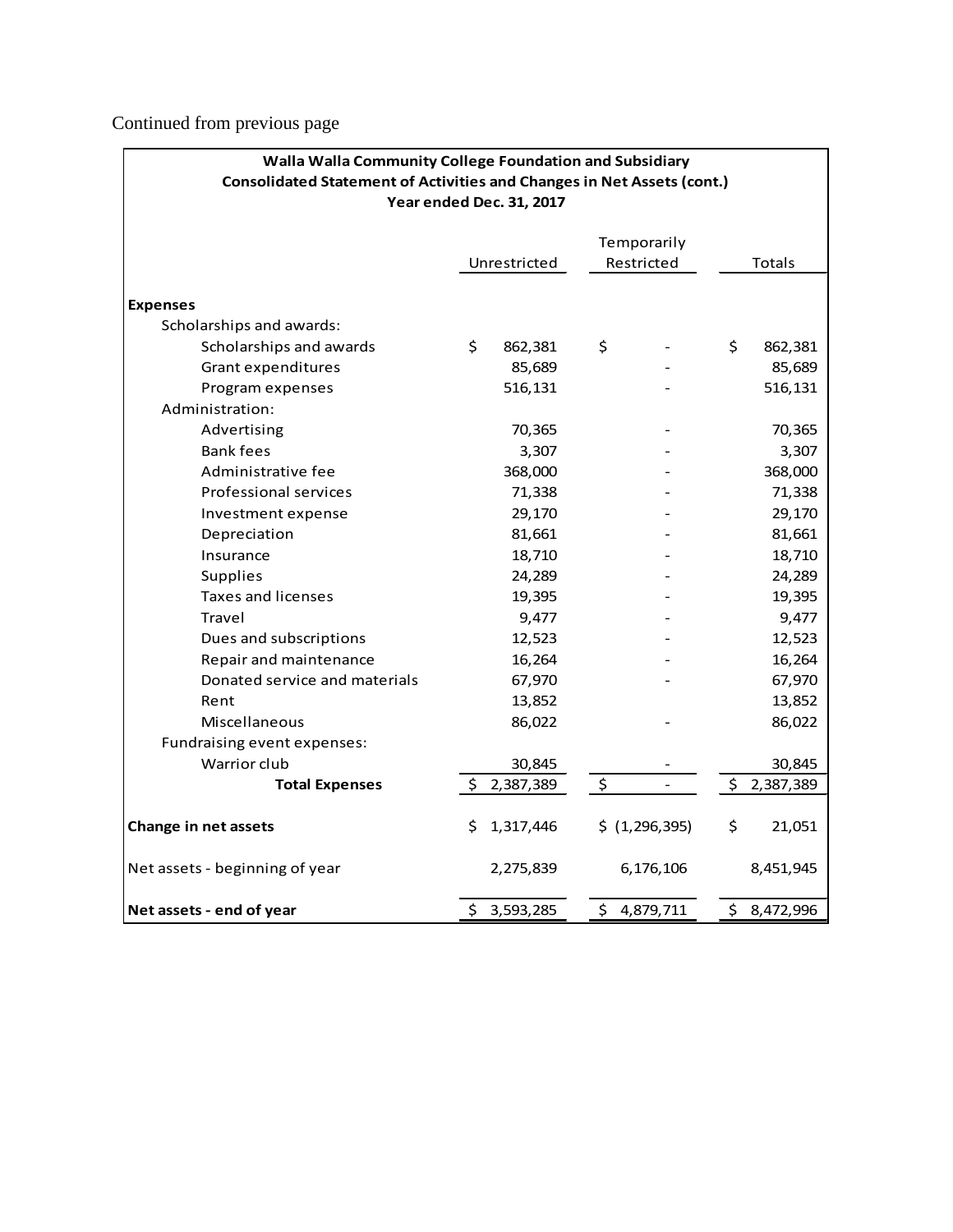#### <span id="page-21-0"></span>**Notes to the Financial Statements**

June 30, 2018 These notes form an integral part of the financial statements.

#### Note 1 - Summary of Significant Accounting Policies

#### **Financial Reporting Entity**

Walla Walla Community College (the College) is a comprehensive community college offering open-door academic programs, workforce education, basic skills, and community services. The College confers associates degrees, certificates and high school diplomas. It is governed by a five-member Board of Trustees appointed by the Governor and confirmed by the State Senate. The College is an agency of the State of Washington. The financial activity of the College is included in the State's Comprehensive Annual Financial Report. These notes form an integral part of the financial statements.

The Walla Walla Community College Foundation (the Foundation) is a separate but affiliated non-profit entity, incorporated under Washington law in 1982 and recognized as a tax exempt  $501(c)(3)$  charity. The Foundation's charitable purpose is to support the educational and cultural programs of the College through an annual fund drive and other fund raising events. Because the majority of the Foundation's income and resources are restricted by donors and may only be used for the benefit of the College or its students, the Foundation is considered a component unit based on the criteria contained in Governmental Accounting Standards Board (GASB) Statement Nos. 61, 39 and 14. A discrete component unit is an entity which is legally separate from the College, but has the potential to provide significant financial benefits to the College or whose relationship with the College is such that excluding it would cause the College's financial statements to be misleading or incomplete.

The Foundation's financial statements are discretely presented in this report. The Foundation's statements have been prepared in accordance with accounting principles generally accepted in the United States of America. Intra-entity transactions and balances between the College and the Foundation are not eliminated for financial statement presentation. During the fiscal year ended June 30, 2018, the Foundation distributed approximately \$1,418,599 to the College for restricted and unrestricted purposes. A copy of the Foundation's complete financial statements may be obtained from the Vice President of Administrative Services, Walla Walla Community College, 500 Tausick Way, Walla Walla, WA 99362 or by calling (509)527-4201.

#### **Basis of Presentation**

The financial statements have been prepared in accordance with GASB Statement No. 34, Basic Financial Statements and Management Discussion and Analysis for State and Local Governments as amended by GASB Statement No. 35, Basic Financial Statements and Management Discussion and Analysis for Public Colleges and Universities. For financial reporting purposes, the College is considered a special-purpose government engaged only in Business Type Activities (BTA). In accordance with BTA reporting, the College presents a Management's Discussion and Analysis; a Statement of Net Position; a Statement of Revenues, Expenses and Changes in Net Position; a Statement of Cash Flows; and Notes to the Financial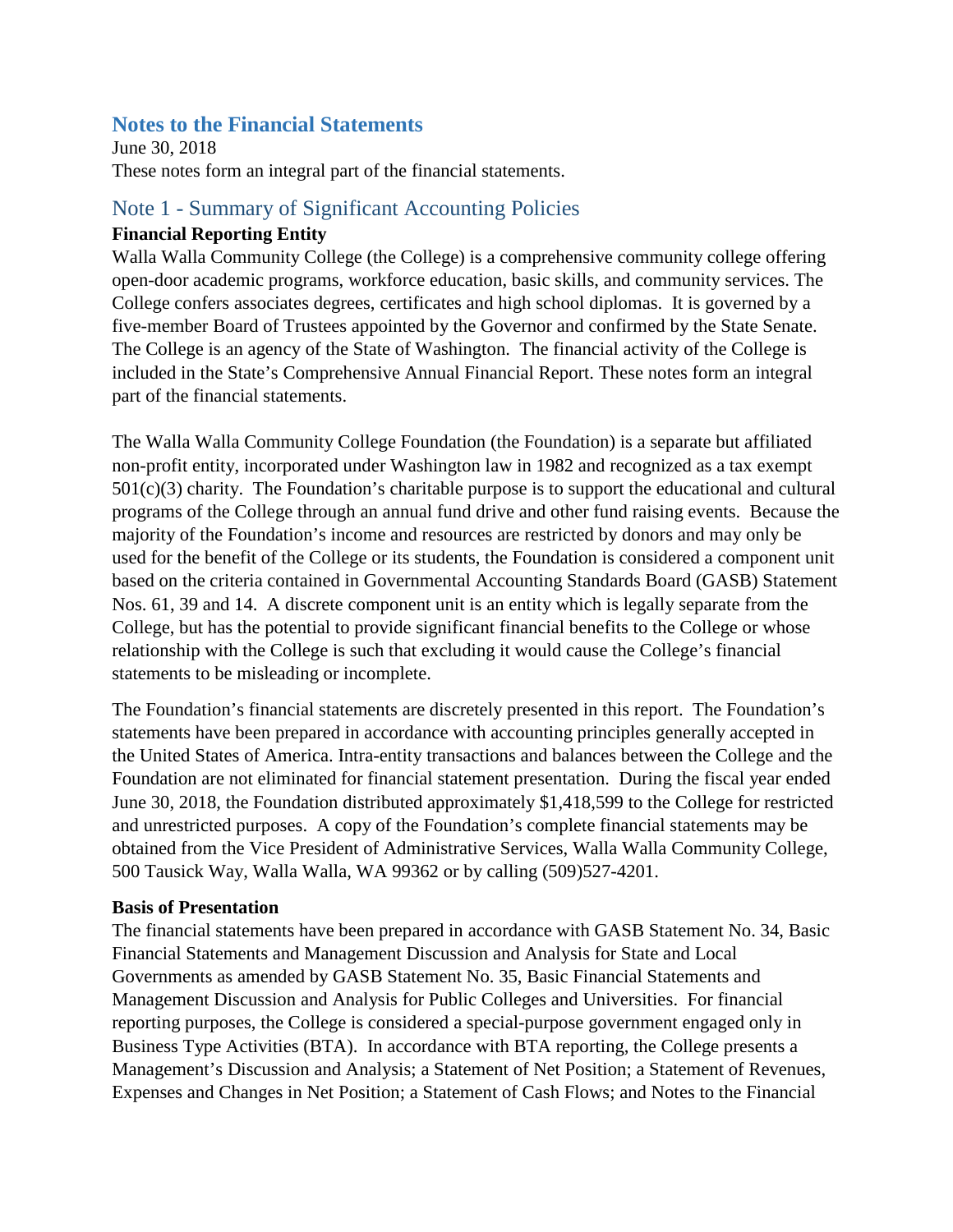Statements. The format provides a comprehensive, entity-wide perspective of the College's assets, deferred outflows, liabilities, deferred inflows, net position, revenues, expenses, changes in net position and cash flows.

#### **Basis of Accounting**

The financial statements of the College have been prepared using the economic resources measurement focus and the accrual basis of accounting. Under the accrual basis, revenues are recognized when earned and expenses are recorded when an obligation has been incurred, regardless of the timing of the cash flows. For the financial statements, intra-agency receivables and payables have generally been eliminated. However, revenues and expenses from the College's auxiliary enterprises are treated as though the College were dealing with private vendors. For all other funds, transactions that are reimbursements of expenses are recorded as reductions of expense.

Non-exchange transactions, in which the College receives (or gives) value without directly giving (or receiving) equal value in exchange, includes state and federal appropriations, and certain grants and donations. Revenues are recognized, net of estimated uncollectible amounts, as soon as all eligibility requirements imposed by the provider have been met.

The preparation of financial statements in conformity with U.S. Generally Accepted Accounting Principles (GAAP) requires management to make estimates and assumptions that affect the reported amounts of assets and liabilities and disclosure of contingent assets and liabilities at the date of the financial statements and the reported amounts of revenue and expenses during the reporting period. Actual results could differ from those estimates.

#### **Cash, Cash Equivalents and Investments**

Cash and cash equivalents include cash on hand and bank demand deposits. Cash and cash equivalents that are held with the intent to fund College operations are classified as current assets.

The College combines unrestricted cash operating funds from all departments into an internal investment pool, the income from which is allocated on a proportional basis. The internal investment pool is comprised of cash and cash equivalents.

#### **Accounts Receivable**

Accounts receivable consists of tuition and fee charges to students and auxiliary enterprise services provided to students, faculty and staff. This also includes amounts due from federal, state and local governments or private sources as allowed under the terms of grants and contracts. Accounts receivable are shown net of estimated uncollectible amounts.

#### **Inventories**

Merchandise inventory consists solely of merchandise held for resale in the bookstore and is valued at cost using the FIFO method. Consumable inventories consist solely of inventories of food supplies held for use by the campus café and are valued at cost using the FIFO method. The College's vocational programs purchase student project vehicles and valuation of these work-inprocess projects are valued at actual costs incurred.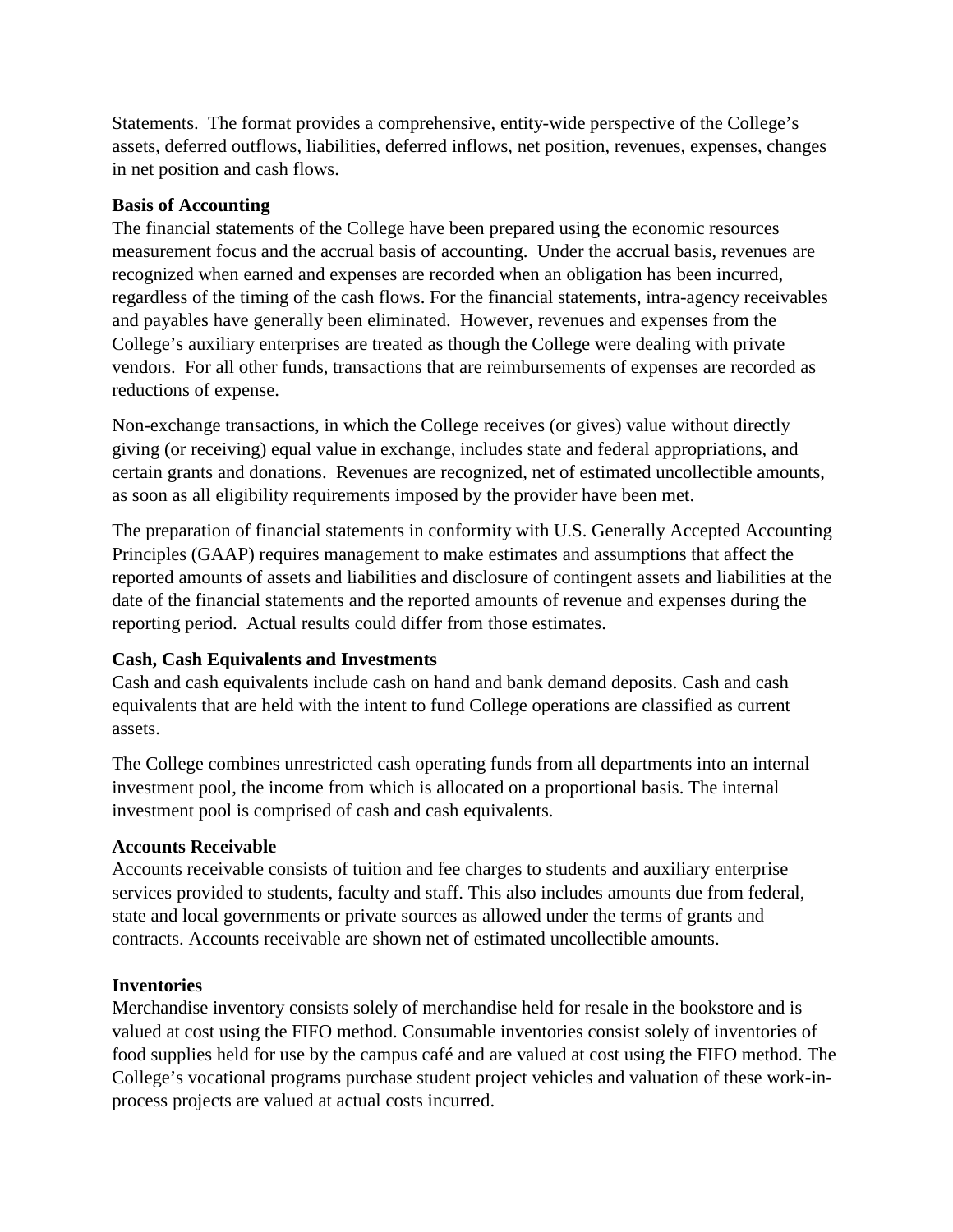#### **Prepaid Items**

Prepaid items are generally outstanding credit memos received by the College's on-campus bookstore for items returned. Prepaid items also exist due to deposits on equipment.

#### **Capital Assets**

In accordance with state law, capital assets constructed with state funds are owned by the State of Washington. Property titles are shown accordingly. However, responsibility for managing the assets rests with the College. As a result, the assets are included in the financial statements because excluding them would have been misleading.

Land, buildings and equipment are recorded at cost, or if acquired by gift, at acquisition value at the date of the gift. GASB 34 guidance concerning preparing initial estimates for historical cost and accumulated depreciation related to infrastructure was followed. Capital additions, replacements and major renovations are capitalized. The value of assets constructed includes all material direct and indirect construction costs. Any interest costs incurred are capitalized during the period of construction. Routine repairs and maintenance are charged to operating expense in the year in which the expense was incurred. In accordance with the state capitalization policy, all land, intangible assets and software with a unit cost of \$1,000,000 or more, buildings and improvements with a unit cost of \$100,000 or more, library collections with a total cost of \$5,000 or more and all other assets with a unit cost of \$5,000 or more are capitalized. Depreciation is computed using the straight line method over the estimated useful lives of the assets as defined by the State of Washington's Office of Financial Management. Useful lives are generally 3 to 7 years for equipment, 15 to 50 years for buildings and 20 to 50 years for infrastructure and land improvements.

The College reviews assets for impairment whenever events or changes in circumstances have indicated that the carrying amount of its assets might not be recoverable. Impaired assets are reported at the lower of cost or fair value. At June 30, 2018, no assets had been written down.

#### **Unearned Revenues**

Unearned revenues occur when funds have been collected prior to the end of the fiscal year but related to the subsequent fiscal year. Unearned revenues also include tuition and fees paid with financial aid funds. The College has recorded summer quarter tuition and fees, and advanced grant proceeds as unearned revenues.

#### **Tax Exemption**

The College is a tax-exempt organization under the provisions of Section 115 (1) of the Internal Revenue Code and is exempt from federal income taxes on related income.

#### **Pension Liability**

For purposes of measuring the net pension liability in accordance with GASB Statement No 68, deferred outflows of resources and deferred inflows of resources related to pensions, and pension expense, information about the fiduciary net position of the State of Washington Public Employees' Retirement System (PERS) and the Teachers' Retirement System (TRS) and additions to/deductions from PERS's and TRS's fiduciary net position have been determined on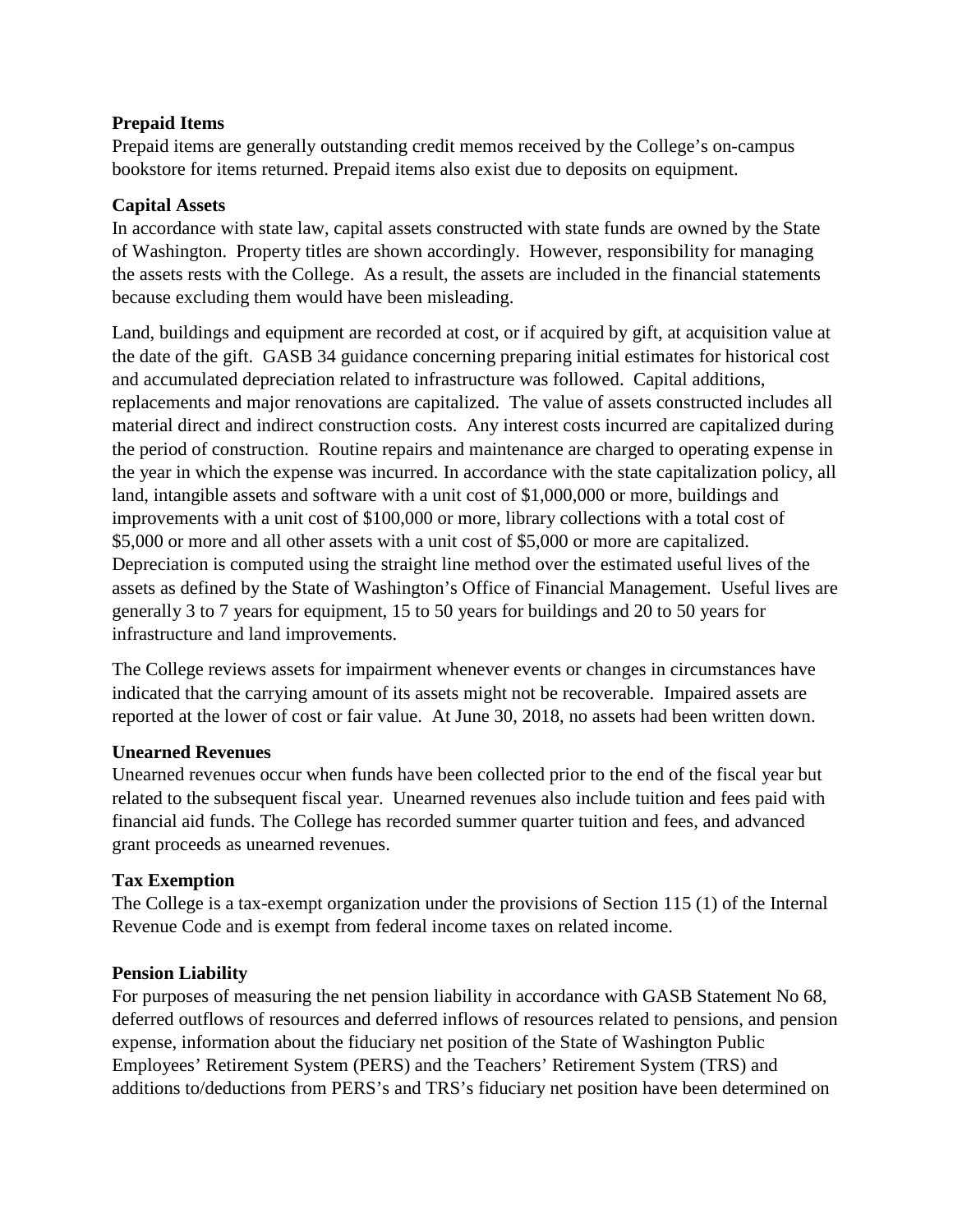the same basis as they are reported by PERS and TRS. For this purpose, benefit payments (including refunds of employee contributions) are recognized when due and payable in accordance with the benefit terms. Investments are reported at fair value.

Beginning fiscal year 2017, the College also reports its share of the pension liability for the State Board Retirement Plan in accordance with GASB 73 Accounting and Financial Reporting for Pensions and Related Assets that are not within the Scope of GASB 68 (Accounting and Financial Reporting for Pensions). The reporting requirements are similar to GASB 68 but use current fiscal year-end as the measurement date for reporting the pension liabilities.

#### **OPEB Liability**

In fiscal year 2018, the College implemented GASB Statement No. 75, Accounting and Financial Reporting for Postemployment Benefits Other than Pensions (OPEB). This Statement requires the College to recognize its proportionate share of the state's actuarially determined OPEB liability with a one year lag measurement date similar to GASB Statement No. 68.

#### **Deferred Outflows of Resources and Deferred Inflows of Resources**

Deferred outflows of resources represent consumption of net position that is applicable to a future period. Deferred inflows of resources represent acquisition of net position that is applicable to a future period.

Deferred outflows related to pensions are recorded when projected earnings on pension plan investments exceed actual earnings and are amortized to pension expense using a systematic and rational method over a closed period of time. Deferred inflows related to pensions are recorded when actual earnings on pension plan investments exceed projected earnings and are amortized in the same manner as deferred outflows.

Deferred outflows and inflows on pensions also include the difference between expected and actual experience with regard to economic or demographic factors; changes of assumptions about future economic, demographic, or other input factors; or changes in the College's proportionate share of pension liabilities. These are amortized over the average expected remaining service lives of all employees that are provided with pensions through each pension plan. Employer transactions to pension plans made subsequent to the measurement date are also deferred and reduce pension liabilities in the subsequent year.

The portion of differences between expected and actual experience with regard to economic or demographic factors, changes of assumptions about future economic or demographic factors, and changes in the College's proportionate share of OPEB liability that are not recognized in OPEB expense should be reported as deferred outflows of resources or deferred inflows of resources related to OPEB. Differences between projected and actual earning on OPEB plan investments that are not recognized in OPEB expense should be reported as deferred outflows of resources or deferred inflows of resources related to OPEB. Employer contributions to the OPEB plan subsequent to the measurement date of the collective OPEB liability should be recorded as deferred outflows of resources related to OPEB.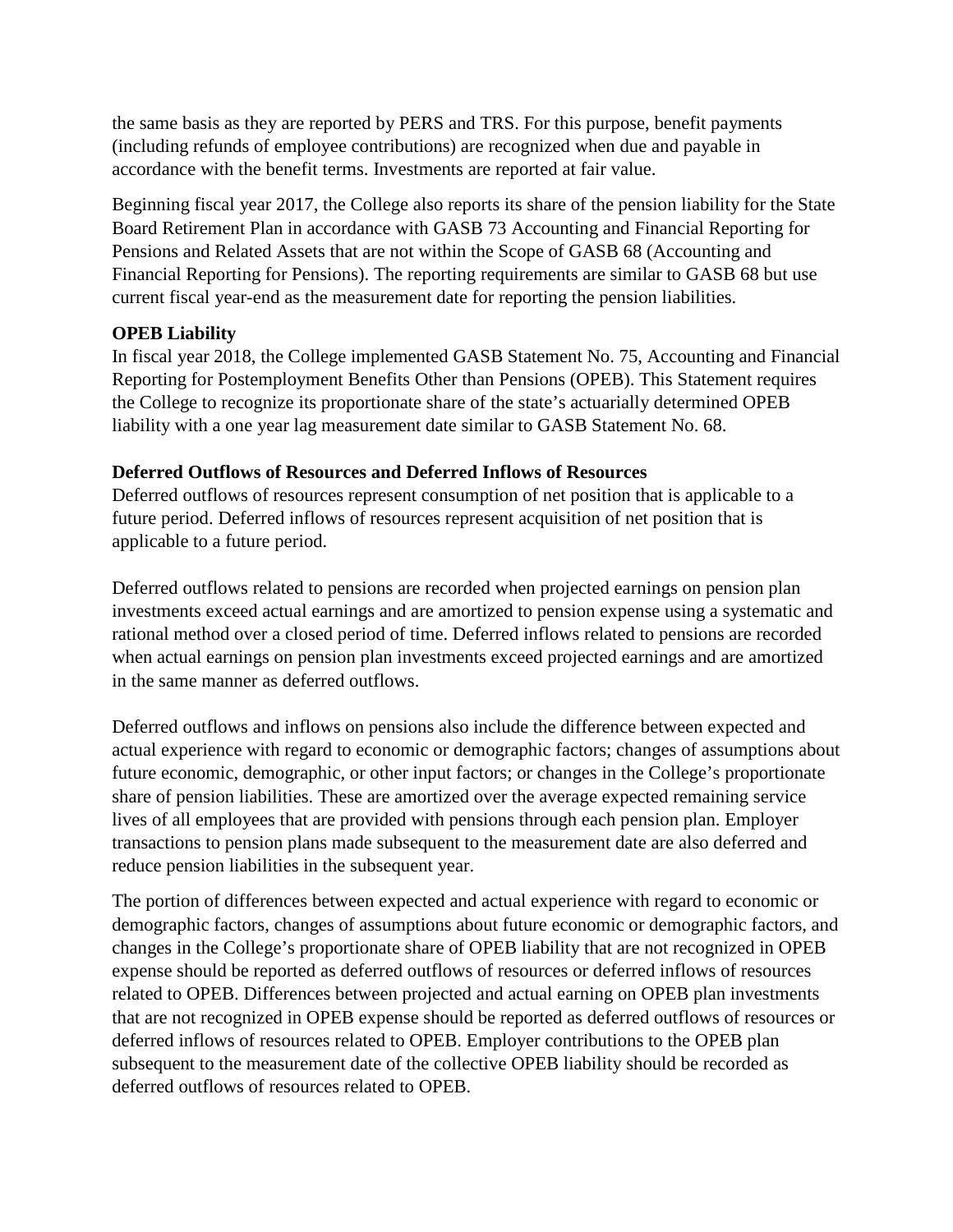#### **Net Position**

The College's net position is classified as follows.

- *Net Investment in Capital Assets*. This represents the College's total investment in capital assets, net of outstanding debt obligations related to those capital assets.
- *Restricted.* Resources the College is legally or contractually obligated to spend in accordance with restrictions imposed by statute, granting authorities, or third parties.
	- o *Expendable for Student Aid*. These include resources the College is legally or contractually obligated to spend in accordance with restrictions imposed by third parties.
	- o *Expendable for Student Loans*. The loan funds are established for the explicit purpose of providing student support as prescribed by statue or granting authority.
- *Unrestricted*. These represent resources derived from student tuition and fees, and sales and services of educational departments and auxiliary enterprises.

#### **Classification of Revenues and Expenses**

The College has classified its revenues as either operating or non-operating revenues according to the following criteria:

*Operating Revenues.* This includes activities that are directly related to the principal operations of the College, such as (1) student tuition and fees, net of waivers and scholarship discounts and allowances, (2) sales and services of auxiliary enterprises and (3) federal, state and local grants and contracts that primarily support the operational/educational activities of the College.

*Operating Expenses*. Operating expenses include salaries, wages, fringe benefits, utilities, supplies and materials, purchased services, and depreciation.

*Non-operating Revenues*. This includes activities that are not directly related to the ongoing operations of the College, such as gifts and contributions, state appropriations, investment income and Pell Grants received from the federal government.

*Non-operating Expenses*. Non-operating expenses include state remittance related to the building fee and the innovation fee, along with interest incurred on the Certificate of Participation Loans.

#### **Scholarship Discounts and Allowances**

Student tuition and fee revenues, and certain other revenues from students, are reported net of scholarship discounts and allowances in the Statements of Revenues, Expenses and Changes in Net Position. Scholarship discounts and allowances are the difference between the stated charge for goods and services provided by the College, and the amount that is paid by students and/or third parties making payments on the students' behalf. Certain governmental grants, such as Pell grants, and other Federal, State or non-governmental programs are recorded as either operating or non-operating revenues in the College's financial statements. To the extent that revenues from such programs are used to satisfy tuition and fees and other student charges, the College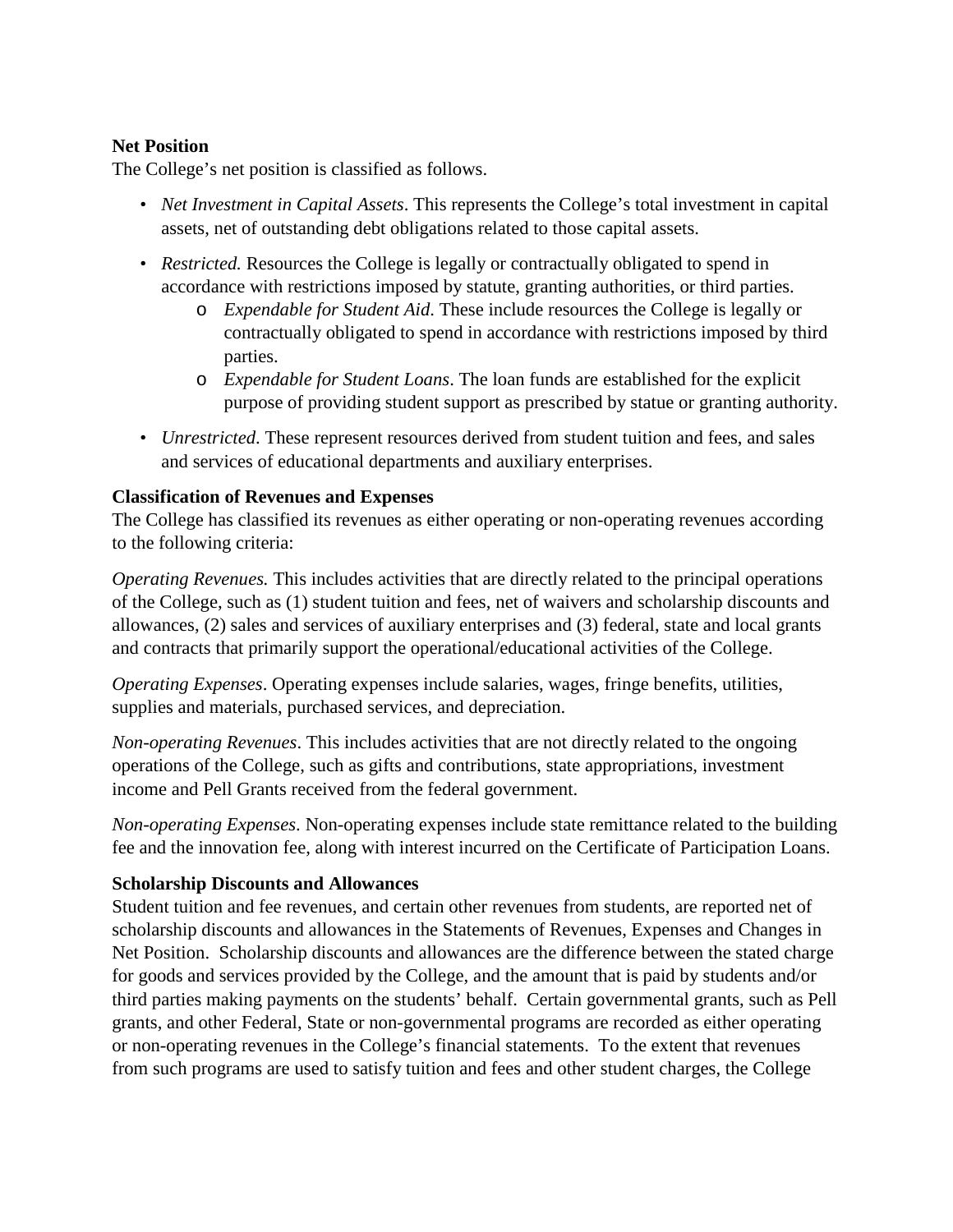has recorded a scholarship discount and allowance. Discounts and allowances for the year ending June 30, 2018 are \$3,746,079.

#### **State Appropriations**

The State of Washington appropriates funds to the College on both an annual and biennial basis. These revenues are reported as non-operating revenues on the Statements of Revenues, Expenses, and Changes in Net Position, and recognized as such when the related expenses are incurred.

#### **Building and Innovation Fee Remittance**

Tuition collected includes amounts remitted to the Washington State Treasurer's office to be held and appropriated in future years. The Building Fee portion of tuition charged to students is an amount established by the Legislature and is subject to change annually. The fee provides funding for capital construction and projects on a system wide basis using a competitive biennial allocation process. The Building Fee is remitted on the 35th day of each quarter. The Innovation Fee was established in order to fund the State Board of Community and Technical College's Strategic Technology Plan. The use of the fund is to implement new ERP software across the entire system. On a monthly basis, the College's remits the portion of tuition collected for the Innovation Fee to the State Treasurer for allocation to SBCTC. These remittances are nonexchange transactions reported as an expense in the non-operating revenues and expenses section of the statement of revenues, expenses and changes in net position.

#### Note 2 - Accounting and Reporting Changes

#### **Reporting Changes**

In June 2015, the GASB issued Statement No. 75, *Accounting and Financial Reporting for Postemployment Benefits Other Than Pensions (OPEB).* The scope of this Statement addresses accounting and financial reporting for defined benefit OPEB and defined contribution OPEB that are provided to employees of state and local governmental employers. The Statement establishes standards for recognizing and measuring liabilities, deferred outflows of resources, deferred inflows of resources, and expense/expenditures. For defined benefit OPEB, this Statement identifies the methods and assumptions that are required to be used to project benefit payments, discount projected benefit payments to their actuarial present value, and attribute that present value to periods of employee service. In addition, this Statement details the recognition and disclosure requirements for employers with payables to defined benefit OPEB plans that are administered through trusts that meet the specified criteria and for employers whose employees are provided with defined contribution OPEB. The College has implemented this pronouncement during the 2018 fiscal year.

Due to the implementation of GASB Statement No. 75, *Accounting and Financial Reporting for Postemployment Benefits Other than Pensions (OPEB),* the College has a deficit unrestricted net position of 19,973,367. This new accounting standard requires the College to recognize its portion of the State's total OPEB liability, reducing net position by a substantial amount. Additional information regarding GASB Statement No. 75 can be found in Note 18.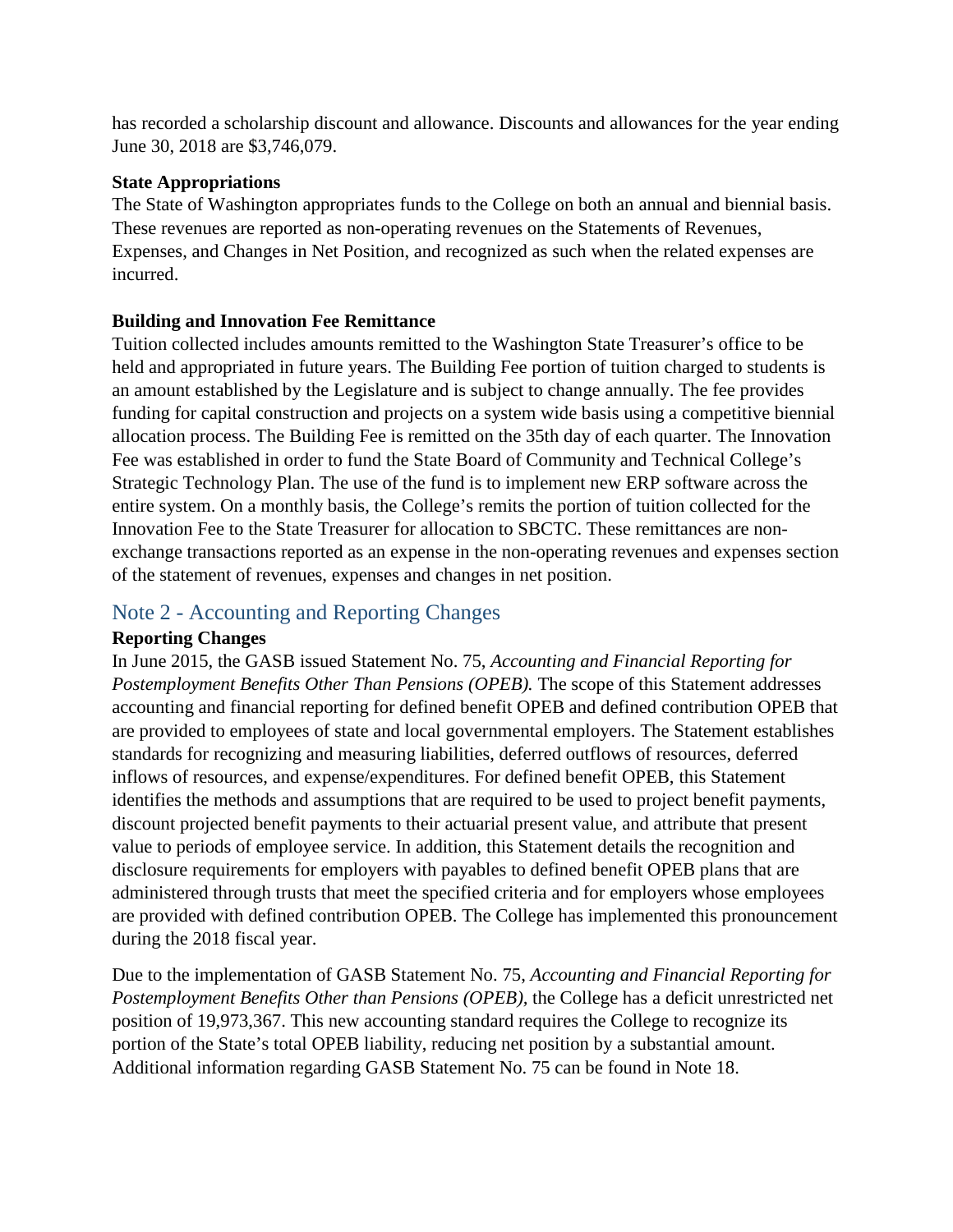In March 2017, the GASB issued Statement No. 85, Omnibus 2017. The objective of this Statement is to address practice issues that have been identified during implementation and application of certain GASB Statements. This Statement addresses a variety of topics including issues related to blending component units, goodwill, fair value measurement and application, and Postemployment benefits. The College took into consideration this guidance as it implemented GASB Statement No. 75 for OPEB.

#### **Prior Period Adjustment**

Beginning net position was restated by \$20,819,375 in fiscal year 2018 as a result of implementing GASB Statement No. 75 *Accounting and Financial Reporting for Postemployment Benefits Other Than Pensions (OPEB).*

#### **Accounting Standard Impacting the Future**

In November 2016, the GASB issued Statement No. 83, *Certain Asset Retirement Obligations,* to address accounting and financial reporting for certain asset retirement obligations (AROs). An ARO is a legally enforceable liability associated with the retirement of a tangible capital asset. A government that has legal obligations to perform future asset retirement activities related to its tangible capital assets should recognize a liability based on the guidance in this Statement. The effective date of this Statement is fiscal year 2019. The College is in the process of reviewing its assets to ensure compliance with this reporting requirement.

In June 2017, the GASB issued Statement No. 87, *Leases*, which will be in effect beginning fiscal year 2021. It establishes a single model for lease accounting based on the foundational principle that leases are financings of the right to use an underlying asset. Under this Statement, a lessee is required to recognize a lease liability and an intangible right-to-use lease asset, and a lessor is required to recognize a lease receivable and a deferred inflow of resources. The College is following the State's Office of Financial Management directives to prepare for the implementation of this Statement.

#### Note 3 - Cash and Investments

Cash and cash equivalents include bank demand deposits and petty cash held at the College.

As of June 30, 2018, the carrying amount of the College's cash and equivalents was \$6,555,491. Restricted cash included in total cash consists of amounts restricted for loans and institutional financial aid funds per RCW 28B.15.820. The classification is represented in the table below.

| <b>Cash and Cash Equivalents</b>       | June 30, 2018 |
|----------------------------------------|---------------|
| Petty Cash and Change Funds            | 9,375         |
| <b>Bank Demand</b>                     | 6,097,443     |
| <b>Restricted cash</b>                 | 448,673       |
| <b>Total Cash and Cash Equivalents</b> | 6,555,492     |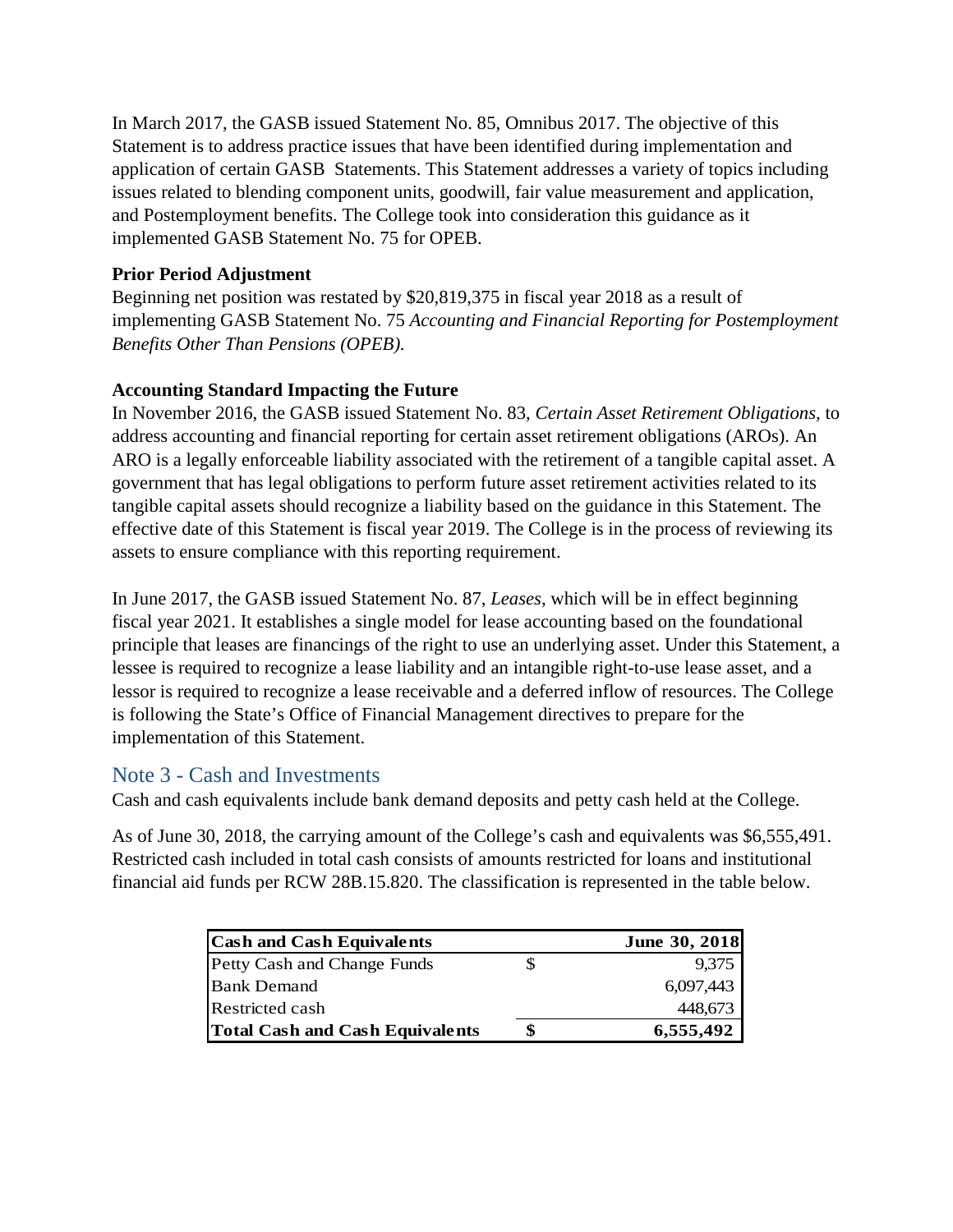#### **Custodial Credit Risks—Deposits**

Custodial credit risk for bank demand deposits is the risk that in the event of a bank failure, the College's deposits may not be returned to it. The majority of the College's demand deposits are with the Columbia Bank. All cash and equivalents, except for change funds and petty cash held by the College, are insured by the Federal Deposit Insurance Corporation (FDIC) or by collateral held by the Washington Public Deposit Protection Commission (PDPC).

#### Note 4 - Accounts Receivable

Accounts receivable consists of tuition and fee charges to students and auxiliary enterprise services provided to students, faculty and staff. It also includes amounts due from federal, state and local governments or private sources in connection with reimbursements of allowable expenses made according to sponsored agreements. At June 30, 2018, accounts receivable were as follows:

| <b>Accounts Receivable</b>                | Amount          |           |  |  |  |
|-------------------------------------------|-----------------|-----------|--|--|--|
| <b>Student Tuition and Fees</b>           | 1,127,249<br>\$ |           |  |  |  |
| Due from the Federal Government           |                 | 2,564,444 |  |  |  |
| Due from Other State Agencies             |                 | 3,725,437 |  |  |  |
| <b>Auxiliary Enterprises</b>              |                 | 154,213   |  |  |  |
| Other                                     | 892,975         |           |  |  |  |
| Subtotal                                  |                 | 8,464,319 |  |  |  |
| Less Allowance for Uncollectible Accounts |                 | (55,800)  |  |  |  |
| <b>Accounts Receivable, net</b>           | œ               | 8,408,519 |  |  |  |

#### Note 5 - Loans Receivable

Loans receivable as of June 30, 2018 consisted primarily of student loans offered as part of the Federal Perkins Loan program, as follows:

| <b>Loans Receivable</b>                   | Amount    |
|-------------------------------------------|-----------|
| Student Loans Receivable                  | 1,028,875 |
| Less Allowance for Uncollectible Accounts | (59,800)  |
| Loans Receivable, net                     | 969,075   |

#### Note 6 - Inventories

Inventories, stated at cost using FIFO or actual project costs incurred, consisted of the following as of June 30, 2018:

| <b>Inventories</b>                  | Method      | Amount  |
|-------------------------------------|-------------|---------|
| Consumable Inventories              | <b>FIFO</b> | 14,611  |
| Merchandise Inventories             | <b>FIFO</b> | 312,652 |
| <b>Work in Progress Inventories</b> | Actual Cost | 71,408  |
| <i><u><b>Inventories</b></u></i>    |             | 398,671 |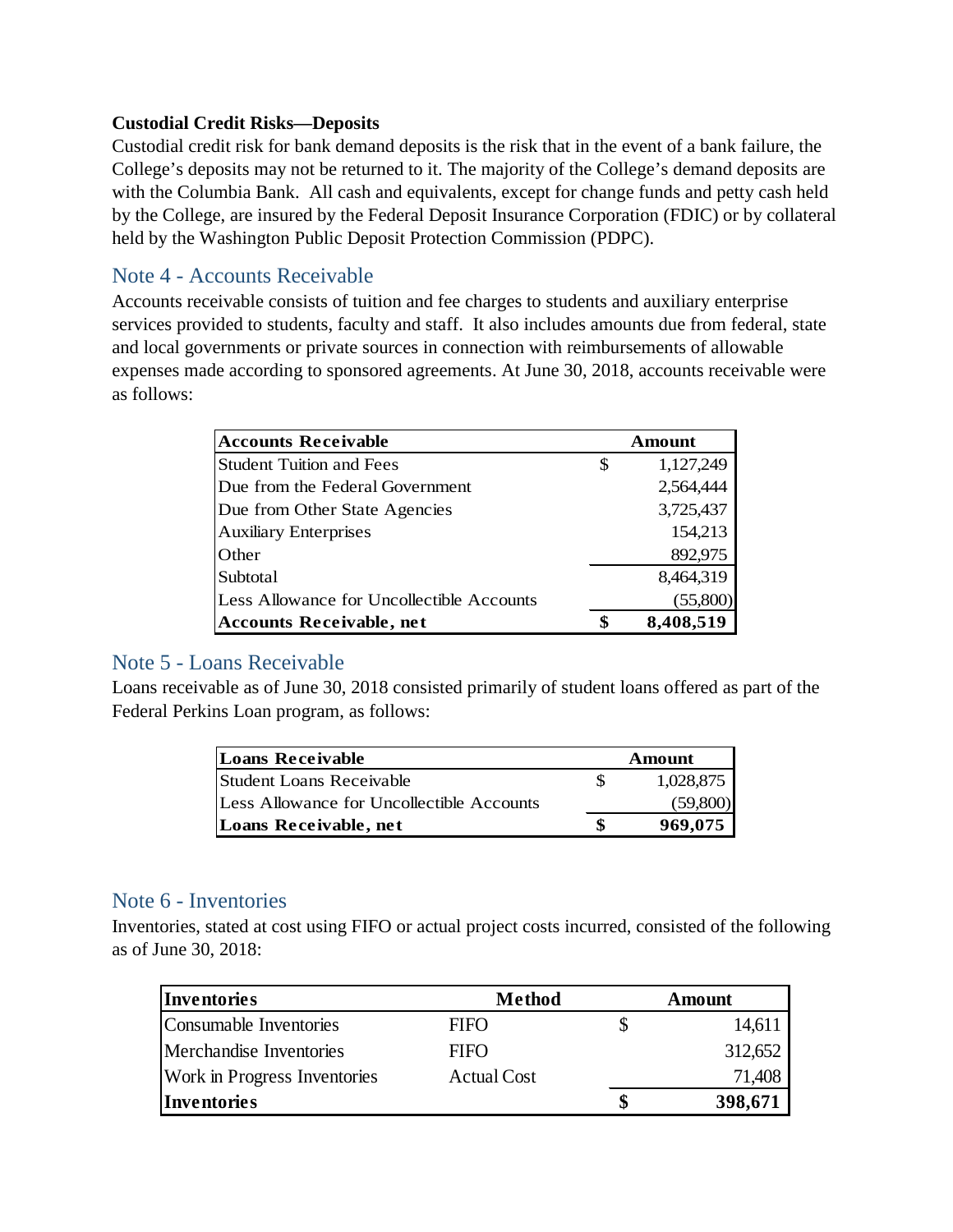#### Note 7 - Capital Assets

A summary of the changes in capital assets for the year ended June 30, 2018 is presented as follows. The current year depreciation expense was \$2,805,590. The College received two donated assets totaling \$14,163 during this fiscal year. These donated assets were recorded at fair market value. Interest expense during the year was \$157,356, none of which was capitalized.

| <b>Capital Assets</b>                  | <b>Beginning</b><br><b>Balance</b> | <b>Additions/</b><br><b>Transfers</b> | <b>Retirements</b> | <b>Ending</b><br><b>Balance</b> |
|----------------------------------------|------------------------------------|---------------------------------------|--------------------|---------------------------------|
| Capital assets, non-depreciable        |                                    |                                       |                    |                                 |
| Land                                   | \$<br>2,553,379                    | <sup>\$</sup>                         | \$                 | <sup>\$</sup><br>2,553,379      |
| Construction in progress               | 25,558                             |                                       | (25,558)           | $\mathbf{0}$                    |
| Total capital assets, non-depreciable  | 2,578,937                          |                                       | (25,558)           | 2,553,379                       |
| Capital assets, depreciable            |                                    |                                       |                    |                                 |
| <b>Buildings</b>                       | 70,378,616                         | 63,259                                |                    | 70,441,875                      |
| Other improvements and infrastructure  | 2,801,091                          |                                       |                    | 2,801,091                       |
| Equipment                              | 8,782,915                          | 462,681                               | (95, 329)          | 9,150,267                       |
| Library resources                      | 2,925,779                          | 15,936                                |                    | 2,941,715                       |
| Total capital assets, depreciable      | 84,888,401                         | 541,876                               | (95, 329)          | 85,334,948                      |
| Less accumulated depreciation          |                                    |                                       |                    |                                 |
| <b>Buildings</b>                       | 22,755,537                         | 1,427,999                             |                    | 24,183,536                      |
| Other improvements and infrastructure  | 1,065,887                          | 524,130                               |                    | 1,590,017                       |
| Equipment                              | 5,960,527                          | 821,055                               | (91, 844)          | 6,689,738                       |
| Library resources                      | 2,804,877                          | 32,406                                |                    | 2,837,283                       |
| <b>Total accumulated depreciation</b>  | 32,586,828                         | 2,805,590                             | (91, 844)          | 35,300,574                      |
| Total capital assets, depreciable, net | 52,301,573                         | (2,263,714)                           | (3,485)            | 50,034,374                      |
| Capital assets, net                    | \$54,880,510                       | $(2,263,714)$ \$<br>\$                | (29, 043)          | \$52,587,754                    |

#### Note 8 - Accounts Payable and Accrued Liabilities

Accrued liabilities as of June 30, 2018, were as follows:

| <b>Accounts Payable and Accrued Liabilities</b> | Amount    |
|-------------------------------------------------|-----------|
| Amounts Owed to Employees                       | 815,825   |
| <b>Accounts Payable</b>                         | 702,309   |
| Amounts Held for Others and Retainage           | 261,214   |
| <b>Total</b>                                    | 1,779,348 |

#### Note 9 - Unearned Revenue

Unearned revenue is comprised of receipts which have not yet met revenue recognition criteria, as follows: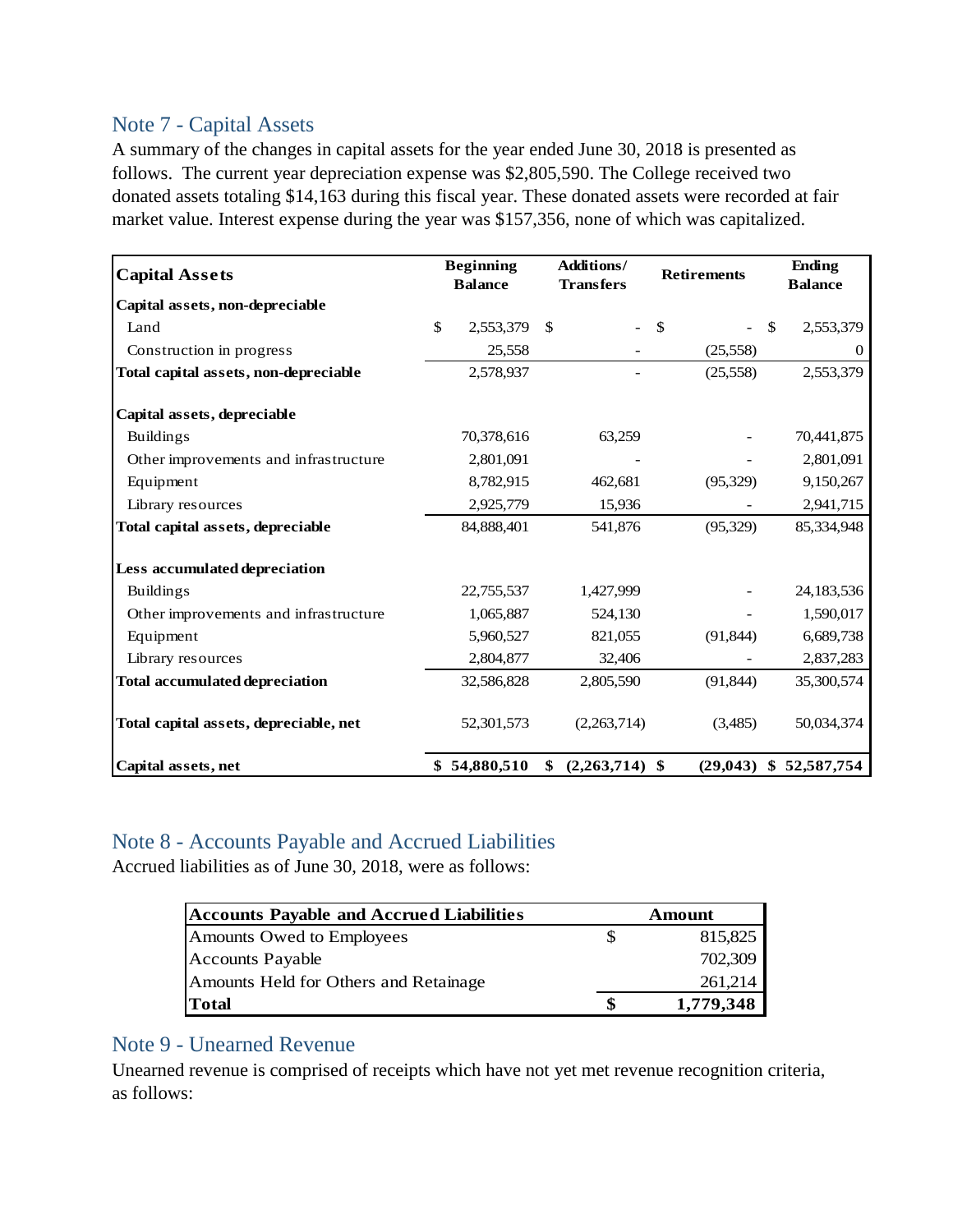| <b>Unearned Revenue</b>              | Amount |           |  |  |
|--------------------------------------|--------|-----------|--|--|
| Summer & Fall Quarter Tuition & Fees |        | 1,067,261 |  |  |
| <b>Auxiliary Enterprises</b>         |        | 3,522     |  |  |
| Grants and Contracts                 |        | 43,385    |  |  |
| <b>Total Unearned Revenue</b>        |        | 1,114,168 |  |  |

#### Note 10 - Risk Management

The College is exposed to various risk of loss related to tort liability, injuries to employees, errors and omissions, theft of, damage to, and destruction of assets, and natural disasters. The College purchases insurance to mitigate these risks. Management believes such coverage is sufficient to preclude any significant uninsured losses for the covered risks.

The College purchases commercial property insurance through the master property program administered by the Department of Enterprise Services for buildings that were acquired with COP proceeds. The policy has a deductible of \$250,000 per occurrence and the policy limit is \$100,000,000 per occurrence. The College has had no claims in excess of the coverage amount within the past three years. The College assumes its potential property losses for most other buildings and contents.

The College participates in a State of Washington risk management self-insurance program, which covers its exposure to tort, general damage and vehicle claims. Premiums paid to the State are based on actuarially determined projections and include allowances for payments of both outstanding and current liabilities. Coverage is provided up to \$10,000,000 for each claim with no deductible. The College has had no claims in excess of the coverage amount within the past three years.

The College, in accordance with state policy, pays unemployment claims on a pay-as-you-go basis. Payments made for claims from July 1, 2017 through June 30, 2018, were \$62,484.

#### Note 11 - Compensated Absences

At termination of employment, employees may receive cash payments for all accumulated vacation and compensatory time. Employees who retire get 25% of the value of their accumulated sick leave credited to a Voluntary Employees' Beneficiary Association (VEBA) account, which can be used for future medical expenses and insurance purposes. The amounts of unpaid vacation and compensatory time accumulated by College employees are accrued when incurred. The sick leave liability is recorded as an actuarial estimate of one-fourth the total balance on the payroll records. The accrued vacation leave totaled \$1,073,021 and accrued sick leave totaled \$1,350,102 at June 30, 2018.

An estimated amount, based on a three-year average payout, is accrued as a current liability. The remaining amount of accrued annual and sick leave are categorized as non-current liabilities. Compensatory time is categorized as a current liability since it must be used before other leave. As of June 30, 2018, there was no compensatory time liability.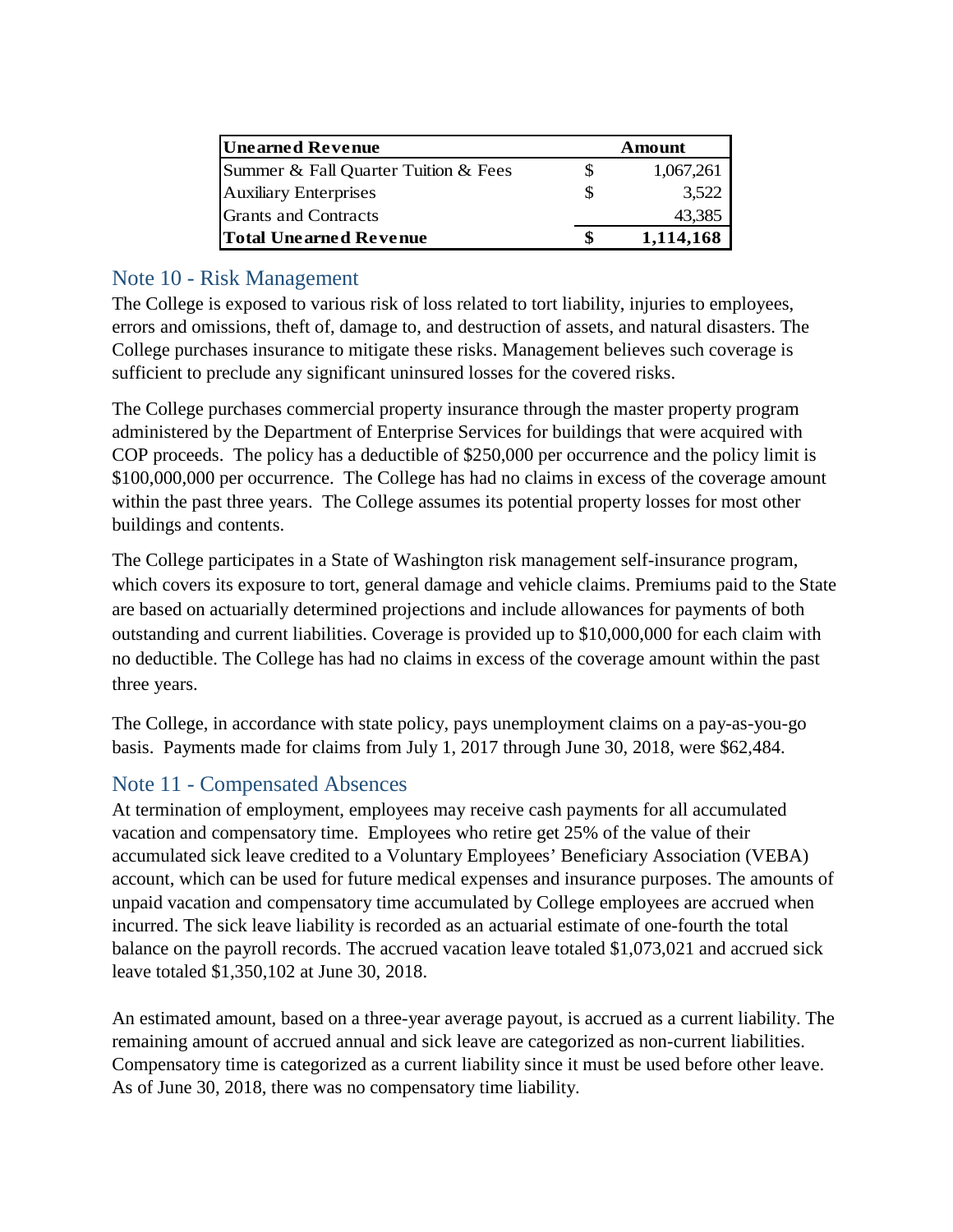### Note 12 - Leases Payable

#### **Operating Leases**

The College also has leases for office equipment and buildings with various vendors. These leases are classified as operating leases.

As of June 30, 2018, the minimum lease payments under operating leases consist of the following:

| <b>Fiscal year</b>           |    | <b>Equipment Leases</b> |    | <b>Property Leases</b> |
|------------------------------|----|-------------------------|----|------------------------|
| 2019                         | \$ | 33,307                  | \$ | 149,372                |
| 2020                         |    | 30,688                  |    | 3,589                  |
| 2021                         |    | 30,688                  |    |                        |
| 2022                         |    | 24,192                  |    |                        |
| 2023                         |    | 3,491                   |    |                        |
| 2024-2028                    |    |                         |    |                        |
| Total minimum lease payments | ¢  | 122,366                 | \$ | 152,961                |

#### Note 13 - Notes Payable

In June, 2004, the College obtained financing to purchase property and buildings adjacent to the Clarkston Campus through certificates of participation (COP), issued by the Washington Office of State Treasurer (OST) in the amount of \$530,000. The interest rate charged is approximately 1.94084%.

In June, 2004, the College obtained financing to purchase property adjacent to the Walla Walla Campus through certificates of participation (COP), issued by the Washington Office of State Treasurer (OST) in the amount of \$1,110,000. The interest rate charged is approximately 1.96203%.

In June, 2006, the College obtained financing in order to purchase land and construct the Walla Walla Health Science building through a certificate of participation (COP), issued by the Washington Office of State Treasurer (OST) in the amount of \$1,095,000. The interest rate charged is approximately 2.12571%.

In June, 2007, the College obtained financing in order to build the Clarkston Health Science Building through certificates of participation (COP), issued by the Washington Office of State Treasurer (OST) in the amount of \$650,000. The interest rate charged is approximately 2.11868%.

In February, 2017, the college obtained financing to build a Workforce and Business Education building on the Clarkston Campus through certificates of participation (COP), issued by the Washington Office of State Treasurer (OST) in the amount of \$1,300,000. The interest rate charged is approximately 3.40725%.

The College's debt service requirements for these note agreements for the next five years and thereafter are as follows in Note 14.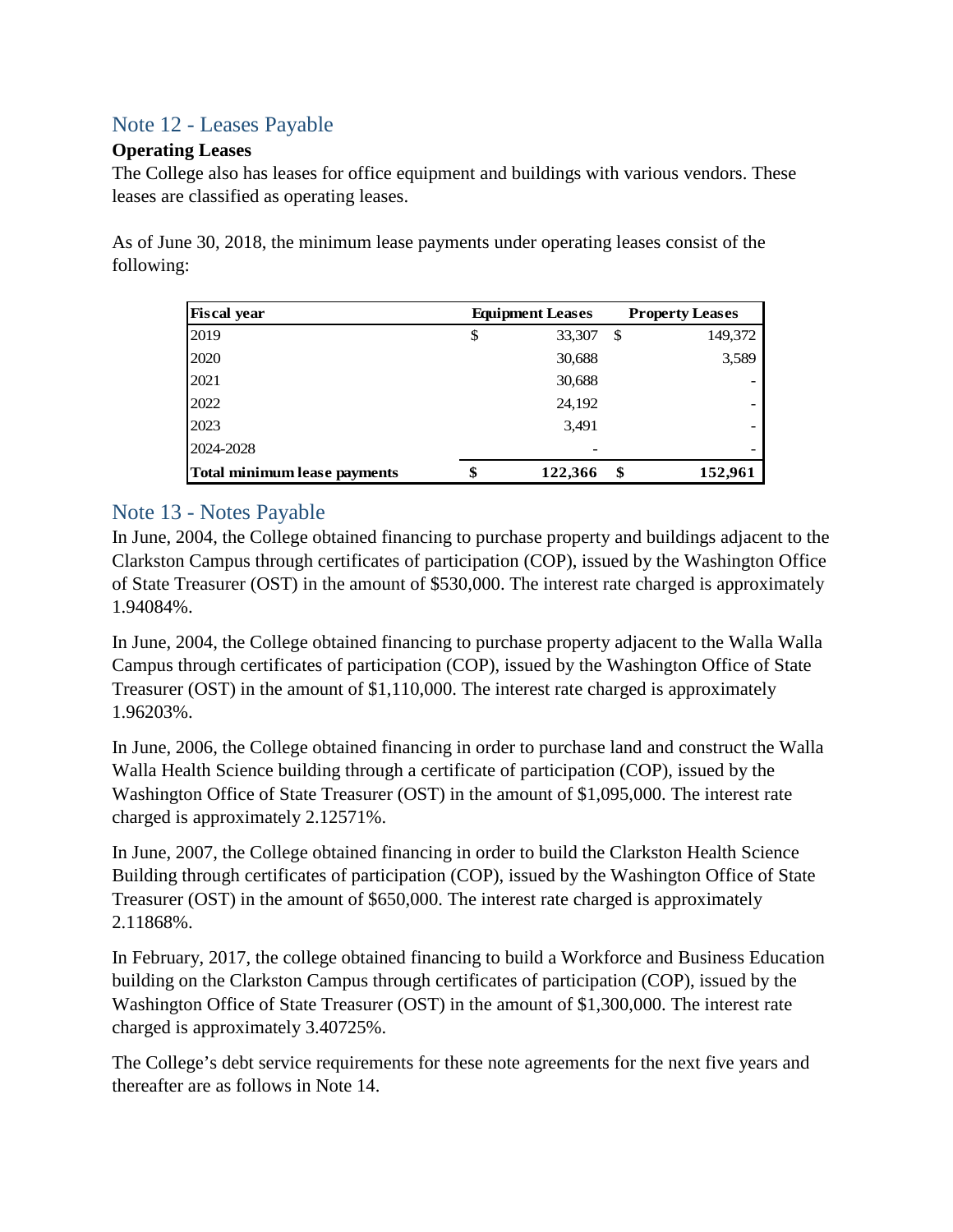#### Note 14 - Annual Debt Service Requirements

|                    | <b>Certificates of Participation</b> |           |    |                 |    |              |  |  |
|--------------------|--------------------------------------|-----------|----|-----------------|----|--------------|--|--|
| <b>Fiscal year</b> |                                      | Principal |    | <b>Interest</b> |    | <b>Total</b> |  |  |
| 2019               | \$                                   | 215,000   | \$ | 126,600         | \$ | 341,600      |  |  |
| 2020               |                                      | 220,000   |    | 116,750         |    | 336,750      |  |  |
| 2021               |                                      | 230,000   |    | 106,650         |    | 336,650      |  |  |
| 2022               |                                      | 235,000   |    | 96,100          |    | 331,100      |  |  |
| 2023               |                                      | 245,000   |    | 85,300          |    | 330,300      |  |  |
| 2024-2028          |                                      | 745,000   |    | 278,050         |    | 1,023,050    |  |  |
| 2029-2033          |                                      | 380,000   |    | 152,750         |    | 532,750      |  |  |
| 2034-2037          |                                      | 375,000   |    | 47,750          |    | 422,750      |  |  |
| Total              | \$                                   | 2,645,000 | \$ | 1,009,950       | \$ | 3,654,950    |  |  |

Future debt service requirements at June 30, 2018 are as follows:

#### Note 15 - Schedule of Long Term Liabilities

|                               | <b>Balance</b> |              |   |                  |  |                   | <b>Balance</b>  |   |                |
|-------------------------------|----------------|--------------|---|------------------|--|-------------------|-----------------|---|----------------|
|                               |                | outstanding  |   |                  |  |                   | outstanding     |   | <b>Current</b> |
|                               |                | 6/30/17      |   | <b>Additions</b> |  | <b>Reductions</b> | 6/30/18         |   | portion        |
| Certificates of Participation | S              | 2,825,000    | S | $\overline{a}$   |  | 180,000           | \$<br>2,645,000 | S | 215,000        |
| Compensation absences         |                | 2,284,579    |   | 1,369,381        |  | 1,230,837         | 2,423,123       |   | 261,549        |
| Pension liability             |                | 8,608,896    |   | 1,619,047        |  | 3,458,848         | 6,769,095       |   | 44,778         |
| <b>OPEB</b> liability         |                | 20,819,375   |   | 2,210,394        |  | 3,764,452         | 19,265,317      |   | 1,891,147      |
| <b>Total</b>                  |                | \$34,537,850 |   | \$5,198,821      |  | \$8,634,137       | \$31,102,535    |   | \$2,412,474    |

#### Note 16 - Pension Liability

Pension liabilities reported as of June 30, 2018 consist of the following:

|                   | <b>Pension Liability by Plan</b> |           |  |  |  |  |  |  |
|-------------------|----------------------------------|-----------|--|--|--|--|--|--|
| PERS <sub>1</sub> |                                  | 2,085,747 |  |  |  |  |  |  |
| <b>PERS 2/3</b>   |                                  | 1,944,203 |  |  |  |  |  |  |
| TRS <sub>1</sub>  |                                  | 246,608   |  |  |  |  |  |  |
| <b>TRS 2/3</b>    |                                  | 47,808    |  |  |  |  |  |  |
| <b>SBRP</b>       |                                  | 2,444,729 |  |  |  |  |  |  |
| <b>Total</b>      |                                  | 6,769,095 |  |  |  |  |  |  |

#### Note 17 - Retirement Plans

#### A. General

The College offers three contributory pension plans. The Washington State Public Employees Retirement System (PERS) and Teachers Retirement System (TRS) plans are cost sharing multiple employer defined benefit pension plans administered by the State of Washington Department of Retirement Services. The State Board Retirement Plan (SBRP) is a defined contribution single employer pension plan with a supplemental payment when required. SBRP is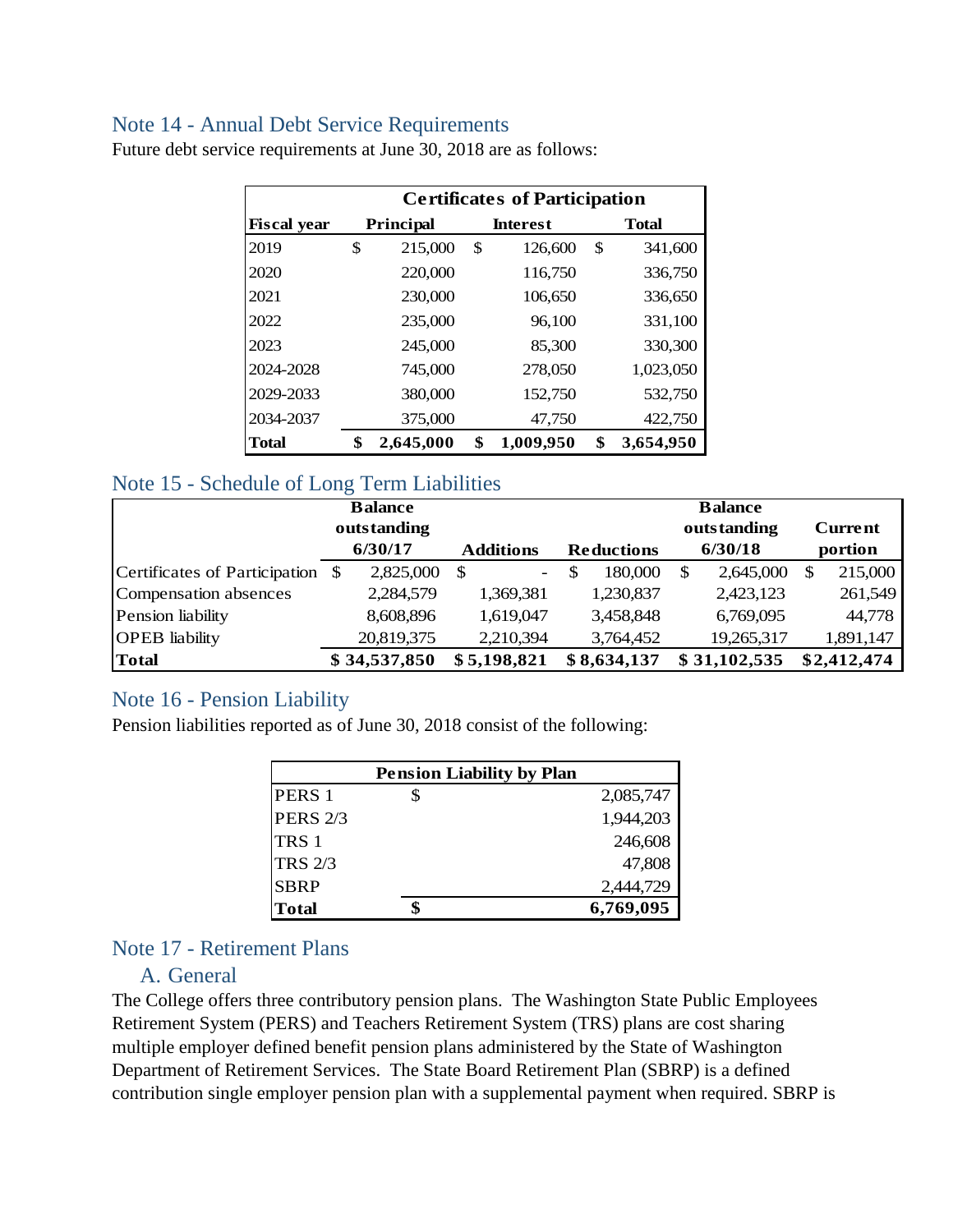administered by the State Board for Community and Technical Colleges (SBCTC) and available to faculty, exempt administrative and professional staff of the state's public community and technical Colleges. The College reports its proportionate share of the total pension liability as it is a part of the College system.

|                              | <b>Covered Payroll by Plan</b> |            |
|------------------------------|--------------------------------|------------|
| <b>PERS</b>                  |                                | 5,459,009  |
| <b>TRS</b>                   |                                | 414,318    |
| <b>SBRP</b>                  |                                | 16,103,570 |
| <b>Total Covered Payroll</b> | J.                             | 21,976,897 |

For fiscal year 2018, the payroll for the College's retirement plans was as follows:

#### **Basis of Accounting**

Pension plans administered by the state are accounted for using the accrual basis of accounting. Under the accrual basis of accounting, employee and employer contributions are recognized in the period in which employee services are performed; investment gains and losses are recognized as incurred; and benefits and refunds are recognized when due and payable in accordance with the terms of the applicable plan. For purposes of measuring the net pension liability, deferred outflows of resources and deferred inflows of resources related to pensions, and pension expense, information about the fiduciary net position of all plans and additions to/deductions from all plan fiduciary net position have been determined in all material respects on the same basis as they are reported by the plans.

In accordance with Statement No. 68, the College has elected to use the prior fiscal year end as the measurement date for reporting net pension liabilities to align with the State CAFR.

The following table represents the aggregate pension amounts for all plans subject to the requirements of GASB Statement No. 68 and No. 73 for Walla Walla Community College, for fiscal year 2018:

| <b>Aggregate Pension Amounts - All Plans</b>       |   |           |  |  |  |  |  |
|----------------------------------------------------|---|-----------|--|--|--|--|--|
| <b>Pension Liabilities</b>                         | Ъ | 6,769,095 |  |  |  |  |  |
| Deferred outflows of resources related to pensions | S | 1,026,706 |  |  |  |  |  |
| Deferred inflows of resources related to pensions  | S | 1,843,139 |  |  |  |  |  |
| <b>Pension Expense</b>                             |   | 211,375   |  |  |  |  |  |

# B. College Participation in Plans Administered by the Department of Retirement Systems

#### *PERS and TRS*

Plan Descriptions. PERS Plan 1 provides retirement and disability benefits and minimum benefit increases to eligible nonacademic plan members hired prior to October 1, 1977. PERS Plans 2 and 3 provide retirement and disability benefits and a cost-of-living adjustment to eligible nonacademic plan members hired on or after October 1, 1977. Retirement benefits are vested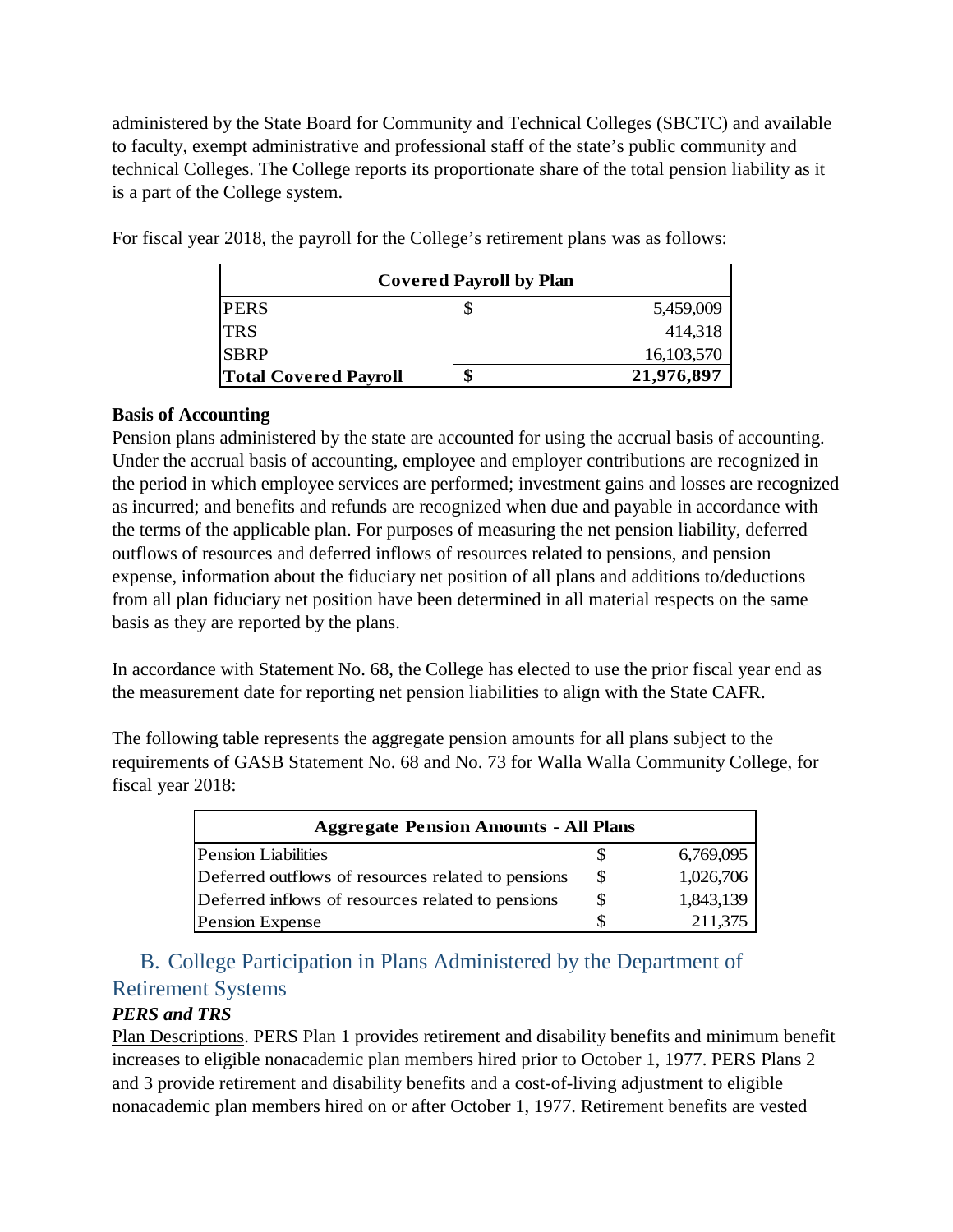after five years of eligible service. PERS Plan 3 has a defined contribution component that members may elect to self-direct as established by the Employee Retirement Benefits Board. PERS 3 defined benefit plan benefits are vested after an employee completes five years of eligible service.

TRS Plan 3 provides retirement benefits to certain eligible faculty hired on or after October 1, 1977. The plan includes both a defined benefit portion and a defined contribution portion. The defined benefit portion is funded by employer contributions only. Benefits are vested after an employee completes five or ten years of eligible service, depending on the employee's age and service credit, and include an annual cost-of living adjustment. The defined contribution component is fully funded by employee contributions and investment performance.

The College also has three faculty members with pre-existing eligibility who continue to participate in TRS 1 or 2.

The authority to establish and amend benefit provisions resides with the legislature. PERS and TRS issue publicly available financial reports that include financial statements and required supplementary information. The report may be obtained by writing to the Department of Retirement Systems, PO Box 48380, Olympia, Washington 98504-8380 or online at http://www.drs.wa.gov/administration.

Funding Policy. Each biennium, the state Pension Funding Council adopts PERS and TRS Plan 1 employer contribution rates, Plan 2 employer and employee contribution rates, and Plan 3 employer contribution rates. Employee contribution rates for PERS and TRS Plans 1 are established by statute. By statute, PERS 3 employees may select among six contribution rate options, ranging from 5 to 15 percent.

The required contribution rates, expressed as a percentage of current year covered payroll, are shown in the table below. The College and the employees made 100% of required contributions.

Contribution Rates and Required Contributions. The College's contribution rates and required contributions for the above retirement plans for the years ending June 30, 2018, 2017, and 2016 are as follows.

| <b>Contribution Rates at June 30</b> |               |         |                |         |                |         |  |  |
|--------------------------------------|---------------|---------|----------------|---------|----------------|---------|--|--|
|                                      | <b>FY2016</b> |         | <b>FY 2017</b> |         | <b>FY 2018</b> |         |  |  |
| <b>PERS</b>                          | Employee      | College | Employee       | College | Employee       | College |  |  |
| Plan 1                               | 6.00%         | 11.18%  | $6.00\%$       | 11.18%  | $6.00\%$       | 12.70%  |  |  |
| Plan 2                               | 6.12%         | 11.18%  | 6.12%          | 11.18%  | 7.38%          | 12.70%  |  |  |
| Plan 3                               | $5 - 15%$     | 11.18%  | $5 - 15\%$     | 11.18%  | $5 - 15\%$     | 12.70%  |  |  |
| <b>TRS</b>                           |               |         |                |         |                |         |  |  |
| Plan 1                               | 6.00%         | 13.13%  | $6.00\%$       | 13.13%  | $6.00\%$       | 15.20%  |  |  |
| Plan 2                               | 5.95%         | 13.13%  | 5.95%          | 13.13%  | 7.06%          | 15.20%  |  |  |
| Plan 3                               | $5 - 15%$     | 13.13%  | $5 - 15%$      | 13.13%  | $5 - 15%$      | 15.20%  |  |  |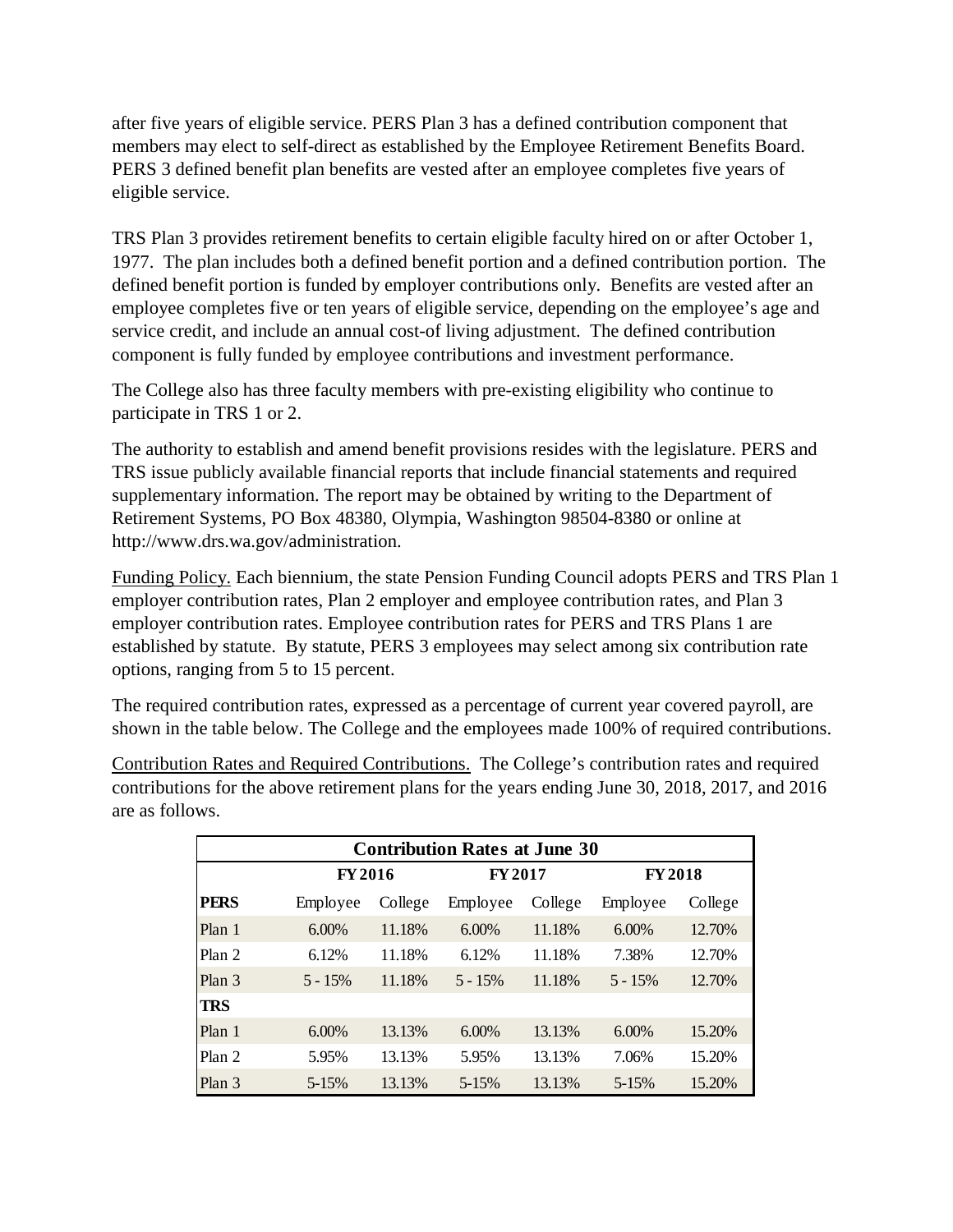| <b>Required Contributions</b> |    |          |                         |         |               |          |               |         |               |                          |               |         |
|-------------------------------|----|----------|-------------------------|---------|---------------|----------|---------------|---------|---------------|--------------------------|---------------|---------|
|                               |    | FY 2016  |                         |         |               | FY 2017  |               |         |               | FY 2018                  |               |         |
| <b>PERS</b>                   |    | Employee |                         | College |               | Employee |               | College |               | Employee                 |               | College |
| Plan 1                        | \$ | 3,468    | \$                      | 6,463   | $\mathcal{S}$ | 1,233    | $\mathcal{S}$ | 2,293   | \$            | 1,586                    | $\mathcal{S}$ | 3,357   |
| Plan 2                        |    | 256,416  |                         | 468,390 |               | 248,632  |               | 454,149 |               | 286,177                  |               | 492,514 |
| Plan 3                        |    | 95,025   |                         | 143,302 |               | 106,290  |               | 160,943 |               | 107,324                  |               | 197,048 |
| <b>TRS</b>                    |    |          |                         |         |               |          |               |         |               |                          |               |         |
| Plan 1                        | \$ | 4,470    | $\sqrt[6]{\frac{1}{2}}$ | 9,442   | $\mathcal{S}$ | 4,987    | \$            | 10,912  | $\mathcal{S}$ | $\overline{\phantom{a}}$ | $\mathcal{S}$ |         |
| Plan 2                        |    | 6,772    |                         | 14,854  |               | 3,718    |               | 8,205   |               | 4,985                    |               | 10,734  |
| Plan 3                        |    | 17,310   |                         | 34,385  |               | 17,587   |               | 32,844  |               | 23,059                   |               | 51,551  |

Investments. The Washington State Investment Board (WSIB) has been authorized by statute as having investment management responsibility for the pension funds. The WSIB manages retirement fund assets to maximize return at a prudent level of risk.

Retirement funds are invested in the Commingled Trust Fund (CTF). Established on July 1, 1992, the CTF is a diversified pool of investments that invests in fixed income, public equity, private equity, real estate, and tangible assets. Investment decisions are made within the framework of a Strategic Asset Allocation Policy and a series of written WSIB adopted investment policies for the various asset classes in which the WSIB invests.

For the year ended June 30, 2017, the annual money-weighted rate of return on the pension investments, net of pension plan investment expenses, are as follows:

| <b>Pension Plan</b> | <b>Rate of Return</b> |
|---------------------|-----------------------|
| PERS Plan 1         | 13.84%                |
| PERS Plan 2/3       | 14.11%                |
| TRS Plan 1          | 14.45%                |
| TRS Plan 2/3        | 14.10%                |

These money-weighted rates of return express investment performance, net of pension plan investment expense, and reflects both the size and timing of cash flows.

The PERS and TRS target asset allocation and long-term expected real rate of return as of June 30, 2017, are summarized in the following table:

|                        | <b>Target</b>     | Long-term Expected         |
|------------------------|-------------------|----------------------------|
| <b>Asset Class</b>     | <b>Allocation</b> | <b>Real Rate of Return</b> |
| <b>Fixed Income</b>    | 20%               | 1.70%                      |
| <b>Tangible Assets</b> | 5%                | 4.90%                      |
| <b>Real Estate</b>     | 15%               | 5.80%                      |
| <b>Global Equity</b>   | 37%               | 6.30%                      |
| <b>Private Equity</b>  | 23%               | 9.30%                      |
| <b>Total</b>           | 100%              |                            |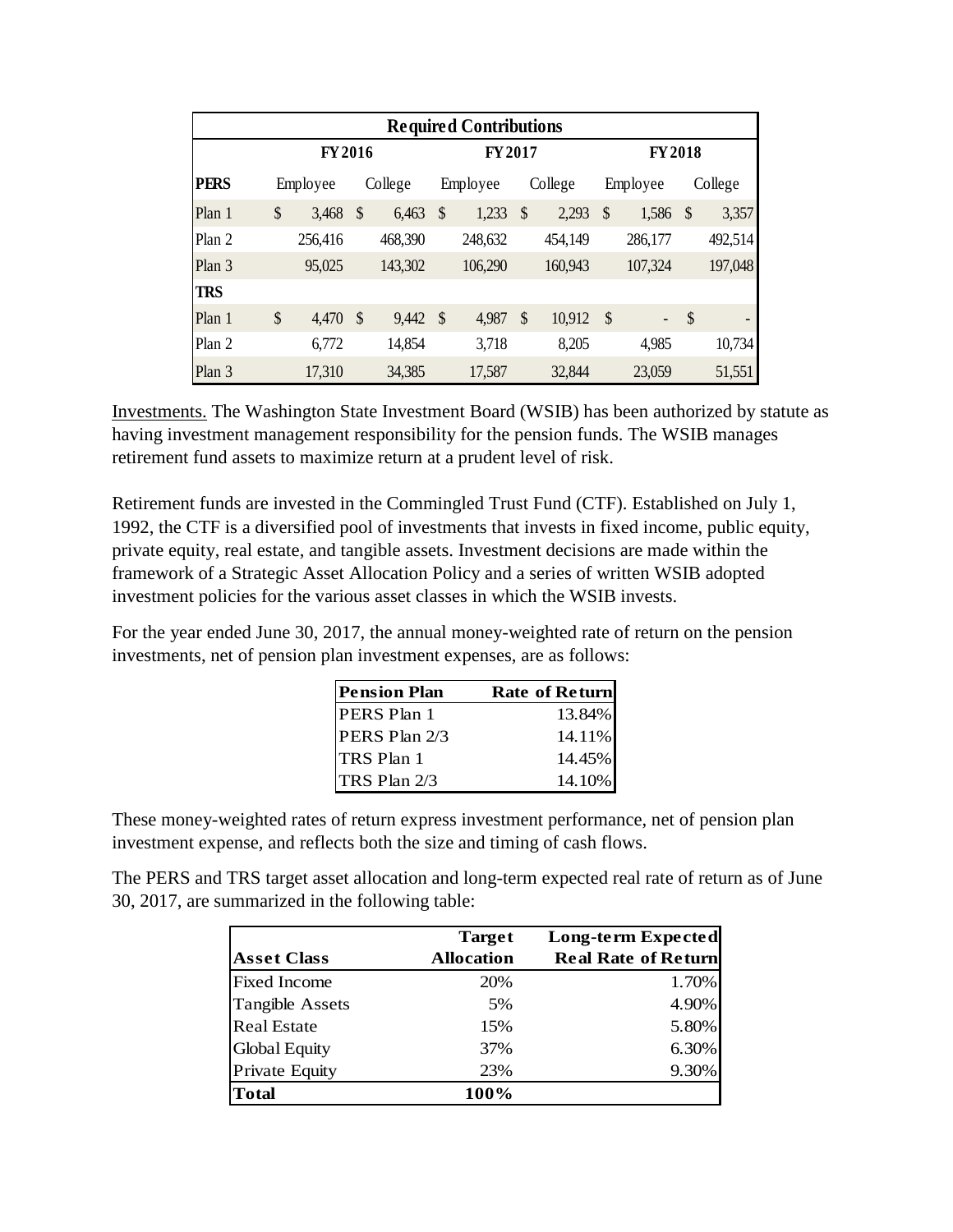The inflation component used to create the above table is 2.20 percent and represents WSIB's most recent long-term estimate of broad economic inflation.

Pension Expense. Pension expense is included as part of "Employee Benefits" expense in the statement of revenues, expenses and changes in net position. The table below shows the components of each pension plans expense as it affected employee benefits:

|                              | <b>PERS1</b> | <b>PERS 2/3</b> | TRS <sub>1</sub>        | <b>TRS 2/3</b> | <b>Total</b>     |
|------------------------------|--------------|-----------------|-------------------------|----------------|------------------|
| Actuarially determined       |              |                 |                         |                |                  |
| pension expense              | \$130.192    |                 | $$270,339$ \$ 15,855 \$ |                | 17,189 \$433,575 |
| Amortization of change in    |              |                 |                         |                |                  |
| proportionate share of       |              |                 |                         |                |                  |
| liability                    | (145,749)    | 931             | (81,492)                | 4,110          | (222, 200)       |
| <b>Total Pension Expense</b> | \$ (15,557)  | \$271,270       | \$ (65,637)             | 21,299<br>\$   | \$211,375        |

Changes in Proportionate Shares of Pension Liabilities. The changes to the College's proportionate share of pension liabilities from 2016 to 2017 for each retirement plan are listed below:

|                | 2016         | 2017         | <b>Change</b> |
|----------------|--------------|--------------|---------------|
| <b>PERS</b> 1  | 0.046740\%   | $0.043956\%$ | $-0.002784\%$ |
| PERS $2/3$     | 0.058573\%   | $0.055956\%$ | $-0.002617\%$ |
| TRS 1          | $0.010622\%$ | 0.008157%    | $-0.002465\%$ |
| <b>TRS 2/3</b> | $0.007771\%$ | $0.005180\%$ | $-0.002591\%$ |

The College's proportion of the net pension liability was based on a projection of the College's long-term share of contributions to the pension plan to the projected contributions of all participating state agencies, actuarially determined.

Actuarial Assumptions. The total pension liability for each of the plans was determined using the most recent actuarial valuation completed in 2017 with a valuation date of June 30, 2016. Besides the discount rate, the actuarial assumptions used in the valuation are summarized in the Actuarial Section of DRS' Comprehensive Annual Financial Report (CAFR). The DRS CAFR may be downloaded from the DRS website at www.drs.wa.gov. These assumptions reflect the results of OSA's 2007-2012 Experience Study and the 2015 Economic Experience Study.

Additional assumptions for subsequent events and law changes are current as of the 2016 actuarial valuation report. The TPL was calculated as of the valuation date and rolled forward to the measurement date of June 30, 2017. Plan liabilities were rolled forward from June 30, 2016, to June 30, 2017, reflecting each plan's normal cost (using the entry age cost method), assumed interest and actual benefit payments.

- Inflation: 3.0% total economic inflation; 3.75% salary inflation
- Salary Increases: In addition to the base 3.75% salary inflation assumption, salaries are also expected to grow by promotions and longevity.
- Investment rate of return: 7.50%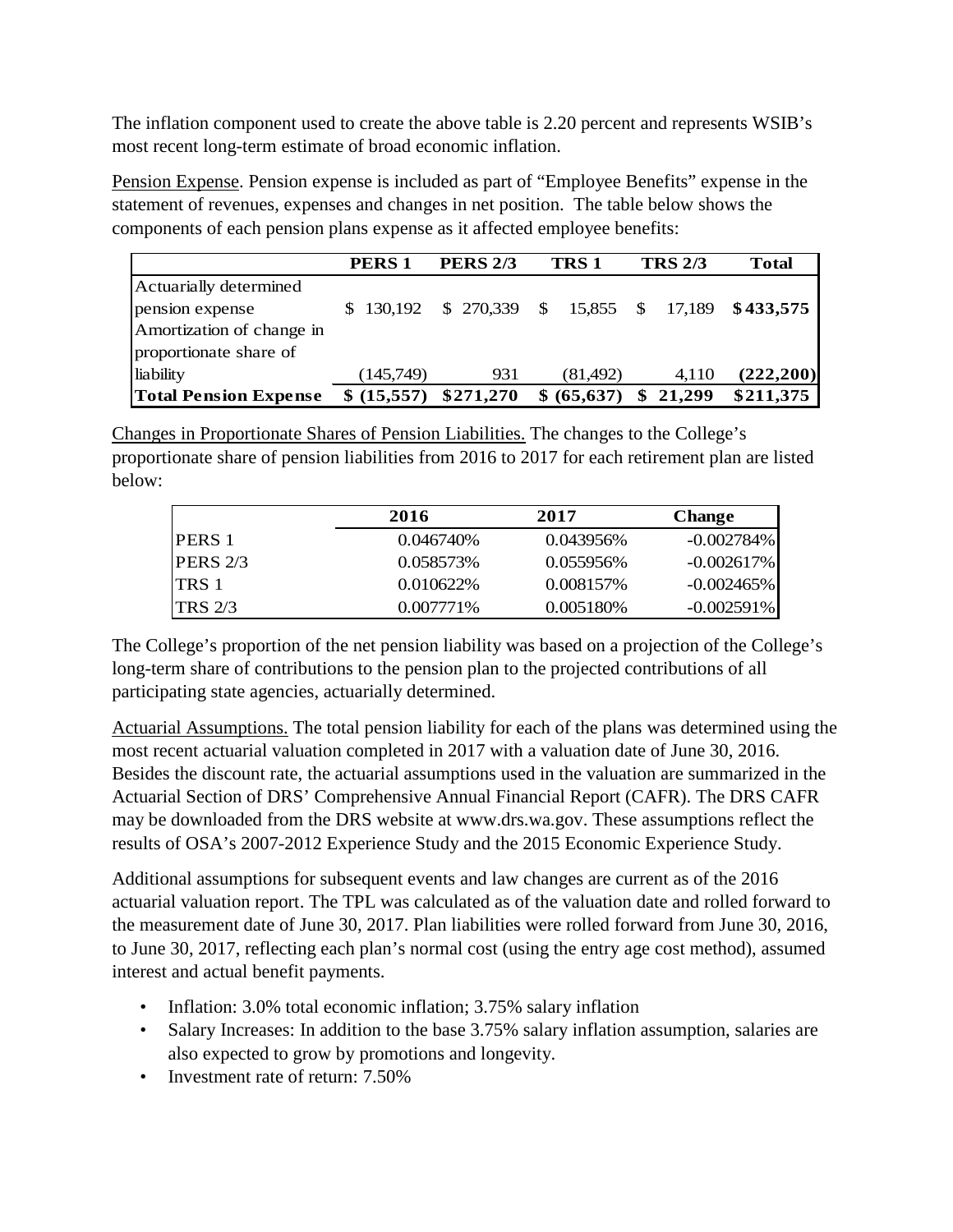Mortality rates were based on the RP-2000 report's "Combined Healthy Table" and "Combined Disabled Table." The Society of Actuaries published the document. OSA applied offsets to the base table and recognized future improvements in mortality by projecting the mortality rates using 100% Scale BB. Mortality rates are applied on a generational basis; meaning, each member is assumed to receive additional mortality improvements in each future year throughout the member's lifetime.

Changes in methods and assumptions since the last valuation include:

- For all plans except LEOFF Plan 1, how terminated and vested member benefits are valued was corrected.
- How the basic minimum COLA in PERS Plan 1 and TRS Plan 1 is valued for legal order payees was improved.
- The average expected remaining service lives calculation was revised. It is used to recognize the changes in pension expense to no longer discount future years of service back to the present day.

Discount Rate. The discount rate used to measure the total pension liability was 7.5 percent, the same as the prior measurement date. To determine the discount rate, an asset sufficiency test was completed to test whether the pension plan's fiduciary net position was sufficient to make all projected future benefit payments of current plan members. Consistent with current law, the completed asset sufficiency test included an assumed 7.7 percent long-term discount rate to determine funding liabilities for calculating future contribution rate requirements.

Consistent with the long-term expected rate of return, a 7.5 percent future investment rate of return on invested assets was assumed for the test. Contributions from plan members and employers are assumed to continue to be made at contractually required rates (including TRS Plan 2/3, whose rates include a component for the TRS Plan 1 liability).

Based on those assumptions, the pension plan's fiduciary net position was projected to be available to make all projected future benefit payments of current plan members. Therefore, the long-term expected rate of return of 7.5 percent on pension plan investments was applied to determine the total pension liability.

Sensitivity of the net pension liability to changes in the discount rate. The following presents the net pension liability of the College calculated using the discount rate of 7.50 percent, as well as what the College's net pension liability would be if it were calculated using a discount rate that is 1-percentage-point lower (6.50 percent) or 1-percentage-point higher (8.50 percent) than the current rate.

|                     | 1% Decrease |           |              | <b>Current Rate</b> | 1% Increase |            |  |
|---------------------|-------------|-----------|--------------|---------------------|-------------|------------|--|
| <b>Pension Plan</b> | 6.50%       |           | 7.50%        |                     | 8.50%       |            |  |
| PERS 1              | S           | 2,540,838 | <sup>S</sup> | 2,085,746           | <b>S</b>    | 1,691,540  |  |
| <b>PERS 2/3</b>     | \$          | 5,237,888 | -S           | 1,944,204           | -S          | (754, 482) |  |
| <b>TRS</b> 1        | \$          | 306,652   | <b>S</b>     | 246,608             | -S          | 194,636    |  |
| <b>TRS 2/3</b>      | \$          | 162,375   |              | 47,808              | <b>S</b>    | (45,241)   |  |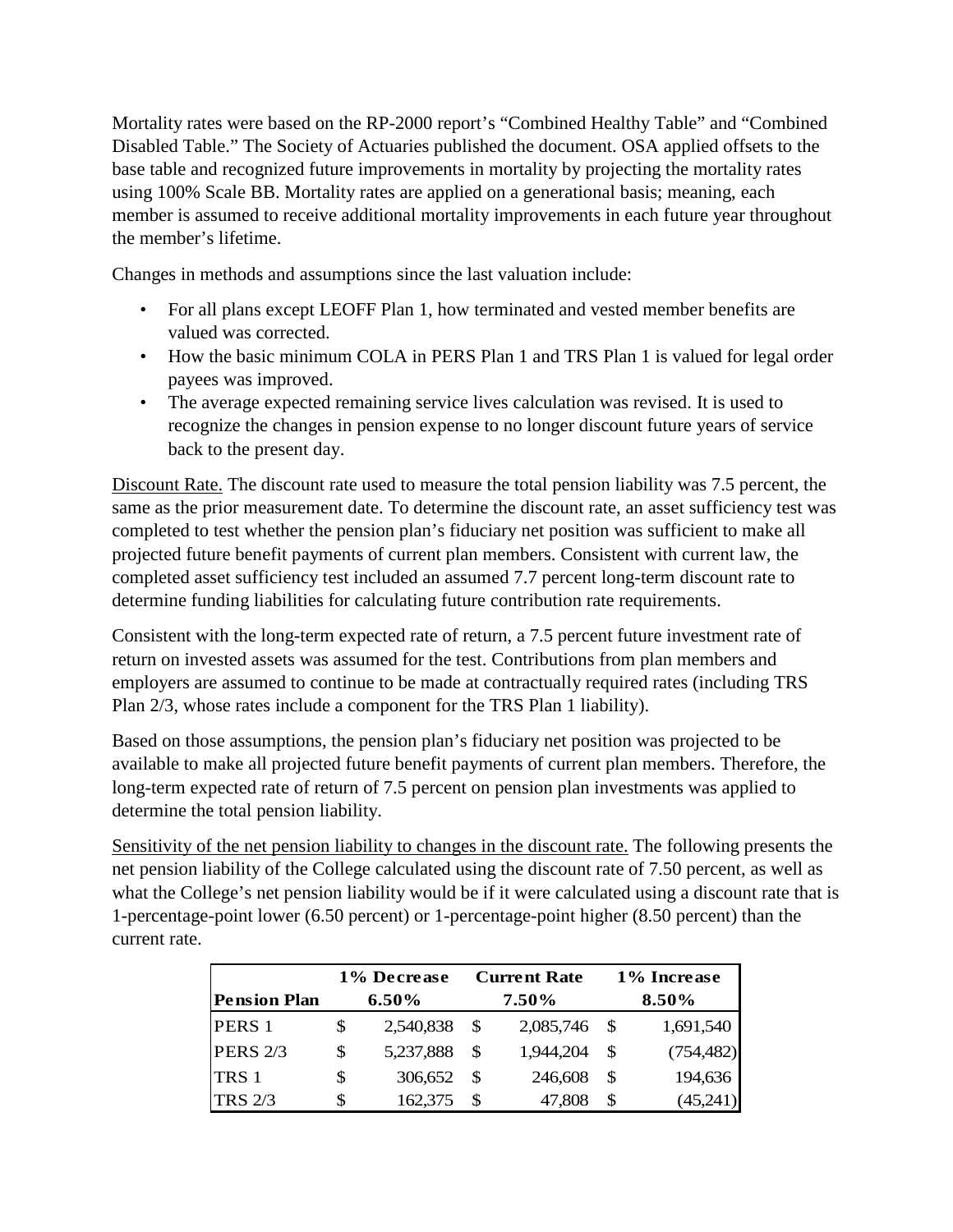#### Pension Expense and Deferred Outflows and Inflows of Resources Related to Pensions

The following represent the components of the College's deferred outflows and inflows of resources as reflected on the Statement of Net Position, for the year ended June 30, 2018:

|                                             | <b>PERS1</b>             |                         |  |  |  |  |
|---------------------------------------------|--------------------------|-------------------------|--|--|--|--|
|                                             | <b>Deferred Outflows</b> | <b>Deferred Inflows</b> |  |  |  |  |
| Difference between expected and actual      |                          |                         |  |  |  |  |
| experience                                  |                          |                         |  |  |  |  |
| Difference between expected and actual      |                          | 77,834                  |  |  |  |  |
| earnings of pension plan investments        |                          |                         |  |  |  |  |
| Changes of assumptions                      |                          |                         |  |  |  |  |
| Changes in College's proportionate share of |                          |                         |  |  |  |  |
| pension liabilities                         |                          |                         |  |  |  |  |
| Contributions subsequent to the measurement | 278,308                  |                         |  |  |  |  |
| date                                        |                          |                         |  |  |  |  |
| <b>Totals</b>                               | 278,308                  | \$<br>77,834            |  |  |  |  |

|                                                                                | <b>PERS 2/3</b>          |                         |  |  |  |
|--------------------------------------------------------------------------------|--------------------------|-------------------------|--|--|--|
|                                                                                | <b>Deferred Outflows</b> | <b>Deferred Inflows</b> |  |  |  |
| Difference between expected and actual<br>experience                           | 196.994                  | 63,941                  |  |  |  |
| Difference between expected and actual<br>earnings of pension plan investments |                          | 518,278                 |  |  |  |
| Changes of assumptions                                                         | 20.651                   |                         |  |  |  |
| Changes in College's proportionate share of<br>pension liabilities             | 29,745                   | 122.223                 |  |  |  |
| Contributions subsequent to the measurement<br>date                            | 407,309                  |                         |  |  |  |
| <b>Totals</b>                                                                  | 654,699                  | \$<br>704,442           |  |  |  |

|                                             | <b>TRS1</b>              |                  |  |  |  |
|---------------------------------------------|--------------------------|------------------|--|--|--|
|                                             | <b>Deferred Outflows</b> | Deferred Inflows |  |  |  |
| Difference between expected and actual      |                          |                  |  |  |  |
| experience                                  |                          |                  |  |  |  |
| Difference between expected and actual      |                          | 10.448           |  |  |  |
| earnings of pension plan investments        |                          |                  |  |  |  |
| Changes of assumptions                      |                          |                  |  |  |  |
| Changes in College's proportionate share of |                          |                  |  |  |  |
| pension liabilities                         |                          |                  |  |  |  |
| Contributions subsequent to the measurement | 31.793                   |                  |  |  |  |
| date                                        |                          |                  |  |  |  |
| <b>Totals</b>                               | 31,793                   | 10,448           |  |  |  |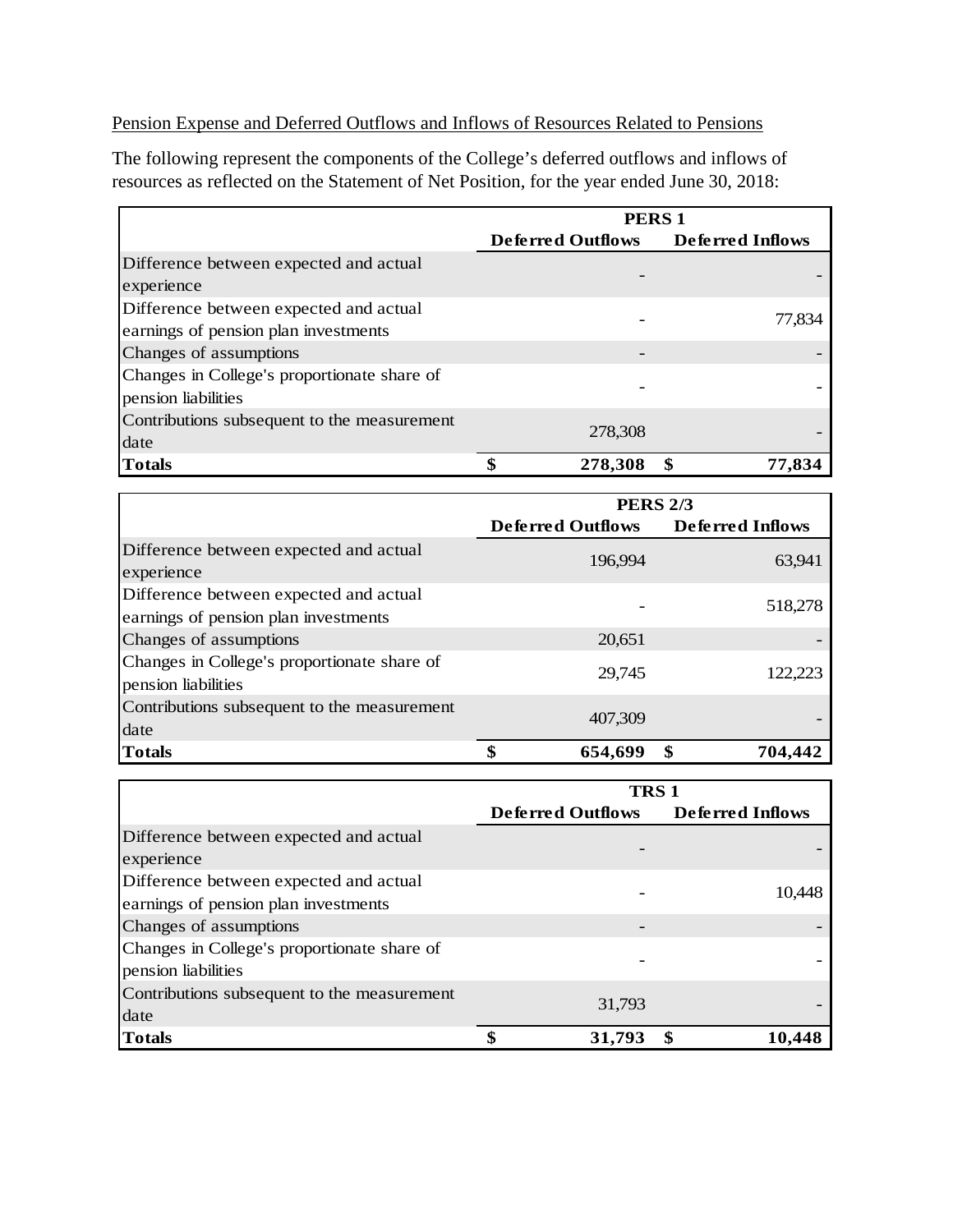|                                                                                | <b>TRS 2/3</b>           |                         |  |
|--------------------------------------------------------------------------------|--------------------------|-------------------------|--|
|                                                                                | <b>Deferred Outflows</b> | <b>Deferred Inflows</b> |  |
| Difference between expected and actual<br>experience                           | 11,922                   | 2,439                   |  |
| Difference between expected and actual<br>earnings of pension plan investments |                          | 17,302                  |  |
| Changes of assumptions                                                         | 563                      |                         |  |
| Changes in College's proportionate share of<br>pension liabilities             | 15,681                   | 25,483                  |  |
| Contributions subsequent to the measurement<br>date                            | 33,738                   |                         |  |
| <b>Totals</b>                                                                  | 61,905                   |                         |  |

The \$751,148 reported as deferred outflows of resources represent contributions the College made subsequent to the measurement date and will be recognized as a reduction of the net pension liability for the year ended June 30, 2019.

Other amounts reported as deferred outflows and inflows of resources will be recognized in pension expense as follows:

| Year ended      |                      |                 |                  |                |
|-----------------|----------------------|-----------------|------------------|----------------|
| <b>June 30:</b> | PERS <sub>1</sub>    | <b>PERS 2/3</b> | TRS <sub>1</sub> | <b>TRS 2/3</b> |
| 2019            | (52,611)             | (210, 823)      | (7,674)          | (2,669)        |
| 2020            | 16,610               | 35,093          | 2,873            | 5,337          |
| 2021            | (3,857)              | (62,701)        | (255)            | (1,325)        |
| 2022            | (37, 977)            | (223,742)       | (5,391)          | (8,911)        |
| 2023            |                      | 2,227           |                  | (1,977)        |
| Thereafter      |                      | 2,895           |                  | (7,514)        |
| <b>Total</b>    | \$<br>$(77, 835)$ \$ | $(457, 051)$ \$ | (10, 447)        | (17, 059)      |

# C. College Participation in Plan Administered by the State Board for Community and Technical Colleges

#### **State Board Retirement Plan (SBRP) – Supplemental Defined Benefits Plans**

Plan Description. The State Board Retirement Plan is a privately administered single-employer defined contribution plans with a supplemental defined benefit plan component which guarantees a minimum retirement benefit based upon a one-time calculation at each employee's retirement date. The supplemental component is financed on a pay-as-you-go basis. Walla Walla Community College participates in this plan as authorized by chapter 28B.10 RCW and reports its proportionate share of the total pension liability. State Board makes direct payments to qualifying retirees when the retirement benefits provided by the fund sponsors do not meet the benefit goals, no assets are accumulated in trusts or equivalent arrangements.

Contributions. Contribution rates for the SBRP (TIAA-CREF), which are based upon age, are 5%, 7.5% or 10% of salary and are matched by the College. Employee and employer contributions for the year ended June 30, 2018 were each \$1,367,047.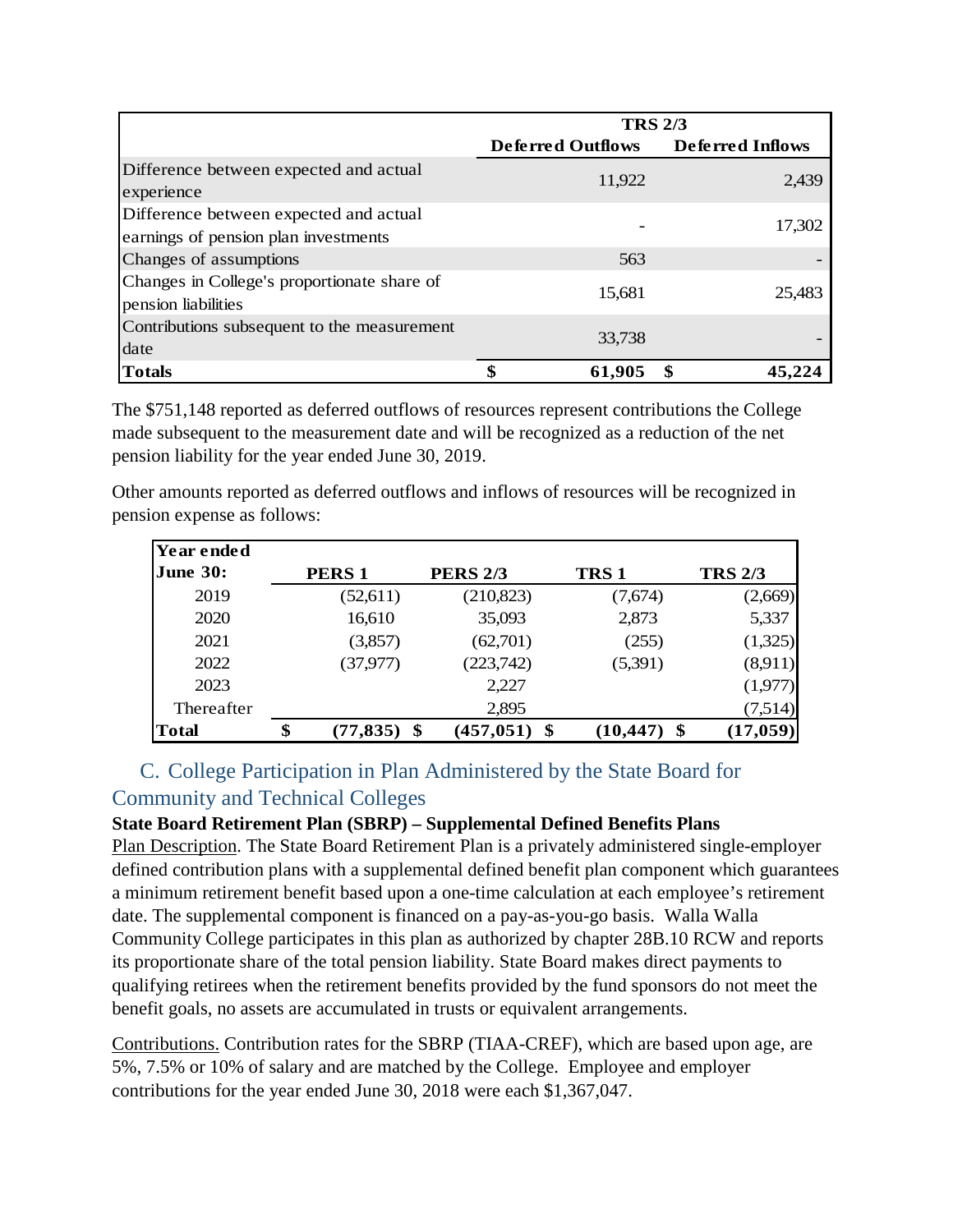Benefits Provided. The State Board Supplemental Retirement Plans (SRP) provide retirement, disability, and death benefits to eligible members.

As of July 1, 2011, all the Supplemental Retirement Plans were closed to new entrants.

Members are eligible to receive benefits under this plan at age 62 with 10 years of credited service. The supplemental benefit is a lifetime benefit equal to the amount a member's goal income exceeds their assumed income. The monthly goal income is the one-twelfth of 2 percent of the member's average annual salary multiplied by the number of years of service (such product not to exceed one-twelfth of fifty percent of the member's average annual salary). The member's assumed income is an annuity benefit the retired member would receive from their defined contribution Retirement Plan benefit in the first month of retirement had they invested all employer and member contributions equally between a fixed income and variable income annuity investment.

Plan members have the option to retire early with reduced benefits.

The SRP pension benefits are unfunded. For the year ended June 30, 2018, supplemental benefits were paid by the SBCTC on behalf of the system in the amount of \$1,300,000. The College's share of this amount was \$36,458. In 2012, legislation (RCW 28B.10.423) was passed requiring Colleges to pay into a Higher Education Retirement Plan (HERP) Supplemental Benefit Fund managed by the State Investment Board, for the purpose of funding future benefit obligations. During fiscal year 2018, the College paid into this fund at a rate of 0.5% of covered salaries, totaling 80,534.73. This amount was not used as a part of GASB 73 calculations its status as an asset has not been determined by the Legislature. As of June 30, 2018, the Community and Technical College system accounted for \$16,351,270 of the fund balance.

Actuarial Assumptions. The total pension liability was determined by an actuarial valuation as of June 30, 2016. Update procedures were used to roll forward the total pension liability to the June 30, 2018 measurement date using the following actuarial assumptions, applied to all periods included in the measurement:

| <b>Salary Increases</b>          | $3.50\% - 4.25\%$ |
|----------------------------------|-------------------|
| Fixed Income and Variable Income |                   |
| <b>Investment Returns</b>        | $4.25 - 6.25\%$   |

Mortality rates were based on the RP-2000 Combined Healthy Table and Combined Disabled Table published by the Society of Actuaries. The Office of the State Actuary applied offsets to the base table and recognized future improvements in mortality by projecting the mortality rates using 100 percent Scale BB. Mortality rates are applied on a generational basis, meaning members are assumed to receive additional mortality improvements in each future year, throughout their lifetime.

Most actuarial assumptions used in the June 30, 2016 valuation were based on the results of the April 2016 Supplemental Plan Experience Study. Additional assumptions related to the fixed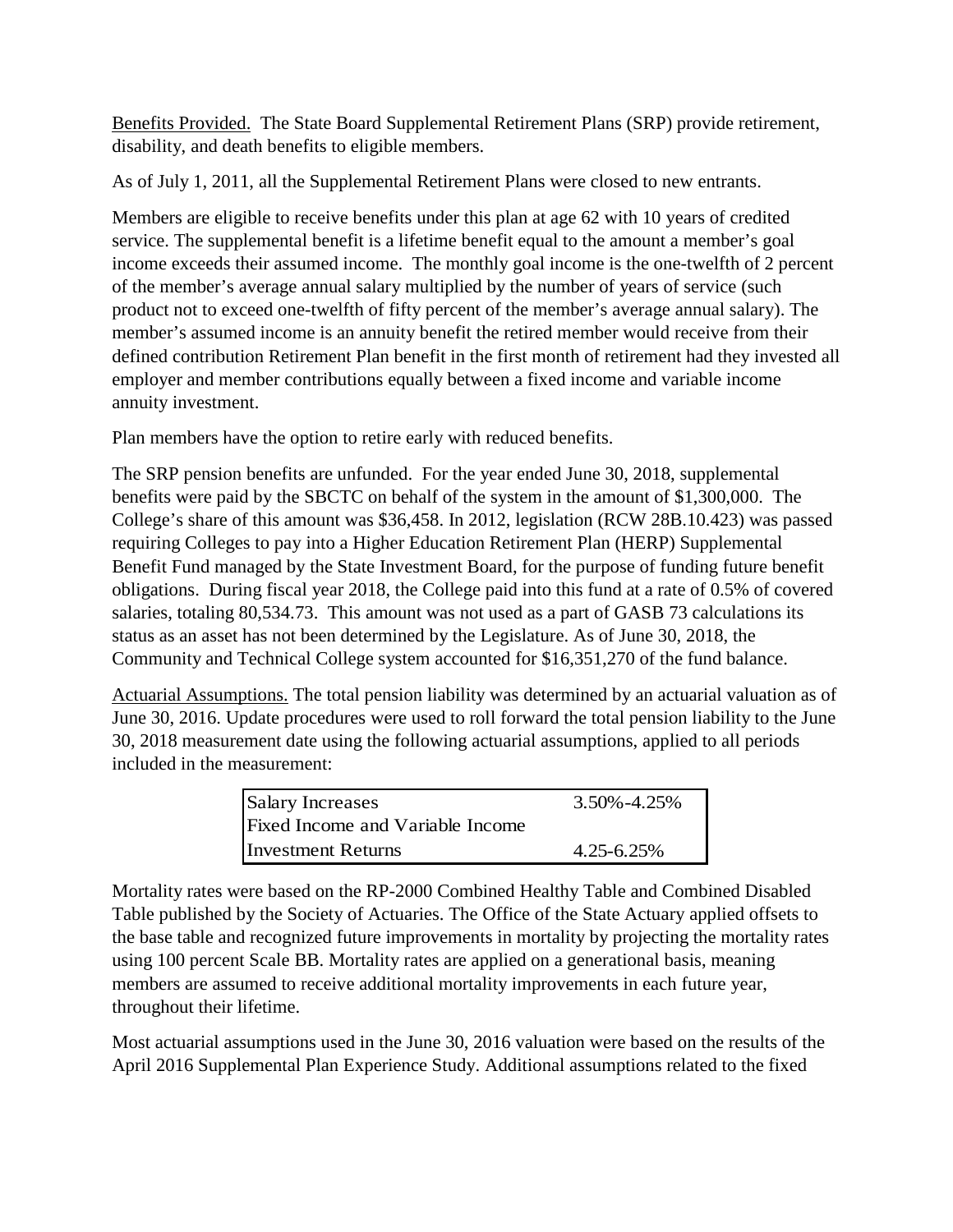income and variable income investments were based on feedback from financial administrators of the Higher Education Supplemental Retirement Plans.

Material assumption changes during the measurement period include the discount rate increase from 3.58 percent to 3.87 percent and the variable income investment return assumption dropping from 6.75 percent to 6.25 percent.

Discount Rate. The discount rate used to measure the total pension liability was set equal to the Bond Buyer General Obligation 20-Bond Municipal Bond Index, or 3.87 percent for the June 30, 2018, measurement date.

Pension Expense. For the year ended June 30, 2018, the components that make up pension expense for the College are as follows:

| Proportionate Share (%)                                  | 2.80%         |
|----------------------------------------------------------|---------------|
| <b>Service Cost</b>                                      | \$<br>107,327 |
| Interest Cost                                            | 98,633        |
| Amortization of Difference Between Expected and Actual   |               |
| Experience                                               | (129,959)     |
| Amortization of Changes of Assumptions                   | (34, 411)     |
| Changes of Benefit Terms                                 |               |
| <b>Administrative Expenses</b>                           |               |
| Other Changes in Fiduciary Net Position                  |               |
| <b>Proportionate Share of Collective Pension Expense</b> | \$<br>41,590  |
| Amortization of the Change in Proportionate Share of TPL | (2,350)       |
| <b>Total Pension Expense</b>                             | 39.24         |

Proportionate Shares of Pension Liabilities. The College's proportionate share of pension liabilities for fiscal year ending June 30, 2018 was 2.80%. The College's proportion of the total pension liability was based on a projection of the College's long-term share of contributions to the pension plan to the projected contributions of all participating College's. The College's change in proportionate share of the total pension liability and deferred inflows and deferred outflows of resources are represented in the following table:

| Proportionate Share (%) 2017                           | 2.82%           |
|--------------------------------------------------------|-----------------|
| Proportionate Share (%) 2018                           | 2.80%           |
|                                                        |                 |
| Total Pension Liability - Ending 2017                  | \$<br>2,680,255 |
| Total Pension Liability - Beginning 2018               | 2,665,636       |
| Total Pension Liability - Change in Proportion         | \$<br>(14,619)  |
|                                                        |                 |
| Total Deferred Inflow/Outflows - 2017                  | \$<br>766,883   |
| Total Deferred Inflow/Outflows - 2018                  | 762,700         |
| Total Deferred Inflows/Outflows - Change in Proportion | \$<br>(4,183)   |
|                                                        |                 |
| <b>Total Change in Proportion</b>                      | \$<br>(18, 802) |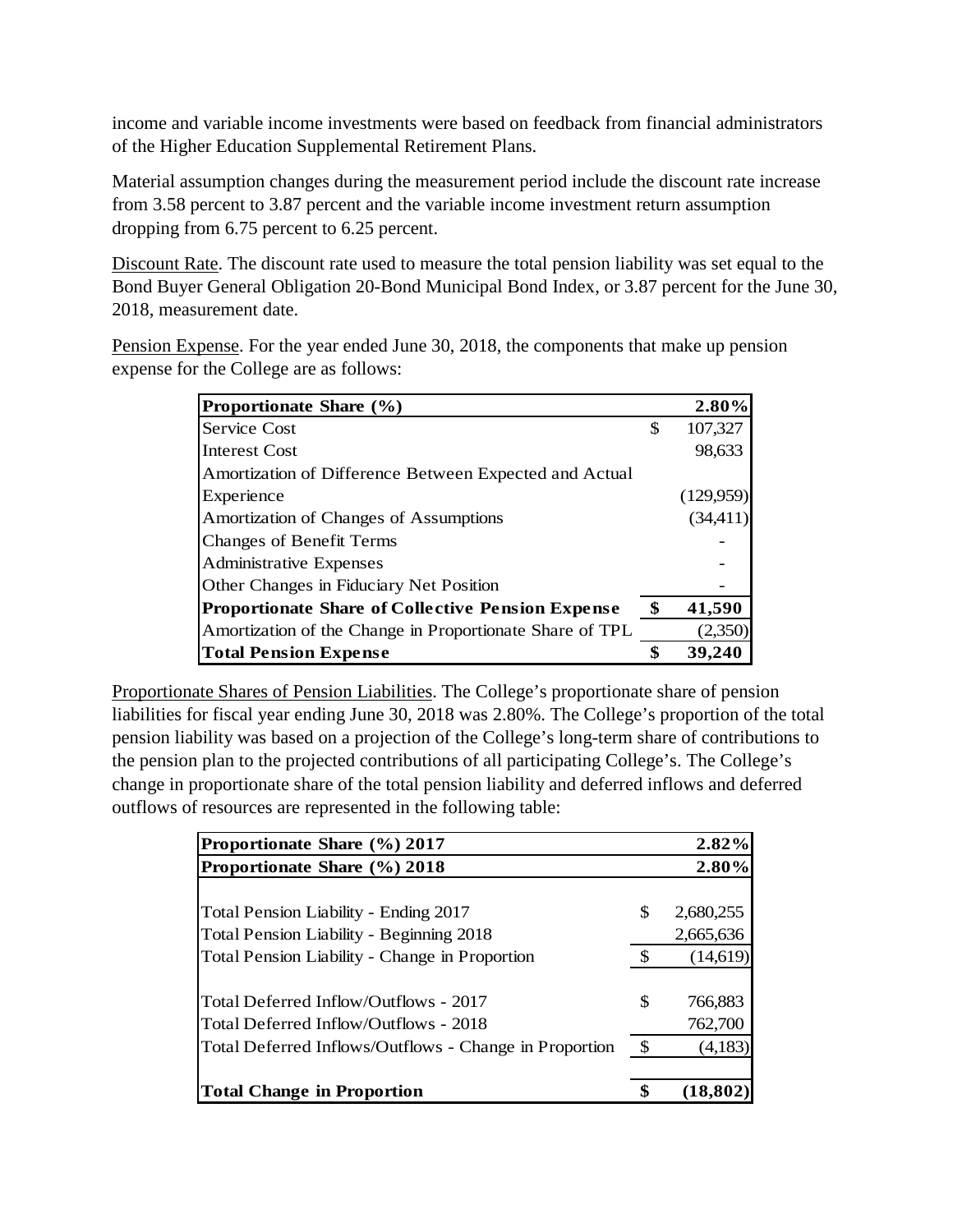Plan Membership. Membership in the State Board Supplemental Retirement Plan consisted of the following as of June 30, 2016, the most recent actuarial valuation date:

|             |                                                                                  | <b>Number of Participating Members</b>                                        |        |                        |
|-------------|----------------------------------------------------------------------------------|-------------------------------------------------------------------------------|--------|------------------------|
|             | <b>Inactive Members or</b><br><b>Beneficiaries</b><br><b>Currently Receiving</b> | <b>Inactive Members</b><br><b>Entitled to But Not</b><br><b>Yet Receiving</b> | Active | Total                  |
|             |                                                                                  |                                                                               |        |                        |
| <b>Plan</b> | <b>Benefits</b>                                                                  | <b>Benefits</b>                                                               |        |                        |
| Walla Walla |                                                                                  |                                                                               |        |                        |
| Community   |                                                                                  |                                                                               |        | <b>Members Members</b> |

Change in Total Pension Liability. The following table presents the change in total pension liability of the State Board Supplemental Retirement Plan at June 30, 2018, the latest measurement date for the plan:

| <b>Schedule of Changes in Total Pension Liability</b> |   |            |  |
|-------------------------------------------------------|---|------------|--|
|                                                       |   | Amount     |  |
| Service Cost                                          | S | 107,327    |  |
| Interest                                              |   | 98,633     |  |
| <b>Changes of Benefit Terms</b>                       |   |            |  |
| Differences Between Expected and Actual Experience    |   | (291,720)  |  |
| Changes in Assumptions                                |   | (98, 689)  |  |
| <b>Benefit Payments</b>                               |   | (36, 458)  |  |
| Change in Proportionate Share of TPL                  |   | (14,619)   |  |
| Other                                                 |   |            |  |
| Net Change in Total Pension Liability                 |   | (235, 526) |  |
| <b>Total Pension Liability - Beginning</b>            |   | 2,680,255  |  |
| <b>Total Pension Liability - Ending</b>               |   | 2,444,729  |  |

Sensitivity of the Total Pension Liability to Changes in the Discount Rate. The following table presents the total pension liability, calculated using the discount rate of 3.87 percent, as well as what the employers' total pension liability would be if it were calculated using a discount rate that is 1 percentage point lower (2.87 percent) or 1 percentage point higher (4.87 percent) than the current rate:

| 1% Decrease | <b>Current Discount Rate</b> |           | 1% Increase |  |  |
|-------------|------------------------------|-----------|-------------|--|--|
| $(2.87\%)$  | $(3.87\%)$                   |           | $(4.87\%)$  |  |  |
| 2,788,415   |                              | 2.444.729 |             |  |  |

Deferred Outflows of Resources and Deferred Inflows of Resources Related to Pensions. At June 30, 2018, the State Board Supplemental Retirement Plan reported deferred outflows of resources and deferred inflows of resources related to pensions from the following sources: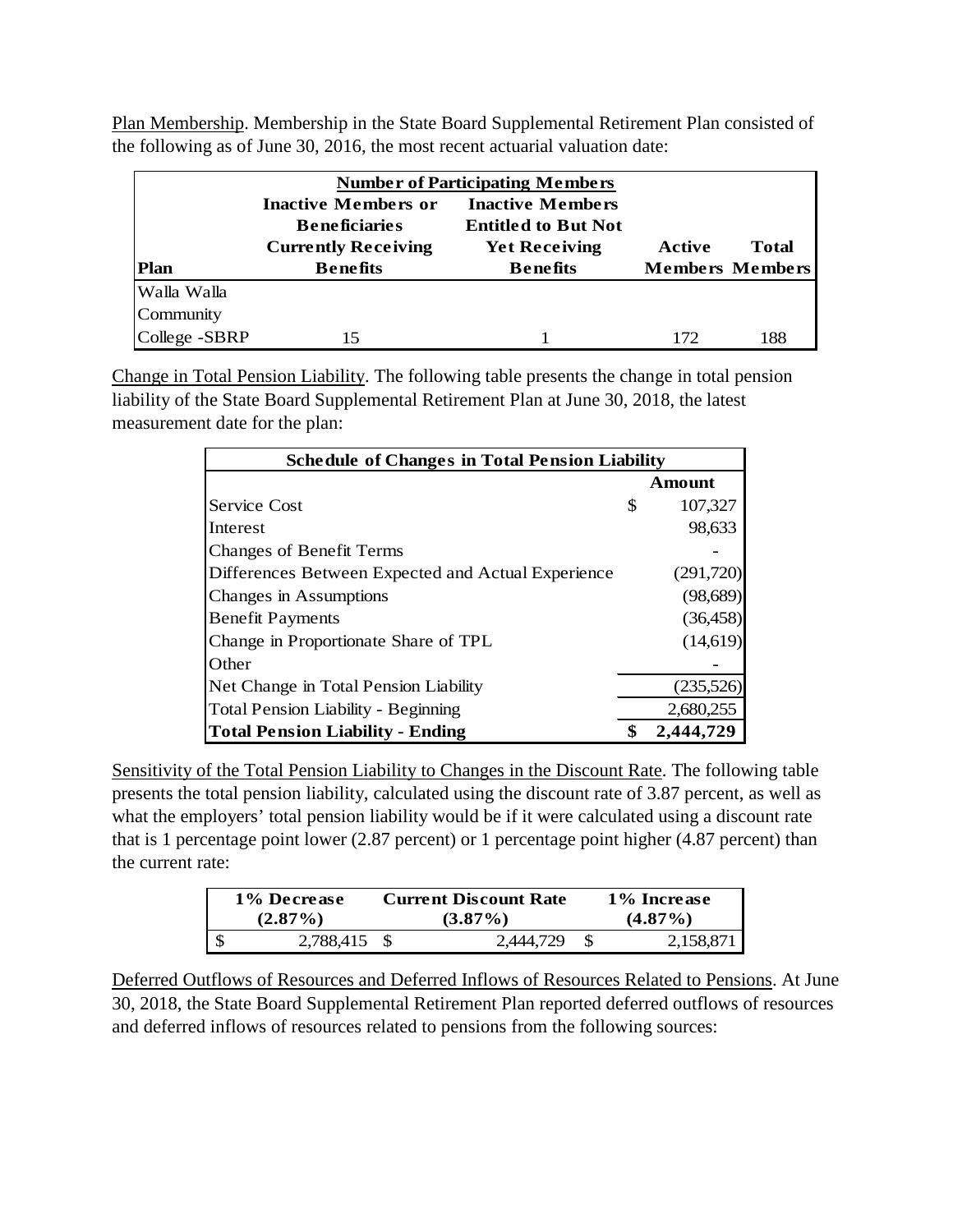|                                    |   | <b>Deferred Outflows</b><br>of Resources |   | Deferred Inflows<br>of Resources |
|------------------------------------|---|------------------------------------------|---|----------------------------------|
| Difference Between Expected and    |   |                                          |   |                                  |
| <b>Actual Experience</b>           | S |                                          | S | 778,826                          |
| <b>Changes of Assumptions</b>      |   |                                          |   | 209,914                          |
| Changes in College's proportionate |   |                                          |   |                                  |
| share of pension liability         |   |                                          |   | 16,451                           |
| Transactions Subsequent to the     |   |                                          |   |                                  |
| <b>Measurement Date</b>            |   |                                          |   |                                  |
| <b>Total</b>                       | ¢ |                                          |   | 1,005,191                        |

Amounts reported as deferred outflows of resources and deferred inflows of resources related to pensions will be recognized in pension expense in the fiscal years ended June 30:

| <b>State Board Supplemental</b><br><b>Retirement Plan</b> |             |  |  |  |
|-----------------------------------------------------------|-------------|--|--|--|
| 2019                                                      | (166,719)   |  |  |  |
| 2020                                                      | (166, 719)  |  |  |  |
| 2021                                                      | (166,719)   |  |  |  |
| 2022                                                      | (166,719)   |  |  |  |
| 2023                                                      | (166, 719)  |  |  |  |
| Thereafter                                                | (171, 594)  |  |  |  |
|                                                           | (1,005,189) |  |  |  |

### D. Defined Contribution Plans

#### **Public Employees' Retirement System Plan 3**

The Public Employees' Retirement System (PERS) Plan 3 is a combination defined benefit/defined contribution plan administered by the state through the Department of Retirement Systems (DRS).

PERS Plan 3 has a dual benefit structure. Employer contributions finance a defined benefit component, and member contributions finance a defined contribution component. As established by chapter 41.34 RCW, employee contribution rates to the defined contribution component range from 5 percent to 15 percent of salaries, based on member choice. Members who do not choose a contribution rate default to a 5 percent rate. There are currently no requirements for employer contributions to the defined contribution component of PERS Plan 3.

PERS Plan 3 defined contribution retirement benefits are dependent on employee contributions and investment earnings on those contributions. Members may elect to self-direct the investment of their contributions. Any expenses incurred in conjunction with self-directed investments are paid by members. Absent a member's self-direction, PERS Plan 3 contributions are invested in the retirement strategy fund that assumes the member will retire at age 65.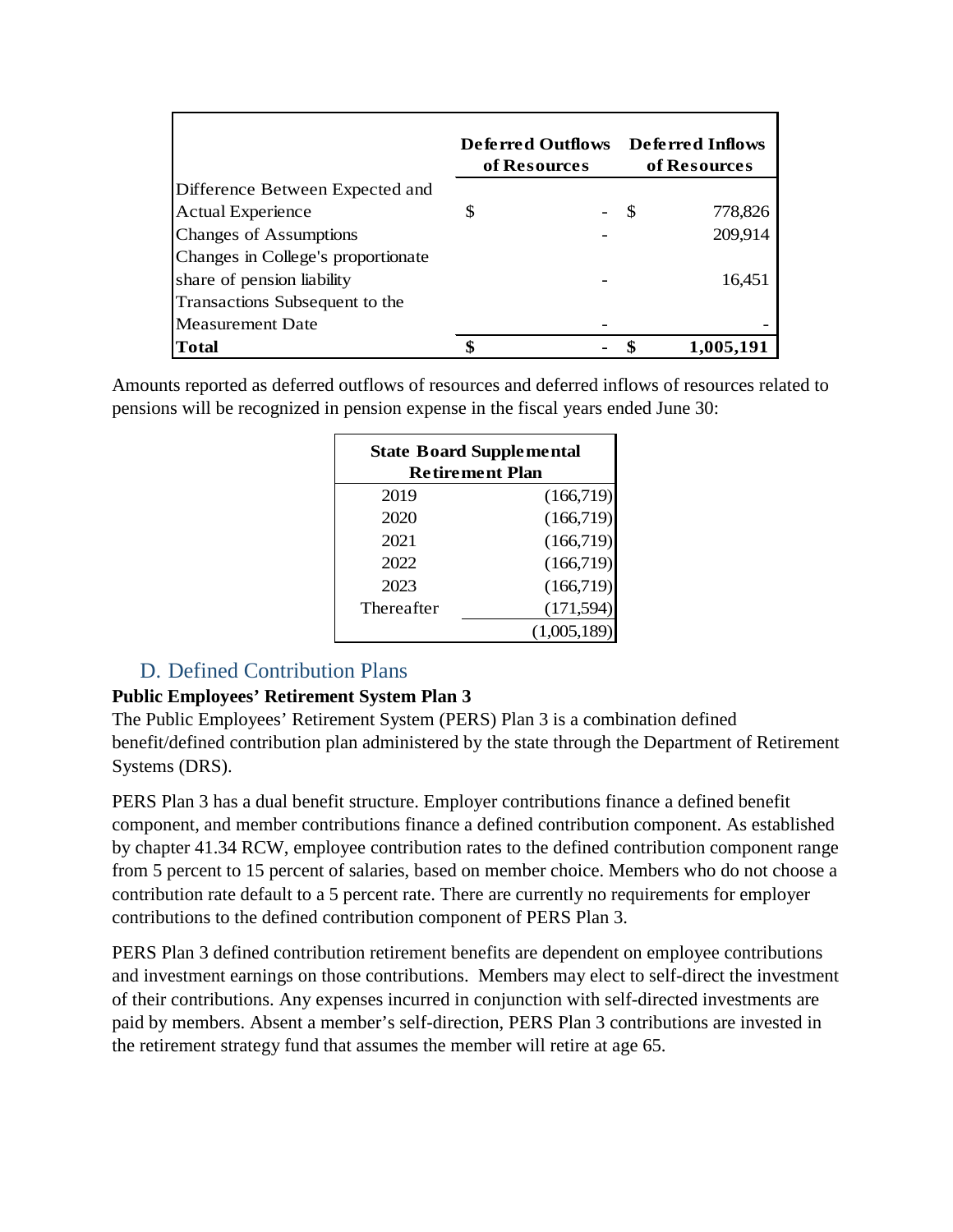Members in PERS Plan 3 are immediately vested in the defined contribution portion of their plan, and can elect to withdraw total employee contributions, adjusted by earnings and losses from investments of those contributions, upon separation from PERS-covered employment.

#### **Teachers' Retirement System Plan 3**

The Teachers' Retirement System (TRS) Plan 3 is a combination defined benefit/defined contribution plan administered by the state through the Department of Retirement Systems (DRS). Refer Note 11.B for TRS Plan descriptions.

TRS Plan 3 has a dual benefit structure. Employer contributions finance a defined benefit component, and member contributions finance a defined contribution component. As established by chapter 41.34 RCW, employee contribution rates to the defined contribution component range from 5 percent to 15 percent of salaries, based on member choice. Members who do not choose a contribution rate default to a 5 percent rate. There are currently no requirements for employer contributions to the defined contribution component of TRS Plan 3.

TRS Plan 3 defined contribution retirement benefits are dependent on employee contributions and investment earnings on those contributions. Members may elect to self-direct the investment of their contributions. Any expenses incurred in conjunction with self-directed investments are paid by members. Absent a member's self-direction, TRS Plan 3 contributions are invested in the retirement strategy fund that assumes the member will retire at age 65.

Members in TRS Plan 3 are immediately vested in the defined contribution portion of their plan, and can elect to withdraw total employee contributions, adjusted by earnings and losses from investments of those contributions, upon separation from TRS-covered employment.

#### **Washington State Deferred Compensation Program**

The College, through the state of Washington, offers its employees a deferred compensation plan created under Internal Revenue Code Section 457. The plan, available to all State employees, permits individuals to defer a portion of their salary until future years. The state of Washington administers the plan on behalf of the College's employees. The deferred compensation is not available to employees until termination, retirement or unforeseeable financial emergency. The College does not have access to the funds.

### Note 18 - Other Post-Employment Benefits

The College implemented Statement No. 75 of the Governmental Accounting Standards Board (GASB) *Accounting and Financial Reporting for Postemployment Benefits Other Than Pension* for fiscal year 2018 financial reporting. In addition to pension benefits as described in Note 17, the College, through the Health Care Authority (HCA), administers a single employer defined benefit other Postemployment benefit (OPEB) plan.

**Plan Description.** Per RCW 41.05.065, the Public Employees' Benefits Board (PEBB), created within the HCA, is authorized to design benefits and determine the terms and conditions of employee and retired employee participation and coverage. PEBB establishes eligibility criteria for both active employees and retirees. Benefits purchased by PEBB include medical, dental, life, and long-term disability.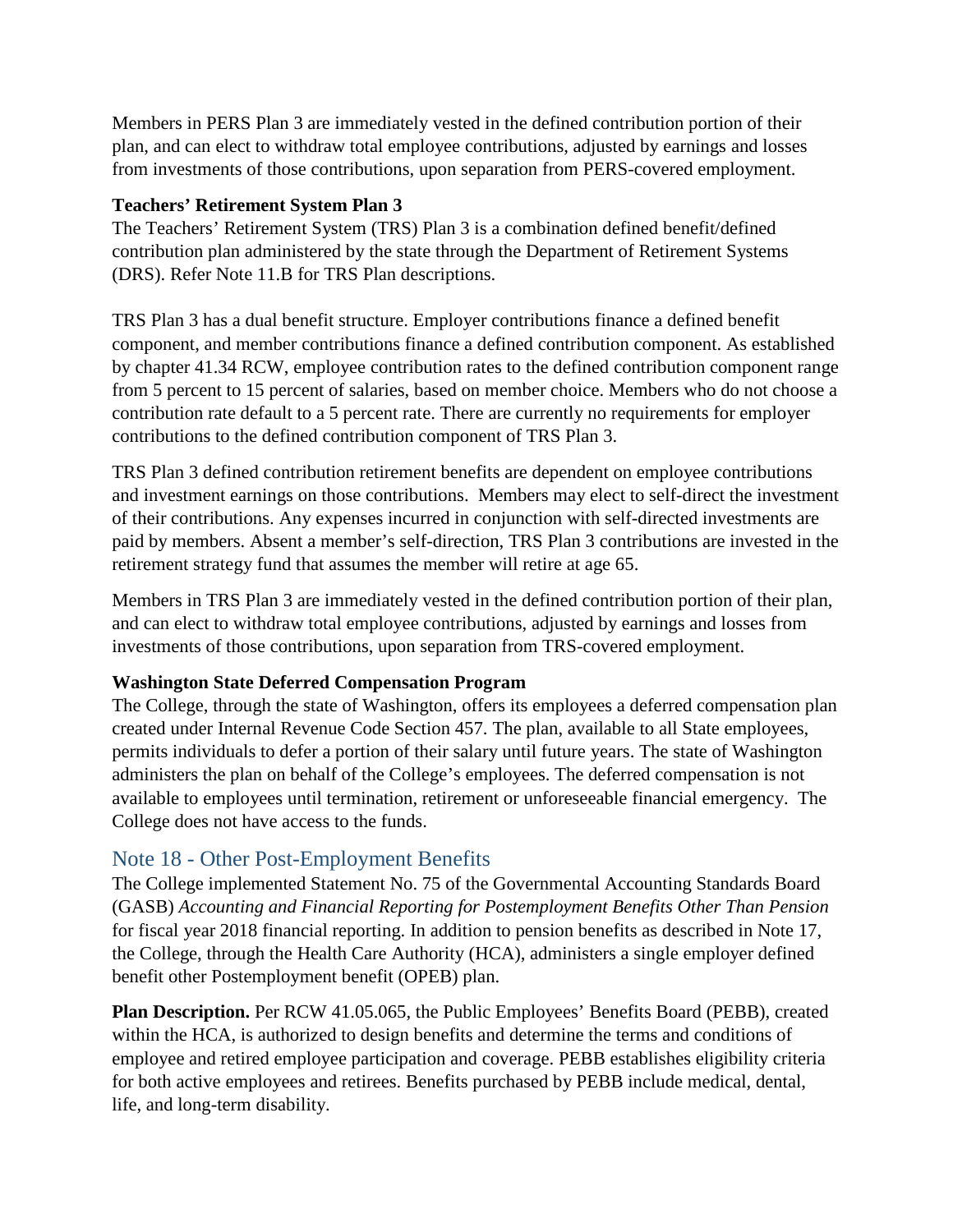The relationship between the PEBB OPEB plan and its member employers, their employees, and retirees is not formalized in a contract or plan document. Rather, the benefits are provided in accordance with a substantive plan in effect at the time of each valuation. A substantive plan is one in which the plan terms are understood by the employers and plan members. This understanding is based on communications between the HCA, employers and plan members, and the historical pattern of practice with regard to the sharing of benefit costs.

The PEBB OPEB plan is administered by the state and is funded on a pay-as-you-go basis. In the state CAFR the plan is reported in governmental funds using the modified accrual basis and the current financial resources measurement focus. For all proprietary and fiduciary funds, the OPEB plan is reported using the economic resources measurement focus and the accrual basis of accounting. It has no assets. The PEBB OPEB plan does not issue a publicly available financial report.

**Employees Covered by Benefit Terms.** Employers participating in the PEBB plan for the state include general government agencies, higher education institutions, and component units. Additionally, there are 76 of the state's K-12 schools and educational service districts (ESDs), and 249 political subdivisions and tribal governments not included in the state's financial reporting who participate in the PEBB plan. The plan is also available to the retirees of the remaining 227 K-12 schools, charter schools, and ESDs, Membership in the PEBB plan for the state consisted of the following:

| <b>Summary of Plan Participants</b>                                                                                                                                                                                                                                 |         |  |  |  |
|---------------------------------------------------------------------------------------------------------------------------------------------------------------------------------------------------------------------------------------------------------------------|---------|--|--|--|
| As of June 30, 2017                                                                                                                                                                                                                                                 |         |  |  |  |
| <b>Active Employees</b>                                                                                                                                                                                                                                             | 123,379 |  |  |  |
| Retirees Receiving Benefits*                                                                                                                                                                                                                                        | 46,180  |  |  |  |
| Retirees Not Receiving Benefits**                                                                                                                                                                                                                                   | 6,000   |  |  |  |
| <b>Total Active Employees and Retirees</b>                                                                                                                                                                                                                          | 175,559 |  |  |  |
| *Enrollment data for June, 2017 from Report 1: PEBB Total Member Enrollment for<br>June 2017 Coverage report. PEBB Retirees only.<br>**This is an estimate of the number of retirees that may be eligible to join a post-<br>retirement PEBB program in the future. |         |  |  |  |

The PEBB retiree OPEB plan is available to employees who elect to continue coverage and pay the administratively established premiums at the time they retire under the provisions of the retirement system to which they belong. Retirees' access to the PEBB plan depends on the retirement eligibility of their respective retirement system. PEBB members are covered in the following retirement systems: PERS, PSERS, TRS, SERS, WSPRS, Higher Education, Judicial, and LEOFF 2. However, not all employers who participate in these plans offer PEBB to retirees.

**Benefits Provided**. Per RCW 41.05.022, retirees who are not yet eligible for Medicare benefits may continue participation in the state's non-Medicare community-rated health insurance risk pool on a self-pay basis. Retirees in the non-Medicare risk pool receive an implicit subsidy. The implicit subsidy exists because retired members pay a premium based on a claims experience for active employees and other non-Medicare retirees. The subsidy is valued using the difference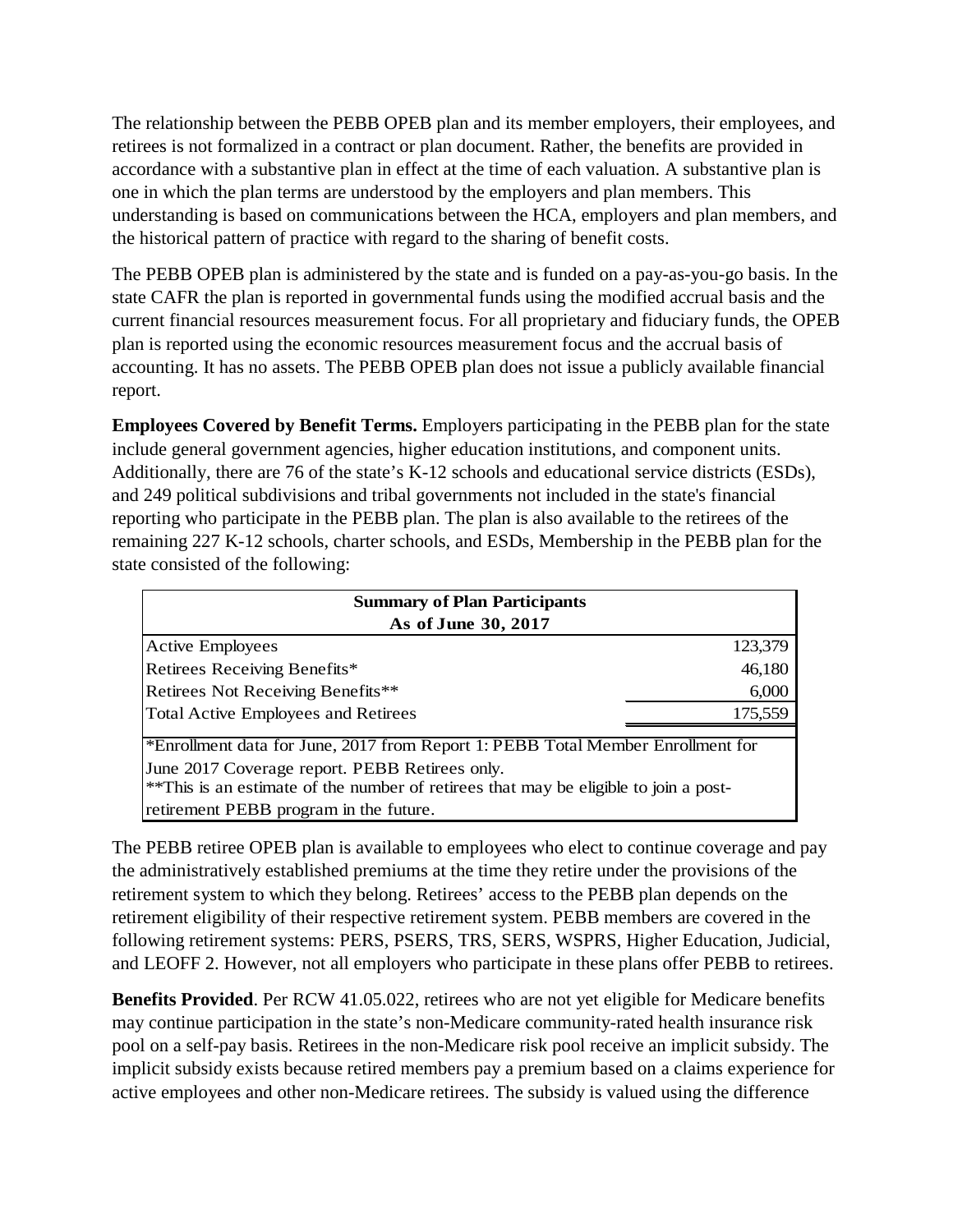between the age-based claims costs and the premium. In calendar year 2016, the average weighted implicit subsidy was valued at \$304 per member per month, and in calendar year 2017, the average weighted implicit subsidy is projected to be \$328 per adult unit per month.

Retirees who are enrolled in both Parts A and B of Medicare may participate in the state's Medicare community-rated health insurance risk pool. Medicare retirees receive an explicit subsidy in the form of reduced premiums. Annually, the HCA administrator recommends an amount for the next calendar year's explicit subsidy for inclusion in the Governor's budget. The final amount is approved by the state Legislature. In calendar year 2016, the explicit subsidy was up to \$150 per member per month, and it remained up to \$150 per member per month in calendar years 2017 and 2018. This will increase in calendar year 2019 to up to \$168 per member per month.

**Contribution Information**. Administrative costs as well as implicit and explicit subsidies are funded by required contributions (RCW 41.05.050) from participating employers. The subsidies provide monetary assistance for medical benefits.

Contributions are set each biennium as part of the budget process. The benefits are funded on a pay-as-you-go basis.

For calendar year 2017, the estimated monthly cost for PEBB benefits for each active employee (average across all plans and tiers) is as follows (expressed in dollars):

| <b>Required Premium*</b>                                                                                                                                                                                                        |    |       |  |
|---------------------------------------------------------------------------------------------------------------------------------------------------------------------------------------------------------------------------------|----|-------|--|
| Medical                                                                                                                                                                                                                         | \$ | 1,024 |  |
| Dental                                                                                                                                                                                                                          |    | 79    |  |
| Life                                                                                                                                                                                                                            |    |       |  |
| Long-term Disability                                                                                                                                                                                                            |    |       |  |
| Total                                                                                                                                                                                                                           |    | 1,109 |  |
| <b>Employer contribution</b>                                                                                                                                                                                                    |    | 959   |  |
| Employee contribution                                                                                                                                                                                                           |    | 151   |  |
| Total                                                                                                                                                                                                                           | ≮  | 1,110 |  |
| *Per 2017 PEBB Financial Projection Model 8.0. Per capita cost based<br>on subscribers; includes non-Medicare risk pool only. Figures based on<br>CY2017 which includes projected claims cost at the time of this<br>reporting. |    |       |  |

For information on the results of an actuarial valuation of the employer provided subsidies associated with the PEBB plan, refer to:

<http://leg.wa.gov/osa/additionalservices/Pages/OPEB.aspx>

#### **Total OPEB Liability**

As of June 30, 2018, the state reported a total OPEB liability of \$5.83 billion. The College's proportionate share of the total OPEB liability is \$19,265,317. This liability was determined based on a measurement date of June 30, 2017.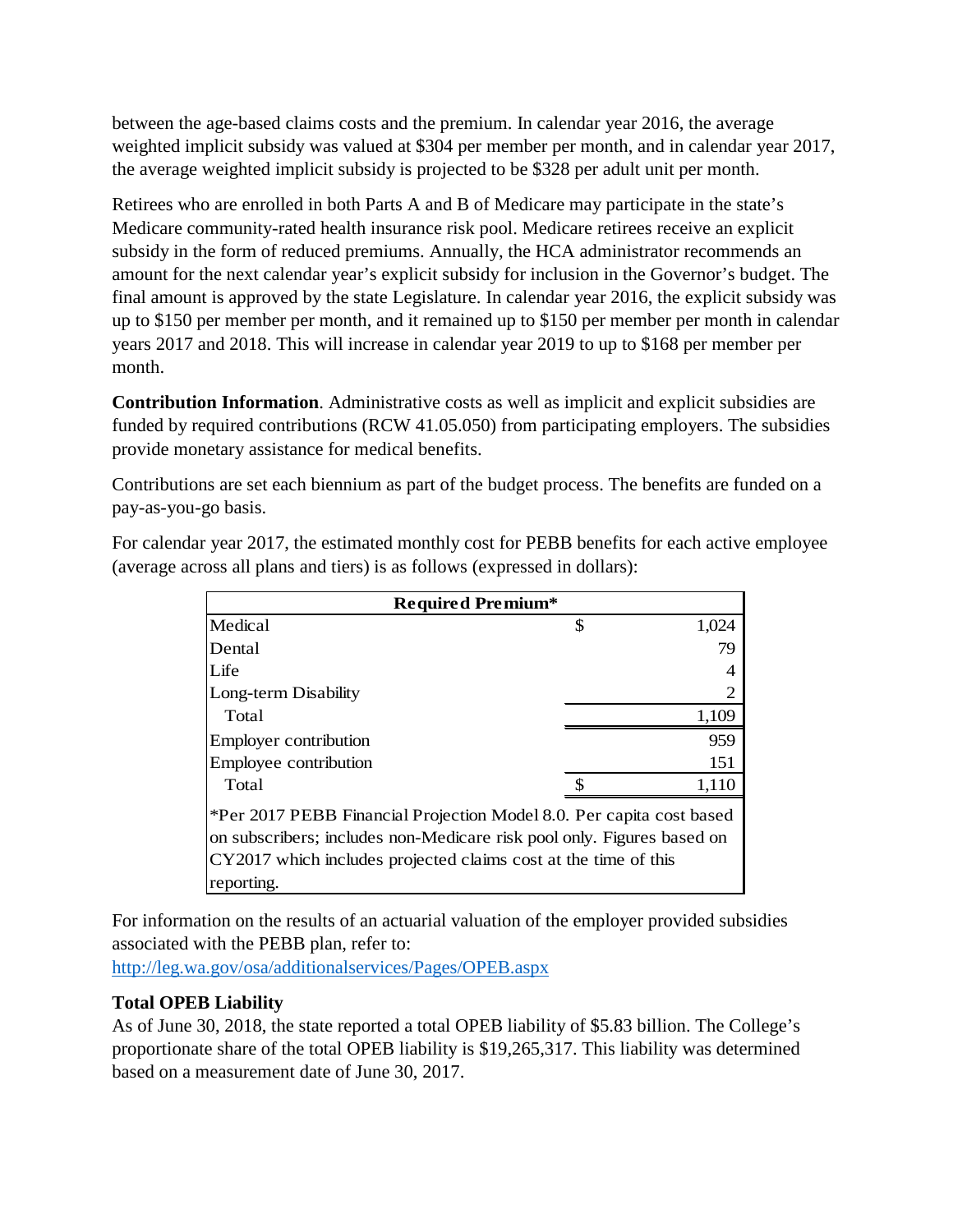**Actuarial Assumptions.** Projections of benefits for financial reporting purposes are based on the terms of the substantive plan (the plan as understood by the employer and the plan members) and include the types of benefits provided at the time of each valuation and the historical pattern of sharing of benefit costs between the employer and plan members (active employees and retirees) to that point. The actuarial methods and assumptions used include techniques that are designed to reduce the effects of short-term volatility in actuarial accrued liabilities, consistent with the longterm perspective of the calculations. The total OPEB liability was determined by an actuarial valuation as of January 1, 2017, using the following actuarial assumptions, applied to all periods included in the measurement, unless otherwise specified:

| <b>Inflation Rate</b>                       | 3%                                                                                                                                                  |  |  |
|---------------------------------------------|-----------------------------------------------------------------------------------------------------------------------------------------------------|--|--|
| <b>Projected Salary Changes</b>             | 3.75% Plus Service-Based Salary Increases                                                                                                           |  |  |
| <b>Health Care Trend Rates*</b>             | Trend rate assumptions vary slightly by medical<br>plan. Initial rate is approximately 7%, reaching an<br>ultimate rate of approximately 5% in 2080 |  |  |
| <b>Post-Retirement Participation Percen</b> | 65%                                                                                                                                                 |  |  |
| <b>Percentage with Spouse Coverage</b>      | 45%                                                                                                                                                 |  |  |

\*For additional detail on the health care trend rates, please see Office of the State Actuary's 2017 OPEB Actuarial Valuation Report.

In projecting the growth of the explicit subsidy, the cap is assumed to remain constant until 2019, at which time the explicit subsidy cap is assumed to grow at the health care trend rates. The Legislature determines the value of cap and no future increases are guaranteed, however based on historical growth patterns, future increases to the cap are assumed.

Mortality rates were based on the RP-2000 Combined Healthy Table and Combined Disabled Table published by the Society of Actuaries. The Office of the State Actuary applied offsets to the base table and recognized future improvements in mortality by projecting the mortality rates using 100 percent Scale BB. Mortality rates are applied on a generational basis, meaning members are assumed to receive additional mortality improvements in each future year, throughout their lifetime.

Most demographic actuarial assumptions, including mortality and when members are expected to terminate and retire, were based on the results of the 2007-2012 Experience Study Report. The post-retirement participation percentage and percentage with spouse coverage, were reviewed in 2017. Economic assumptions, including inflation and salary increases, were based on the results of the 2015 Economic Experience Study.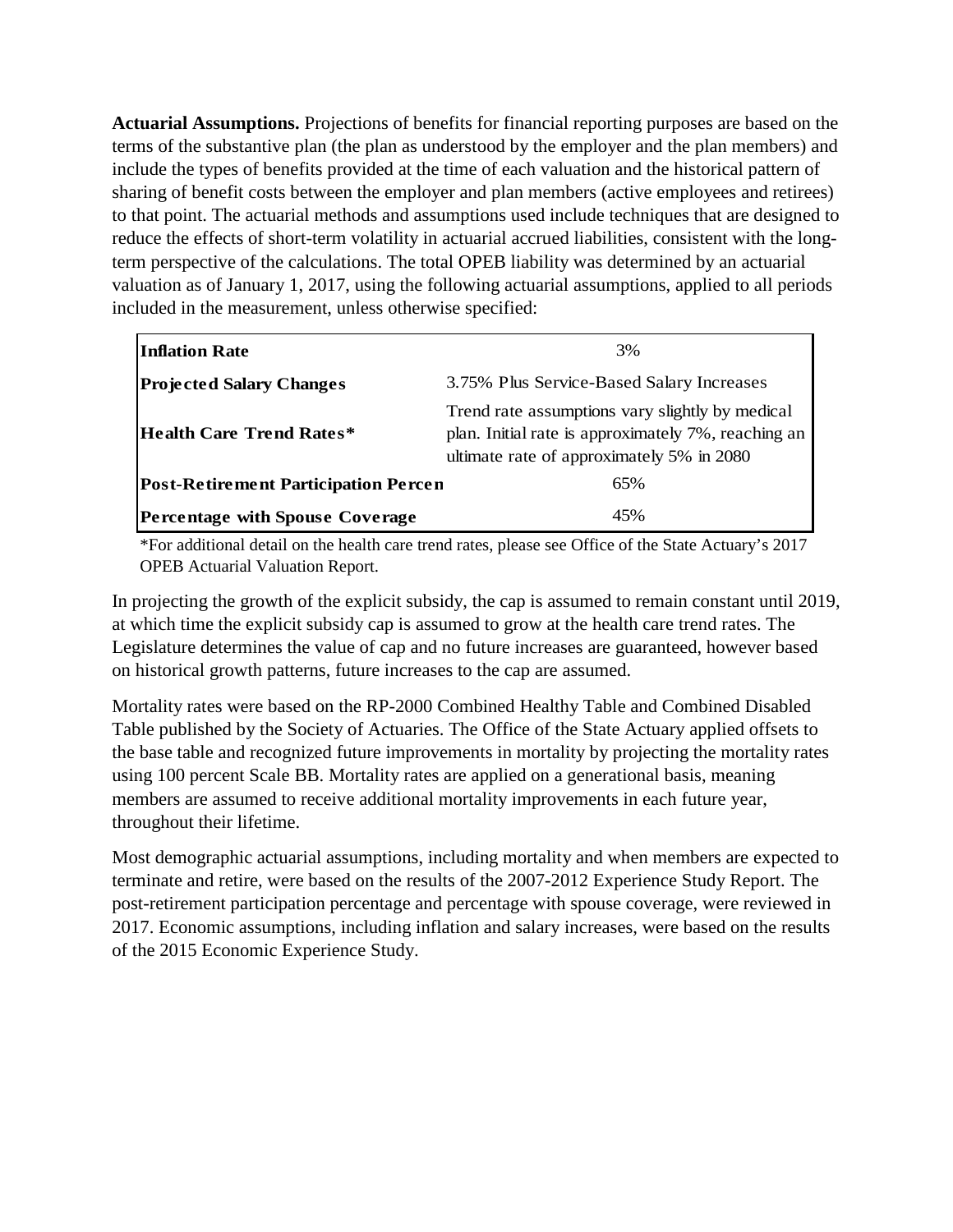**Actuarial Methodology.** The total OPEB liability was determined using the following methodologies:

| <b>Actuarial Valuation Date</b>  | 1/1/2017                                                                                                                                                                             |
|----------------------------------|--------------------------------------------------------------------------------------------------------------------------------------------------------------------------------------|
| <b>Actuarial Measurement Dat</b> | 6/30/2017                                                                                                                                                                            |
| <b>Actuarial Cost Method</b>     | Entry Age                                                                                                                                                                            |
| <b>Amortization Method</b>       | The recognition period for the experience and assumption<br>changes is 9 years. This is equal to the average expected<br>remaining service lives of all active and inactive members. |
| <b>Asset Valuation Method</b>    | $N/A$ - No Assets                                                                                                                                                                    |

In order to calculate the beginning total OPEB liability balance under GASB 75, the January 1, 2017 actuarial valuation was projected backwards to the measurement date of June 30, 2016, while the ending balance was determined by projecting the January 1, 2017 valuation forward to June 30, 2017. Both the forward and backward projections reflect the plan's assumed service cost, assumed interest, and expected benefit payments.

**Discount Rate.** Since OPEB benefits are funded on a pay-as-you-go basis, the discount rate used to measure the total OPEB liability was set equal to the Bond Buyer General Obligation 20-Bond Municipal Bond Index, or 2.85 percent for the June 30, 2016 measurement date and 3.58 percent for the June 30, 2017 measurement date.

Additional detail on assumptions and methods can be found on OSA's website: <http://leg.wa.gov/osa/additionalservices/Pages/OPEB.aspx>

#### **Changes in Total OPEB Liability**

As of June 30, 2018, components of the calculation of total OPEB lability determined in accordance with GASB Statement No. 75 for the College are represented in the following table: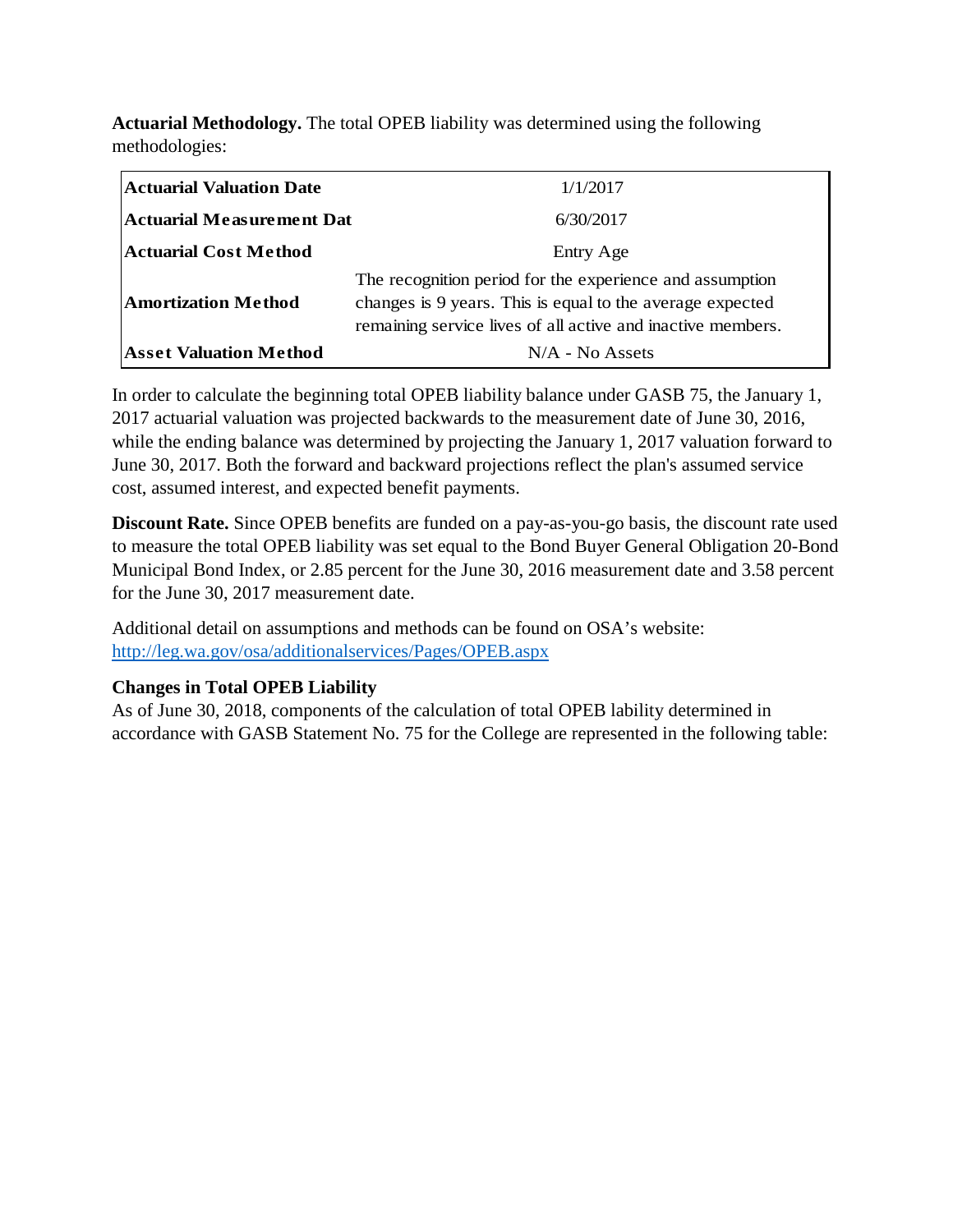| <b>Walla Walla Community Cllege</b>                                                                                                                           |    |               |  |  |  |  |  |  |
|---------------------------------------------------------------------------------------------------------------------------------------------------------------|----|---------------|--|--|--|--|--|--|
| <b>Proportionate Share (%)</b>                                                                                                                                |    | 0.3306883667% |  |  |  |  |  |  |
| <b>Service Cost</b>                                                                                                                                           | \$ | 1,306,071     |  |  |  |  |  |  |
| Interest Cost                                                                                                                                                 |    | 611,772       |  |  |  |  |  |  |
| Differences Between Expected and Actual Experience                                                                                                            |    |               |  |  |  |  |  |  |
| Changes in Assumptions*                                                                                                                                       |    | (2,984,233)   |  |  |  |  |  |  |
| <b>Changes of Benefit Terms</b>                                                                                                                               |    |               |  |  |  |  |  |  |
| <b>Benefit Payments</b>                                                                                                                                       |    | (311,769)     |  |  |  |  |  |  |
| Changes in Proportionate Share                                                                                                                                |    | (495, 146)    |  |  |  |  |  |  |
| Other                                                                                                                                                         |    |               |  |  |  |  |  |  |
| Net Change in Total OPEB Liability                                                                                                                            |    | (1,873,305)   |  |  |  |  |  |  |
| <b>Total OPEB Liability - Beginning</b>                                                                                                                       |    | 21,138,622    |  |  |  |  |  |  |
| <b>Total OPEB Liability - Ending</b>                                                                                                                          | \$ | 19,265,317    |  |  |  |  |  |  |
|                                                                                                                                                               |    |               |  |  |  |  |  |  |
| *The recognition period for these changes is nine years. This is equal to the average<br>expected remaining service lives of all active and inactive members. |    |               |  |  |  |  |  |  |

Changes in assumptions resulted from an increase in the Bond Buyer General Obligation 20- Bond Municipal Bond Index discount rate resulting in an overall decrease in total OPEB liability for the measurement date of June 30, 2017.

**Sensitivity of the Total Liability to Changes in the Discount Rate.** The following represents the total OPEB liability of the College, calculated using the discount rate of 3.58 percent as well as what the total OPEB liability would be if it were calculated using a discount rate that is 1 percentage point lower (2.58 percent) or 1 percentage point higher (4.58 percent) than the current rate:

| <b>Discount Rate Sensitivity</b>                   |            |     |            |  |            |  |  |  |
|----------------------------------------------------|------------|-----|------------|--|------------|--|--|--|
| <b>Current</b>                                     |            |     |            |  |            |  |  |  |
| 1% Increase<br><b>Discount Rate</b><br>1% Decrease |            |     |            |  |            |  |  |  |
|                                                    | 23,506,065 | -86 | 19,265,317 |  | 15,983,659 |  |  |  |

**Sensitivity of Total OPEB Liability to Changes in the Health Care Cost Trend Rates.** The following represents the total OPEB liability of the College, calculated using the health care trend rates of 7.00 percent decreasing to 5.00 percent, as well as what the total OPEB liability would be if it were calculated using health care trend rates that are 1 percentage point lower (6.00 percent decreasing to 4.00 percent) or 1 percentage point higher (8.0 percent decreasing to 6.00 percent that the current rate:

| <b>Health Care Cost Trend Rate Sensitivity</b> |                |  |                          |                                       |  |  |  |  |  |
|------------------------------------------------|----------------|--|--------------------------|---------------------------------------|--|--|--|--|--|
|                                                | <b>Current</b> |  |                          |                                       |  |  |  |  |  |
|                                                |                |  |                          | 1% Decrease Discount Rate 1% Increase |  |  |  |  |  |
|                                                | 15,563,725 \$  |  | 19,265,317 \$ 24,233,184 |                                       |  |  |  |  |  |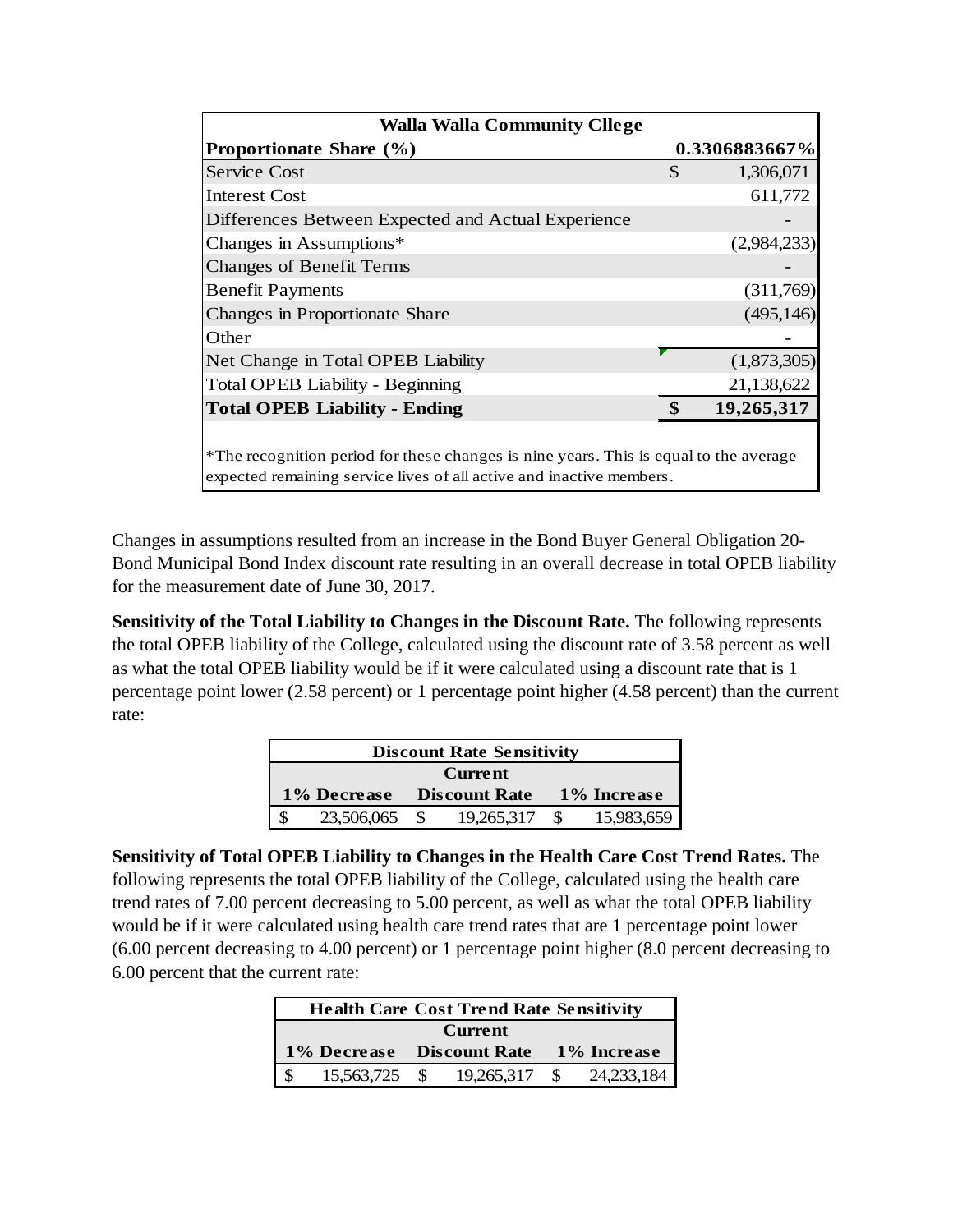#### **OPEB Expense and Deferred Outflows of Resources and Deferred Inflows of Resources Related to OPEB**

For the year ending June 30, 2018, the College will recognize OPEB expense of \$1,532,077. OPEB expense consists of the following elements:

| <b>Walla Walla Community College</b>     |    |            |  |  |  |  |  |
|------------------------------------------|----|------------|--|--|--|--|--|
| 0.3306883667%<br>Proportionate Share (%) |    |            |  |  |  |  |  |
| Service Cost                             | \$ | 1,306,071  |  |  |  |  |  |
| <b>Interest Cost</b>                     |    | 611,772    |  |  |  |  |  |
| Amortization of Differences Between      |    |            |  |  |  |  |  |
| <b>Expected and Actual Experience</b>    |    |            |  |  |  |  |  |
| Amortization of Changes in Assumptions   |    | (331, 581) |  |  |  |  |  |
| <b>Changes of Benefit Terms</b>          |    |            |  |  |  |  |  |
| Amortization of Changes in Proportion    |    | (54, 185)  |  |  |  |  |  |
| <b>Administrative Expenses</b>           |    |            |  |  |  |  |  |
| <b>Total OPEB Expense</b>                |    | 1,532,07   |  |  |  |  |  |

As of June 30, 2018, the deferred inflows and deferred outflows of resources for the College are as follows:

| <b>Walla Walla Community College</b>       |               |           |    |                                    |  |  |  |  |  |
|--------------------------------------------|---------------|-----------|----|------------------------------------|--|--|--|--|--|
| Proportionate Share (%)                    | 0.3306883667% |           |    |                                    |  |  |  |  |  |
| Deferred Inflows/Outflows of Resources     |               |           |    | Deferred Inflows Deferred Outflows |  |  |  |  |  |
| Difference between expected and actual     |               |           |    |                                    |  |  |  |  |  |
| experience                                 | S             |           | -S |                                    |  |  |  |  |  |
| Changes in assumptions                     |               | 2,652,652 |    |                                    |  |  |  |  |  |
| Transactions subsequent to the measurement |               |           |    |                                    |  |  |  |  |  |
| date                                       |               |           |    | 304,886                            |  |  |  |  |  |
| Changes in proportion                      |               | 433,483   |    |                                    |  |  |  |  |  |
| <b>Total Deferred Inflows/Outflows</b>     | \$            | 3,086,135 |    | 304,886                            |  |  |  |  |  |

Amounts reported as deferred outflow of resources related to OPEB resulting from transactions subsequent to the measurement date will be recognized as a reduction of total OPEB liability in the year ended June 30, 2019. Amounts reported as deferred outflows of resources and deferred inflows of resources related to OPEB will be recognized as OPEB expense in subsequent years for the College as follows:

| Proportionate Share (%) | 0.3306883667% |
|-------------------------|---------------|
| 2019                    | 385,766       |
| 2020                    | 385,766       |
| 2021                    | 385,766       |
| 2022                    | 385,766       |
| 2023                    | 385,766       |
| Thereafter              | 1,157,305     |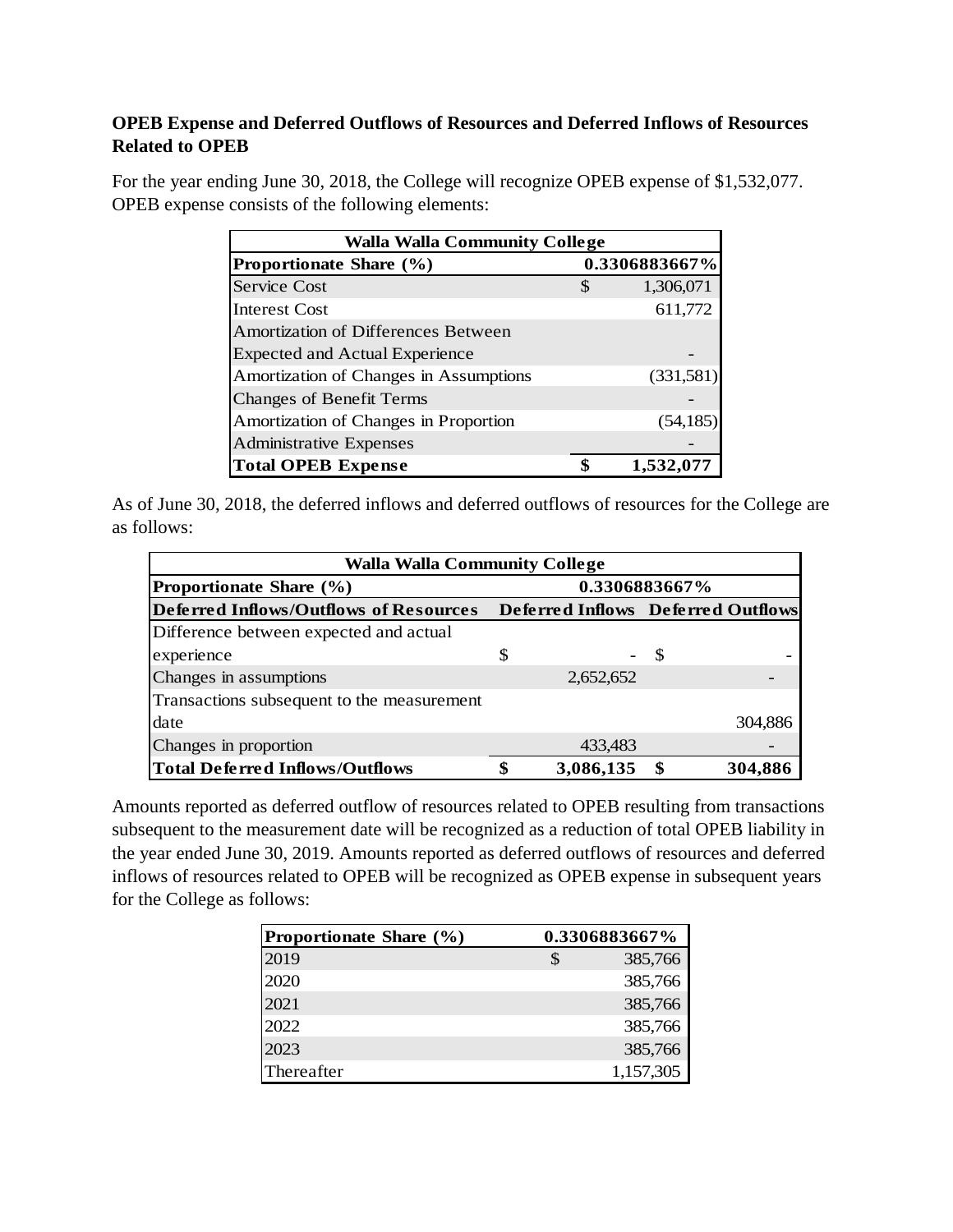The change in the College's proportionate share of OPEB liability and deferred inflows and deferred outflows of resources based on measurement date are representing in the following table:

| Proportionate Share (%) 2016                         | 0.3386201230%    |
|------------------------------------------------------|------------------|
| Proportionate Share (%) 2017                         | 0.3306883667%    |
| Total OPEB Liability - Ending 2016                   | \$<br>21,138,622 |
| Total OPEB Liability - Beginning 2017                | 20,643,476       |
| Total OPEB Liability Change in Proportion            | (495, 146)       |
| Total Deferred Inflows/Outflows - 2016               | 319,247          |
| Total Deferred Inflows/Outflows - 2017               | 311,769          |
| Total Deferred Inflows/Outflows Change in Proportion | (7, 478)         |
| <b>Total Change in Proportion</b>                    | $(487,\!668)$    |

#### Note 19 - Operating Expenses by Program

In the Statement of Revenues, Expenses and Changes in Net Position, operating expenses are displayed by natural classifications, such as salaries, benefits, and supplies. The table below summarizes operating expenses by program or function such as instruction, research, and academic support. The following table lists operating expenses by program for the year ending June 30, 2018.

| <b>Expenses by Functional Classification</b> |   |            |  |  |  |  |  |  |
|----------------------------------------------|---|------------|--|--|--|--|--|--|
| Instruction                                  | S | 18,186,330 |  |  |  |  |  |  |
| <b>Academic Support Services</b>             |   | 5,884,178  |  |  |  |  |  |  |
| <b>Student Services</b>                      |   | 4,926,862  |  |  |  |  |  |  |
| <b>Institutional Support</b>                 |   | 7,067,478  |  |  |  |  |  |  |
| Operations and Maintenance of Plant          |   | 3,775,262  |  |  |  |  |  |  |
| Auxiliary enterprises                        |   | 3,376,457  |  |  |  |  |  |  |
| <b>Student Financial Aid</b>                 |   | 6,433,516  |  |  |  |  |  |  |
| Depreciation                                 |   | 2,805,590  |  |  |  |  |  |  |
| <b>Total operating expenses</b>              |   | 52,455,673 |  |  |  |  |  |  |

### Note 20 - Commitments and Contingencies

The College is in the early design stages of two capital projects that will be funded entirely with fees that students voted to assess starting Fall Quarter 2016. Fee revenues will cover the debt service costs on a total loan amount not to exceed \$8 million for both projects. A new Recreation Center is planned for the Walla Walla Campus and the renovation of a couple classrooms will create a dedicated student activity space for the Clarkston Campus. If the State Legislature authorizes the two Certificates of Participation (COP) as planned, construction would begin during the summer of 2019. As of June 30, 2018 around \$1.82 million in fees had accumulated.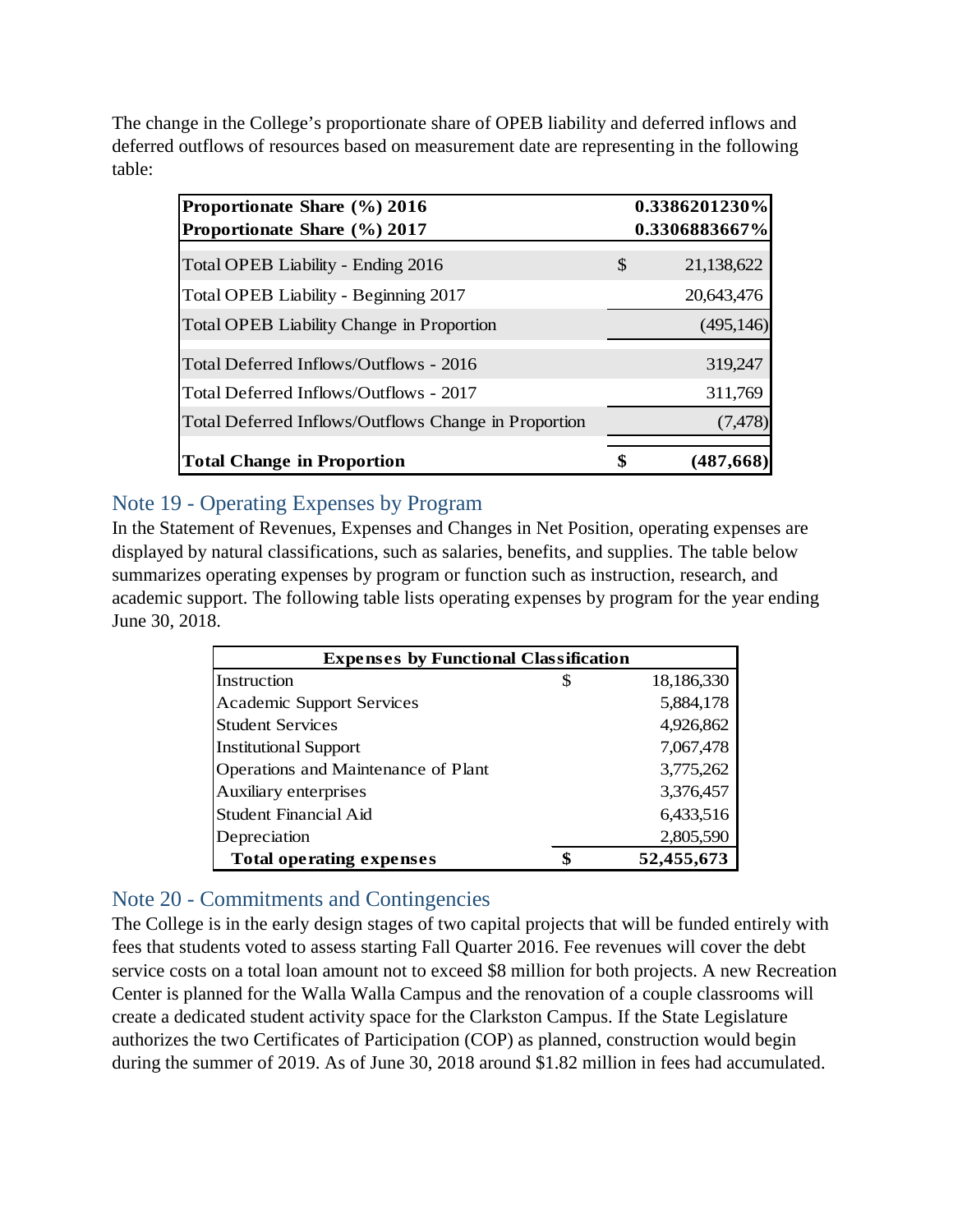The College is engaged in various legal actions in the ordinary course of business. Management does not believe the ultimate outcome of these actions will have a material adverse effect on the financial statement.

#### Note 21 - Subsequent Events

The College is not aware of any subsequent events or factors affecting these financial statements.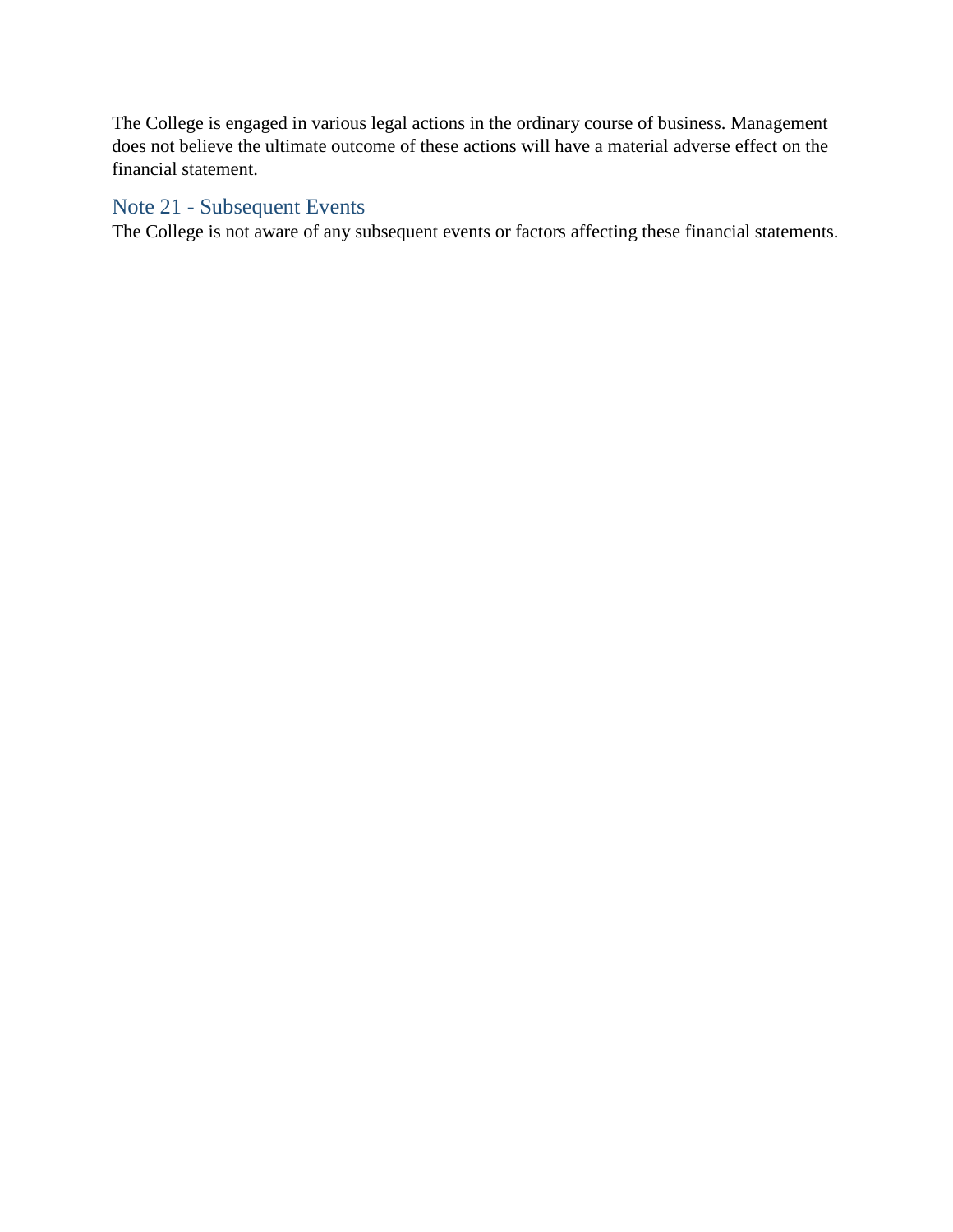# <span id="page-53-0"></span>**Required Supplementary Information**

#### **Pension Plan Information**

# **Cost Sharing Employer Plans**

Schedules of Walla Walla Community College's Proportionate Share of the Net Pension Liability

|        | <b>Schedule of Walla Walla Community College's Share of the Net Pension</b> |              |                               |               |                 |                    |                                          |  |  |  |  |  |
|--------|-----------------------------------------------------------------------------|--------------|-------------------------------|---------------|-----------------|--------------------|------------------------------------------|--|--|--|--|--|
|        | <b>Public Employees' Retirement System (PERS) Plan 1</b>                    |              |                               |               |                 |                    |                                          |  |  |  |  |  |
|        | Measurement Date of June 30                                                 |              |                               |               |                 |                    |                                          |  |  |  |  |  |
|        |                                                                             |              |                               |               |                 |                    |                                          |  |  |  |  |  |
|        |                                                                             |              |                               |               |                 | College's          |                                          |  |  |  |  |  |
|        |                                                                             |              |                               |               |                 |                    | proportionate share Plan's fiduciary net |  |  |  |  |  |
|        |                                                                             |              | College                       |               |                 | of the net pension | position as a                            |  |  |  |  |  |
|        |                                                                             |              | College's proportionate share |               |                 | liability as a     | percentage of the                        |  |  |  |  |  |
| Fiscal | proportion of the                                                           |              | of the net pension            |               | College covered | percentage of its  | total pension                            |  |  |  |  |  |
| Year   | net pension liability                                                       |              | liability                     |               | payroll         | covered payroll    | liability                                |  |  |  |  |  |
| 2014   | 0.047047%                                                                   | $\mathbb{S}$ | 2,370,015 \$                  |               | 5,057,376       | 46.86%             | 61.19%                                   |  |  |  |  |  |
| 2015   | 0.047908%                                                                   | \$           | 2,506,034                     | $\mathcal{S}$ | 5,386,887       | 46.52%             | 59.10%                                   |  |  |  |  |  |
| 2016   | 0.046740%                                                                   | \$           | 2,510,158                     | - \$          | 5,522,193       | 45.46%             | 57.03%                                   |  |  |  |  |  |
| 2017   | 0.043956%                                                                   | $\mathbb{S}$ | 2,085,746 \$                  |               | 5,510,818       | 37.85%             | 61.24%                                   |  |  |  |  |  |
| 2018   |                                                                             |              |                               |               |                 |                    |                                          |  |  |  |  |  |
| 2019   |                                                                             |              |                               |               |                 |                    |                                          |  |  |  |  |  |
| 2020   |                                                                             |              |                               |               |                 |                    |                                          |  |  |  |  |  |
| 2021   |                                                                             |              |                               |               |                 |                    |                                          |  |  |  |  |  |
| 2022   |                                                                             |              |                               |               |                 |                    |                                          |  |  |  |  |  |
| 2023   |                                                                             |              |                               |               |                 |                    |                                          |  |  |  |  |  |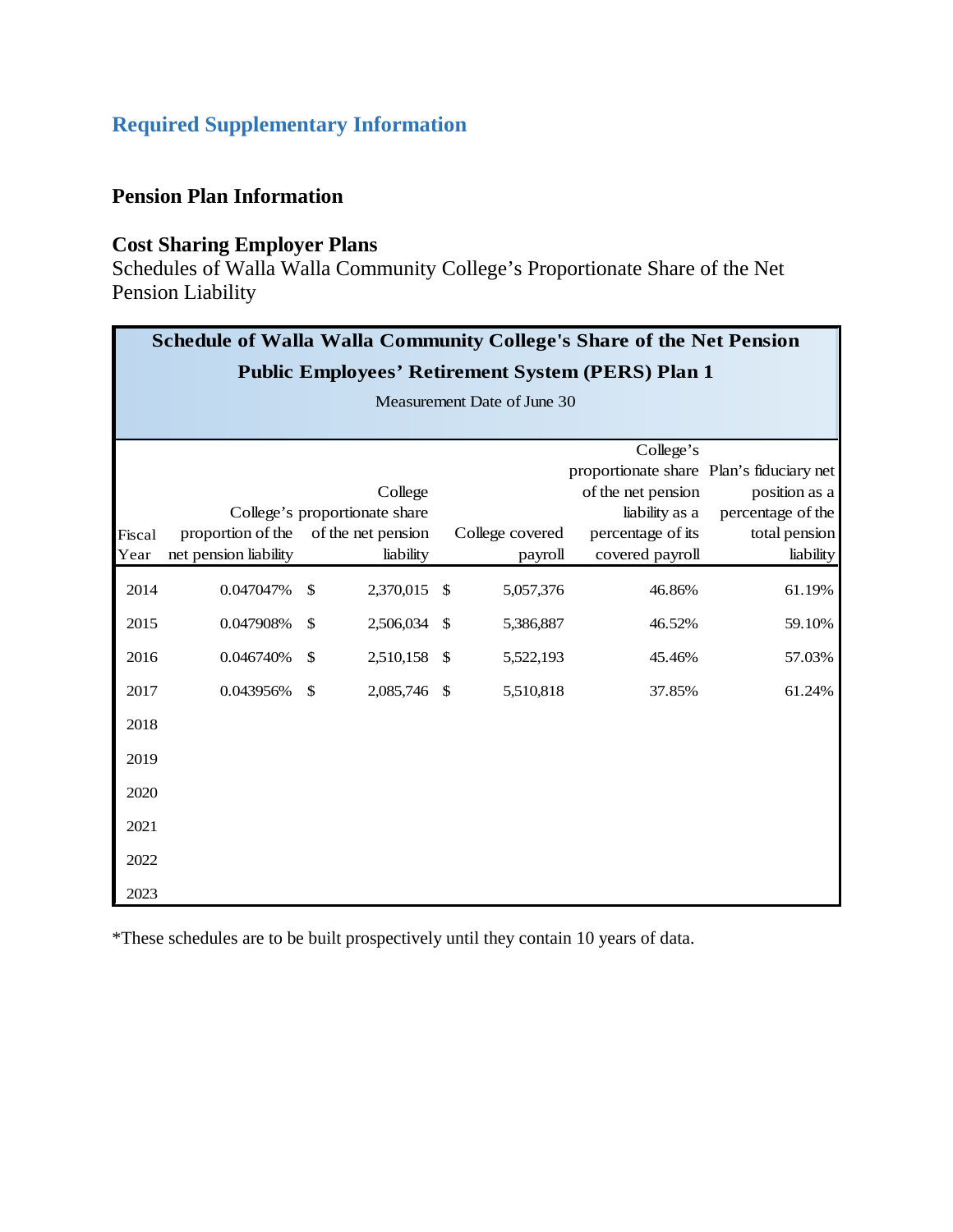Schedules of Walla Walla Community College's Proportionate Share of the Net Pension Liability

|        | Schedule of Walla Walla Community College's Share of the Net Pension |               |                               |              |                 |                                                                |                   |  |  |  |  |  |
|--------|----------------------------------------------------------------------|---------------|-------------------------------|--------------|-----------------|----------------------------------------------------------------|-------------------|--|--|--|--|--|
|        | <b>Public Employees' Retirement System (PERS) Plan 2/3</b>           |               |                               |              |                 |                                                                |                   |  |  |  |  |  |
|        | Measurement Date of June 30                                          |               |                               |              |                 |                                                                |                   |  |  |  |  |  |
|        |                                                                      |               |                               |              |                 |                                                                |                   |  |  |  |  |  |
|        |                                                                      |               |                               |              |                 | College's                                                      |                   |  |  |  |  |  |
|        |                                                                      |               | College                       |              |                 | proportionate share Plan's fiduciary net<br>of the net pension | position as a     |  |  |  |  |  |
|        |                                                                      |               | College's proportionate share |              |                 | liability as a                                                 | percentage of the |  |  |  |  |  |
| Fiscal | proportion of the                                                    |               | of the net pension            |              | College covered | percentage of its                                              | total pension     |  |  |  |  |  |
| Year   | net pension liability                                                |               | liability                     |              | payroll         | covered payroll                                                | liability         |  |  |  |  |  |
| 2014   | 0.057918%                                                            | \$            | 1,170,732                     | -\$          | 4,955,365       | 23.63%                                                         | 93.29%            |  |  |  |  |  |
| 2015   | 0.059767%                                                            | $\mathcal{S}$ | 2,135,509                     | \$           | 5,303,083       | 40.27%                                                         | 89.20%            |  |  |  |  |  |
| 2016   | 0.058573%                                                            | \$            | 2,949,105                     | $\mathbb{S}$ | 5,468,697       | 53.93%                                                         | 85.82%            |  |  |  |  |  |
| 2017   | 0.055956%                                                            | \$            | 1,944,204                     | \$           | 5,484,177       | 35.45%                                                         | 90.97%            |  |  |  |  |  |
| 2018   |                                                                      |               |                               |              |                 |                                                                |                   |  |  |  |  |  |
| 2019   |                                                                      |               |                               |              |                 |                                                                |                   |  |  |  |  |  |
| 2020   |                                                                      |               |                               |              |                 |                                                                |                   |  |  |  |  |  |
| 2021   |                                                                      |               |                               |              |                 |                                                                |                   |  |  |  |  |  |
| 2022   |                                                                      |               |                               |              |                 |                                                                |                   |  |  |  |  |  |
| 2023   |                                                                      |               |                               |              |                 |                                                                |                   |  |  |  |  |  |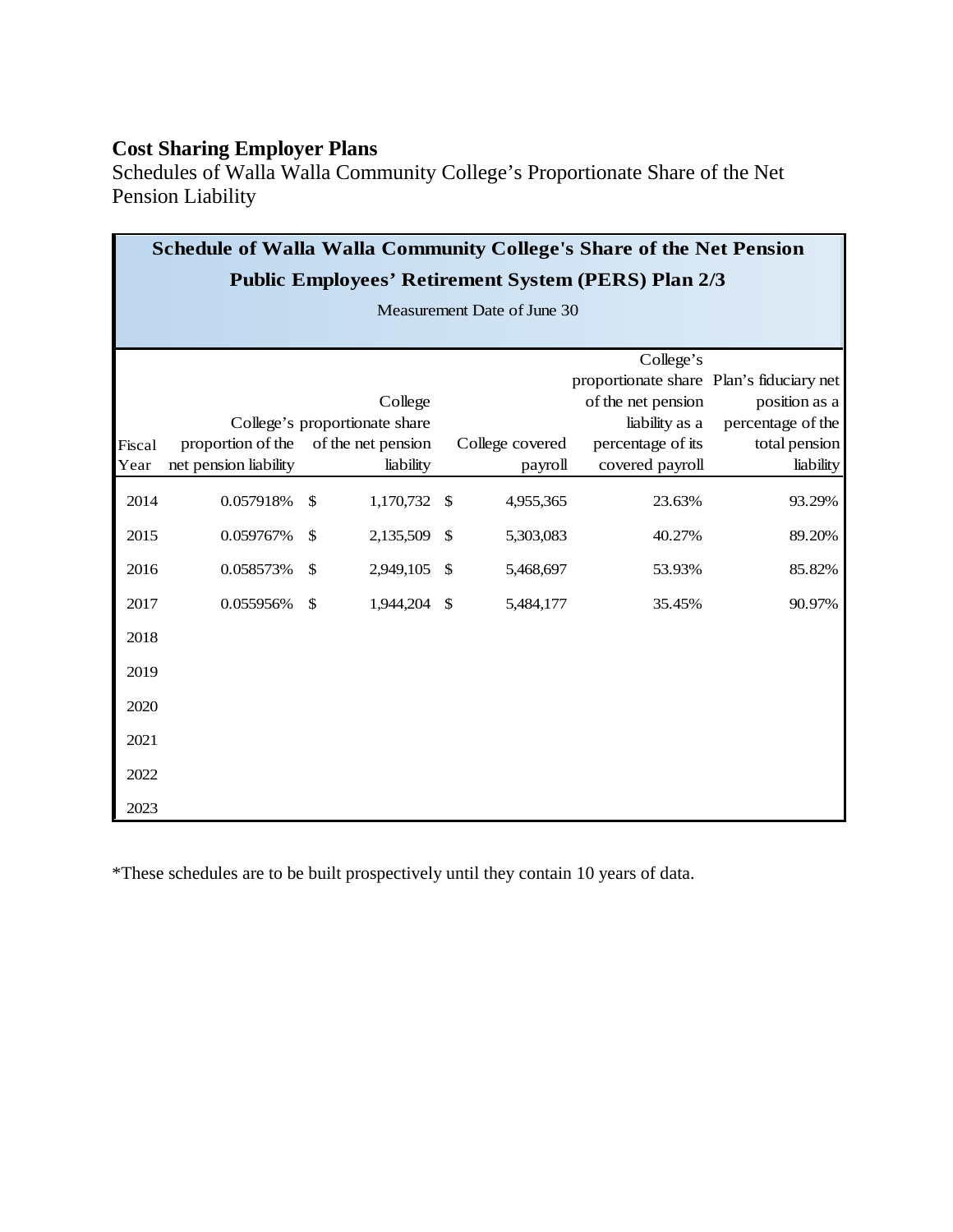Schedules of Walla Walla Community College's Proportionate Share of the Net Pension Liability

| <b>Schedule of Walla Walla Community College's Share of the Net Pension</b> |                                                 |    |                               |    |                             |                                          |                   |  |  |  |  |
|-----------------------------------------------------------------------------|-------------------------------------------------|----|-------------------------------|----|-----------------------------|------------------------------------------|-------------------|--|--|--|--|
|                                                                             | <b>Teacher's Retirement System (TRS) Plan 1</b> |    |                               |    |                             |                                          |                   |  |  |  |  |
|                                                                             |                                                 |    |                               |    | Measurement Date of June 30 |                                          |                   |  |  |  |  |
|                                                                             |                                                 |    |                               |    |                             |                                          |                   |  |  |  |  |
|                                                                             |                                                 |    |                               |    |                             | College's                                |                   |  |  |  |  |
|                                                                             |                                                 |    |                               |    |                             | proportionate share Plan's fiduciary net |                   |  |  |  |  |
|                                                                             |                                                 |    | College                       |    |                             | of the net pension                       | position as a     |  |  |  |  |
|                                                                             |                                                 |    | College's proportionate share |    |                             | liability as a                           | percentage of the |  |  |  |  |
| Fiscal                                                                      | proportion of the                               |    | of the net pension            |    | College covered             | percentage of its                        | total pension     |  |  |  |  |
| Year                                                                        | net pension liability                           |    | liability                     |    | payroll                     | covered payroll                          | liability         |  |  |  |  |
| 2014                                                                        | 0.009257%                                       | \$ | 273,031                       | \$ | 338,142                     | 80.74%                                   | 68.77%            |  |  |  |  |
| 2015                                                                        | 0.009708%                                       | \$ | 307,563                       | \$ | 387,476                     | 79.38%                                   | 65.70%            |  |  |  |  |
| 2016                                                                        | 0.010622%                                       | \$ | 362,660                       | \$ | 459,740                     | 78.88%                                   | 62.07%            |  |  |  |  |
| 2017                                                                        | 0.008157%                                       | \$ | 246,608                       | \$ | 366,150                     | 67.35%                                   | 65.58%            |  |  |  |  |
| 2018                                                                        |                                                 |    |                               |    |                             |                                          |                   |  |  |  |  |
| 2019                                                                        |                                                 |    |                               |    |                             |                                          |                   |  |  |  |  |
| 2020                                                                        |                                                 |    |                               |    |                             |                                          |                   |  |  |  |  |
| 2021                                                                        |                                                 |    |                               |    |                             |                                          |                   |  |  |  |  |
| 2022                                                                        |                                                 |    |                               |    |                             |                                          |                   |  |  |  |  |
| 2023                                                                        |                                                 |    |                               |    |                             |                                          |                   |  |  |  |  |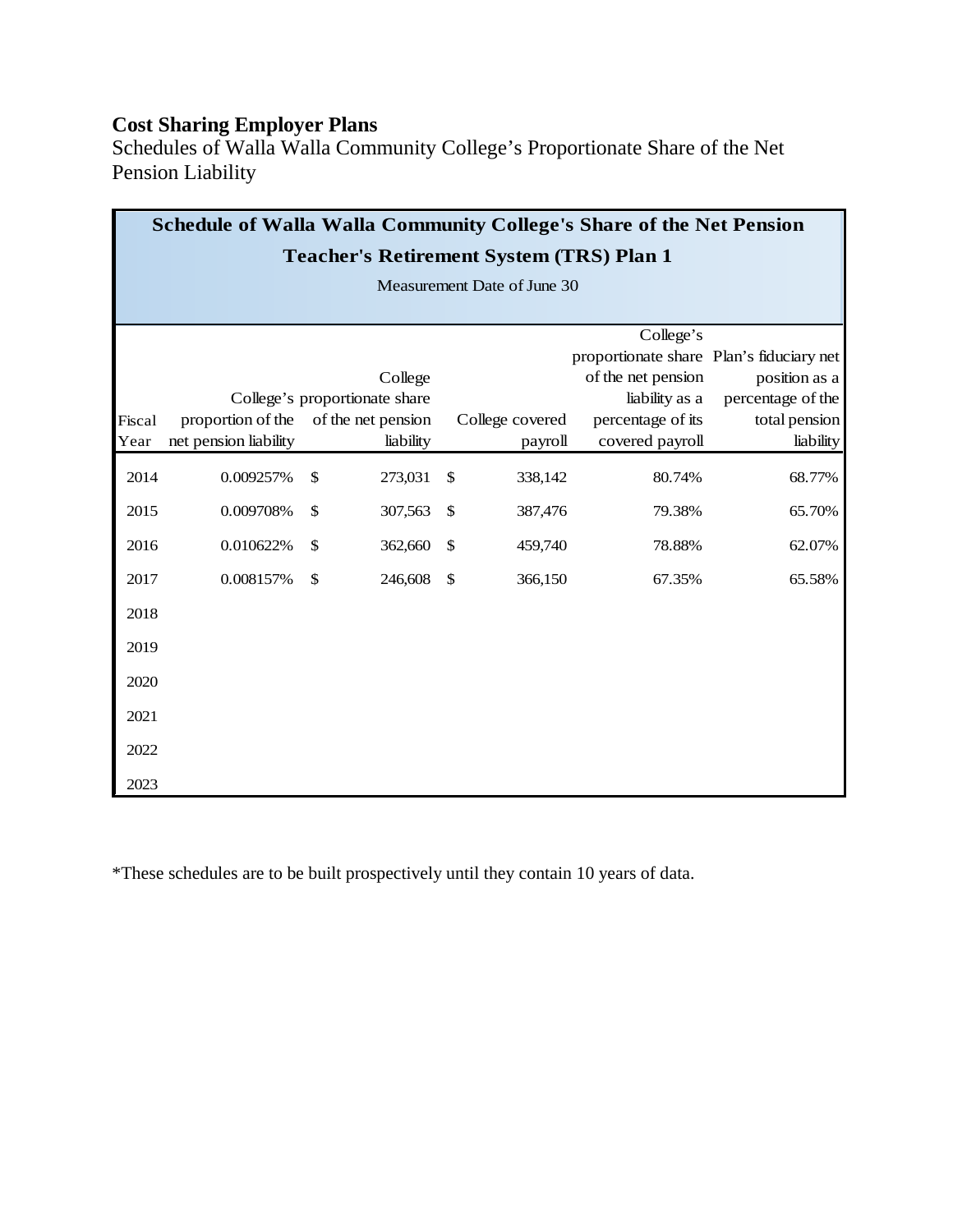Schedules of Walla Walla Community College's Proportionate Share of the Net Pension Liability

|        | <b>Schedule of Walla Walla Community College's Share of the Net Pension</b> |              |                               |               |                             |                    |                                                           |  |  |  |  |
|--------|-----------------------------------------------------------------------------|--------------|-------------------------------|---------------|-----------------------------|--------------------|-----------------------------------------------------------|--|--|--|--|
|        | <b>Teachers' Retirement System (TRS) Plan 2/3</b>                           |              |                               |               |                             |                    |                                                           |  |  |  |  |
|        |                                                                             |              |                               |               | Measurement Date of June 30 |                    |                                                           |  |  |  |  |
|        |                                                                             |              |                               |               |                             |                    |                                                           |  |  |  |  |
|        |                                                                             |              |                               |               |                             | College's          |                                                           |  |  |  |  |
|        |                                                                             |              | College                       |               |                             | of the net pension | proportionate share Plan's fiduciary net<br>position as a |  |  |  |  |
|        |                                                                             |              | College's proportionate share |               |                             | liability as a     | percentage of the                                         |  |  |  |  |
| Fiscal | proportion of the                                                           |              | of the net pension            |               | College covered             | percentage of its  | total pension                                             |  |  |  |  |
| Year   | net pension liability                                                       |              | liability                     |               | payroll                     | covered payroll    | liability                                                 |  |  |  |  |
| 2014   | 0.006200%                                                                   | \$           | 20,025                        | \$            | 266,847                     | 7.50%              | 96.81%                                                    |  |  |  |  |
| 2015   | 0.006759%                                                                   | \$           | 57,033                        | $\mathcal{S}$ | 315,420                     | 18.08%             | 92.48%                                                    |  |  |  |  |
| 2016   | 0.007771%                                                                   | \$           | 106,719                       | \$            | 385,341                     | 27.69%             | 88.72%                                                    |  |  |  |  |
| 2017   | 0.005180%                                                                   | $\mathbb{S}$ | 47,808                        | $\mathcal{S}$ | 284,032                     | 16.83%             | 93.14%                                                    |  |  |  |  |
| 2018   |                                                                             |              |                               |               |                             |                    |                                                           |  |  |  |  |
| 2019   |                                                                             |              |                               |               |                             |                    |                                                           |  |  |  |  |
| 2020   |                                                                             |              |                               |               |                             |                    |                                                           |  |  |  |  |
| 2021   |                                                                             |              |                               |               |                             |                    |                                                           |  |  |  |  |
| 2022   |                                                                             |              |                               |               |                             |                    |                                                           |  |  |  |  |
| 2023   |                                                                             |              |                               |               |                             |                    |                                                           |  |  |  |  |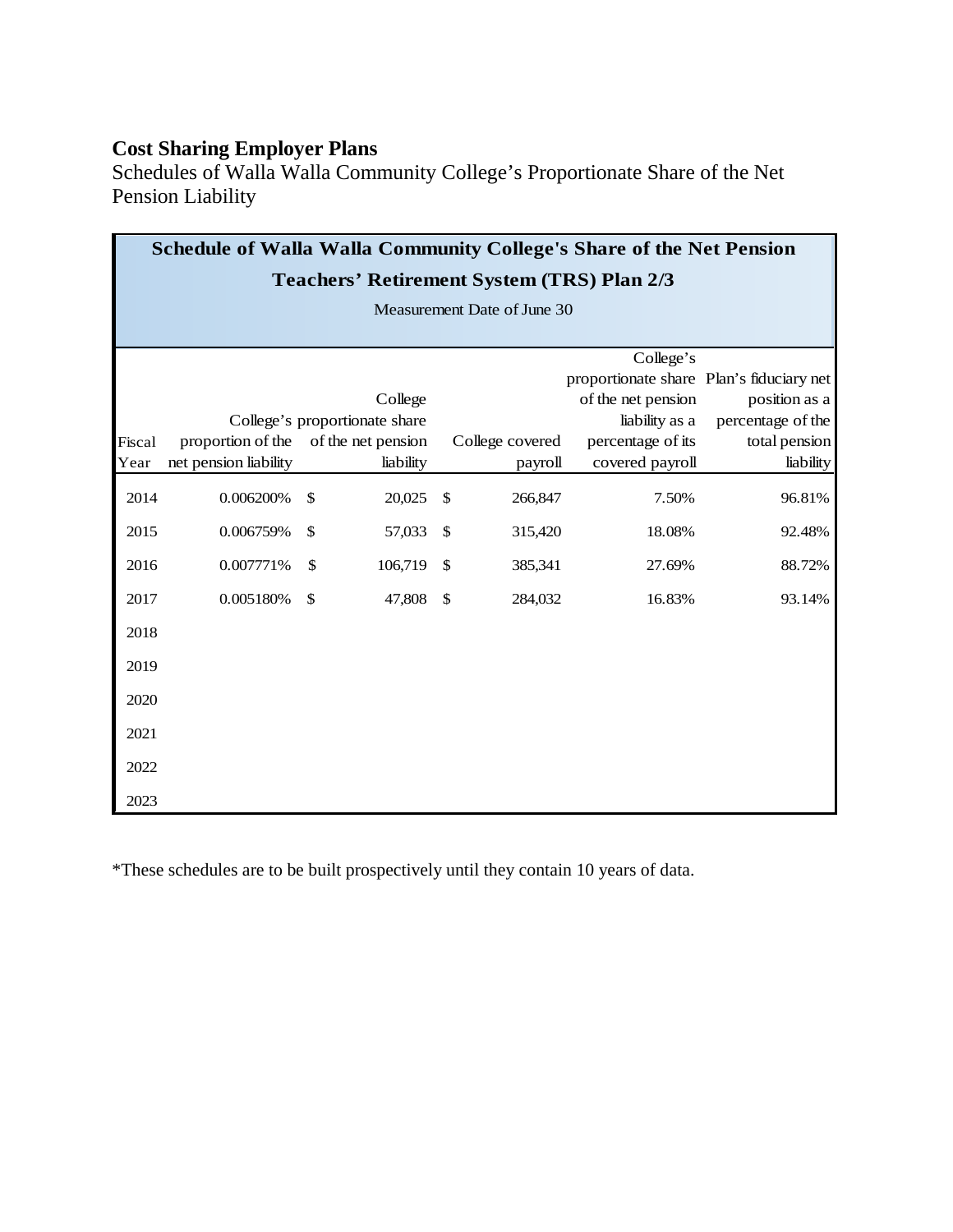# **Pension Plan Information**

#### **Cost Sharing Employer Plans**

Schedules of Contributions

| <b>Schedule of Contributions</b><br><b>Public Employees' Retirement System (PERS) Plan 1</b><br><b>Fiscal Year Ended June 30</b> |  |                                            |                                                                                   |         |                                        |  |                           |                    |                                                        |  |
|----------------------------------------------------------------------------------------------------------------------------------|--|--------------------------------------------|-----------------------------------------------------------------------------------|---------|----------------------------------------|--|---------------------------|--------------------|--------------------------------------------------------|--|
| Fiscal<br>Year                                                                                                                   |  | Contractually<br>Required<br>Contributions | Contributions in<br>relation to the<br>Contractually<br>Required<br>Contributions |         | Contribution<br>deficiency<br>(excess) |  |                           | Covered<br>payroll | Contributions as a<br>percentage of<br>covered payroll |  |
| 2014 \$                                                                                                                          |  | 208,243                                    | $\mathcal{S}$                                                                     | 208,243 | \$                                     |  | $\mathbb{S}$              | 5,057,376          | 4.12%                                                  |  |
| 2015 \$                                                                                                                          |  | 220,184                                    | $\mathcal{S}$                                                                     | 220,184 | \$                                     |  | \$                        | 5,386,887          | 4.09%                                                  |  |
| 2016 \$                                                                                                                          |  | 265,060                                    | \$                                                                                | 265,060 | \$                                     |  | \$                        | 5,522,193          | 4.80%                                                  |  |
| 2017 \$                                                                                                                          |  | 264,406                                    | \$                                                                                | 264,406 | \$                                     |  | \$                        | 5,510,818          | 4.80%                                                  |  |
| 2018 \$                                                                                                                          |  | 275,682                                    | $\mathcal{S}$                                                                     | 275,682 | \$                                     |  | $\boldsymbol{\mathsf{S}}$ | 5,453,619          | 5.06%                                                  |  |
| 2019                                                                                                                             |  |                                            |                                                                                   |         |                                        |  |                           |                    |                                                        |  |
| 2020                                                                                                                             |  |                                            |                                                                                   |         |                                        |  |                           |                    |                                                        |  |
| 2021                                                                                                                             |  |                                            |                                                                                   |         |                                        |  |                           |                    |                                                        |  |
| 2022                                                                                                                             |  |                                            |                                                                                   |         |                                        |  |                           |                    |                                                        |  |
| 2023                                                                                                                             |  |                                            |                                                                                   |         |                                        |  |                           |                    |                                                        |  |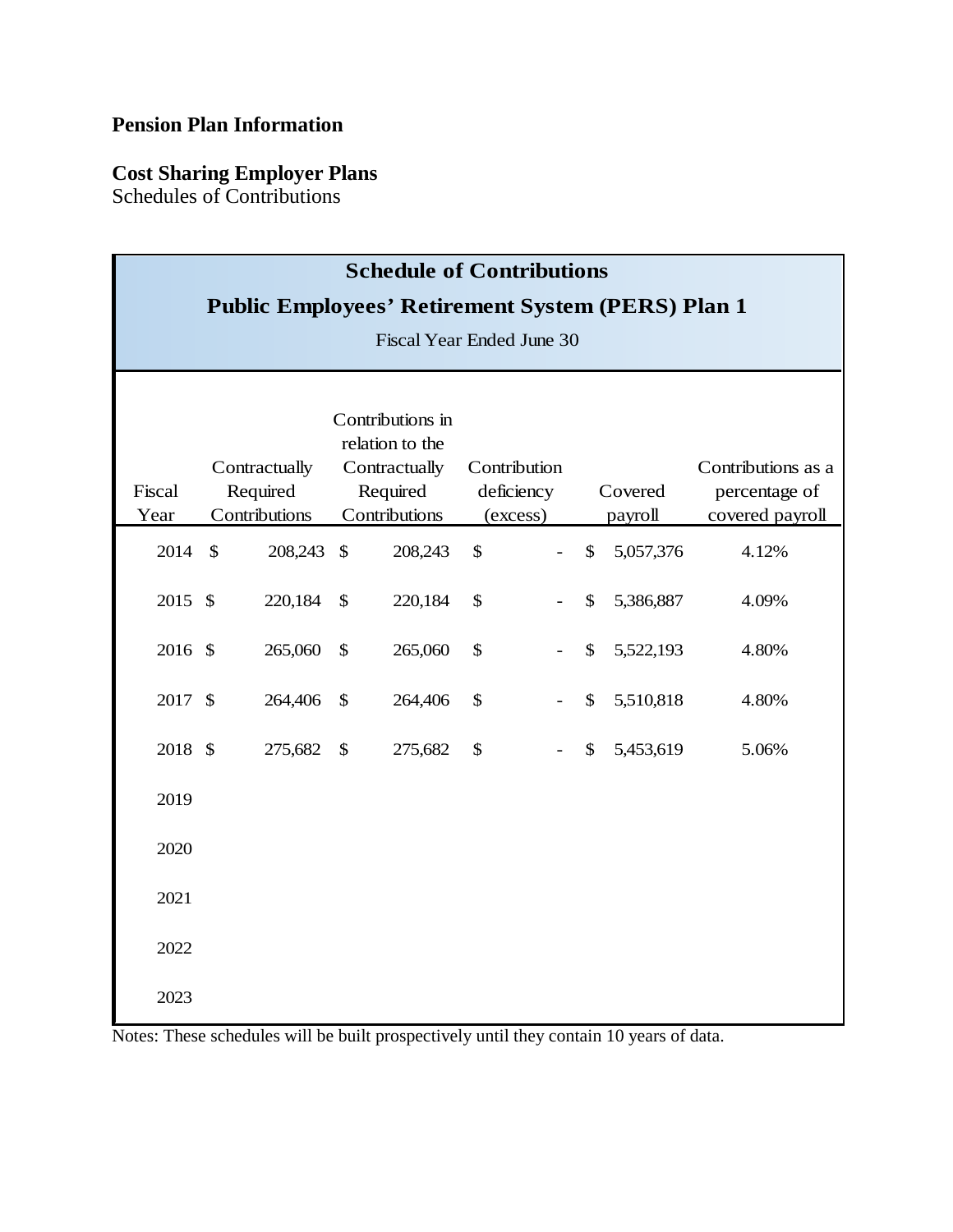Schedules of Contributions

| <b>Schedule of Contributions</b><br><b>Public Emplyees' Retirement System (PERS) Plan 2/3</b><br>Fiscal Year Ended June 30 |  |                                            |                                                                                   |         |                                        |  |              |                    |                                                        |  |
|----------------------------------------------------------------------------------------------------------------------------|--|--------------------------------------------|-----------------------------------------------------------------------------------|---------|----------------------------------------|--|--------------|--------------------|--------------------------------------------------------|--|
| Fiscal<br>Year                                                                                                             |  | Contractually<br>Required<br>Contributions | Contributions in<br>relation to the<br>Contractually<br>Required<br>Contributions |         | Contribution<br>deficiency<br>(excess) |  |              | Covered<br>payroll | Contributions as a<br>percentage of<br>covered payroll |  |
| 2014 \$                                                                                                                    |  | 244,668                                    | $\mathbb{S}$                                                                      | 244,668 | $\mathcal{S}$                          |  | \$           | 4,955,365          | 4.94%                                                  |  |
| 2015 \$                                                                                                                    |  | 266,232                                    | \$                                                                                | 266,232 | \$                                     |  | \$           | 5,303,083          | 5.02%                                                  |  |
| 2016 \$                                                                                                                    |  | 338,137                                    | $\mathcal{S}$                                                                     | 338,137 | \$                                     |  | \$           | 5,468,697          | 6.18%                                                  |  |
| 2017 \$                                                                                                                    |  | 341,774                                    | $\mathcal{S}$                                                                     | 341,774 | \$                                     |  | \$           | 5,484,177          | 6.23%                                                  |  |
| 2018 \$                                                                                                                    |  | 403,689                                    | $\mathbb{S}$                                                                      | 403,689 | $\mathcal{S}$                          |  | $\mathbb{S}$ | 5,427,571          | 7.44%                                                  |  |
| 2019                                                                                                                       |  |                                            |                                                                                   |         |                                        |  |              |                    |                                                        |  |
| 2020                                                                                                                       |  |                                            |                                                                                   |         |                                        |  |              |                    |                                                        |  |
| 2021                                                                                                                       |  |                                            |                                                                                   |         |                                        |  |              |                    |                                                        |  |
| 2022                                                                                                                       |  |                                            |                                                                                   |         |                                        |  |              |                    |                                                        |  |
| 2023                                                                                                                       |  |                                            |                                                                                   |         |                                        |  |              |                    |                                                        |  |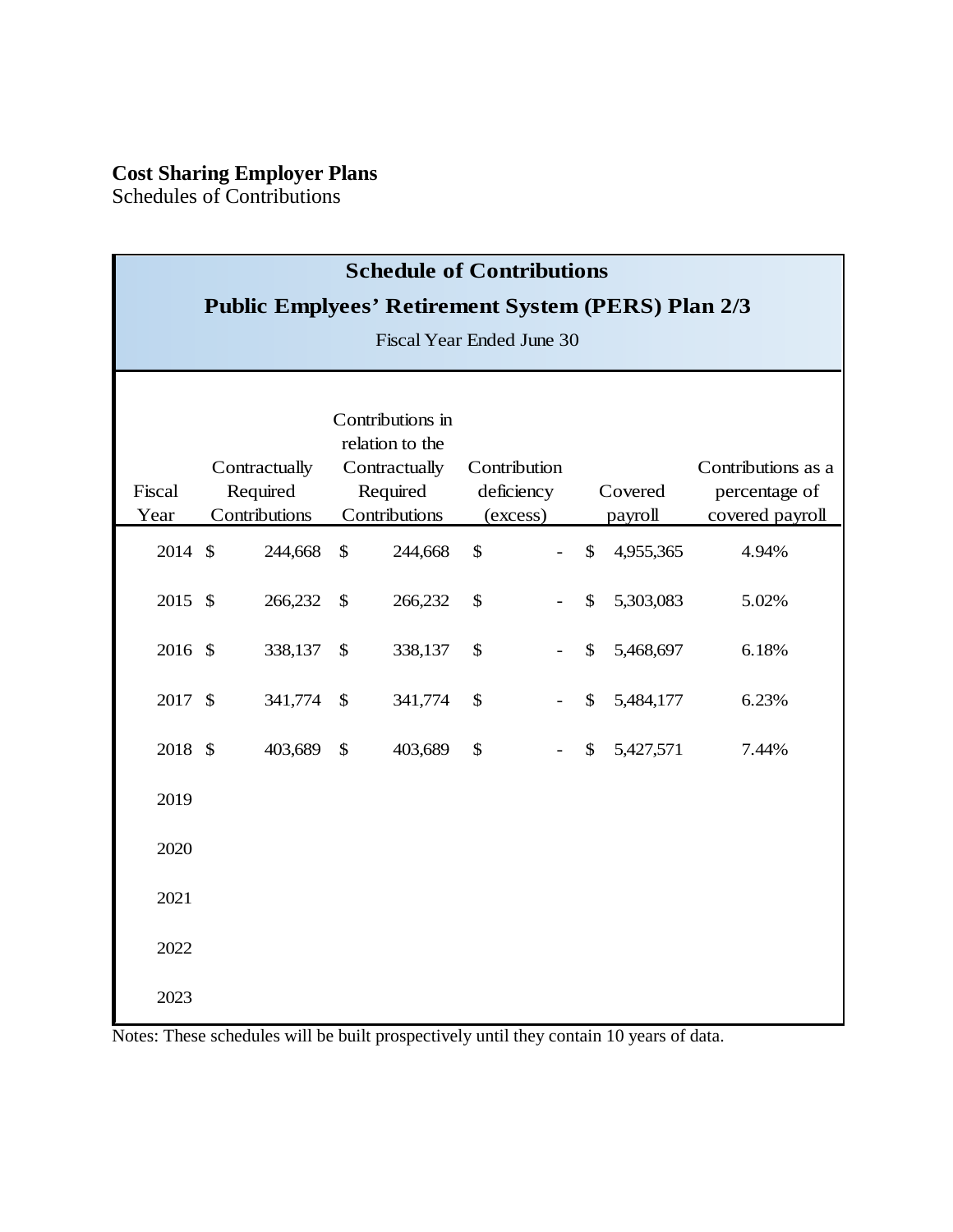Schedules of Contributions

|                           | <b>Schedule of Contributions</b>                |              |                                                                  |                            |  |                           |         |                                     |  |  |  |
|---------------------------|-------------------------------------------------|--------------|------------------------------------------------------------------|----------------------------|--|---------------------------|---------|-------------------------------------|--|--|--|
|                           | <b>Teachers' Retirement System (TRS) Plan 1</b> |              |                                                                  |                            |  |                           |         |                                     |  |  |  |
| Fiscal Year Ended June 30 |                                                 |              |                                                                  |                            |  |                           |         |                                     |  |  |  |
| Fiscal                    | Contractually<br>Required                       |              | Contributions in<br>relation to the<br>Contractually<br>Required | Contribution<br>deficiency |  |                           | Covered | Contributions as a<br>percentage of |  |  |  |
| Year                      | Contributions                                   |              | Contributions                                                    | (excess)                   |  |                           | payroll | covered payroll                     |  |  |  |
| 2014 \$                   |                                                 | 18,306 \$    | 18,306                                                           | \$                         |  | \$                        | 338,142 | 5.41%                               |  |  |  |
| 2015 \$                   |                                                 | 21,724       | $\mathcal{S}$<br>21,724                                          | \$                         |  | $\boldsymbol{\mathsf{S}}$ | 387,476 | 5.61%                               |  |  |  |
| 2016 \$                   |                                                 | 26,475       | $\mathcal{S}$<br>26,475                                          | \$                         |  | \$                        | 459,740 | 5.76%                               |  |  |  |
| 2017 \$                   |                                                 | 28,545       | $\mathcal{S}$<br>28,545                                          | \$                         |  | \$                        | 366,150 | 7.80%                               |  |  |  |
| 2018 \$                   |                                                 | 31,442<br>\$ | 31,442                                                           | \$                         |  | $\mathbb{S}$              | 443,419 | 7.09%                               |  |  |  |
| 2019                      |                                                 |              |                                                                  |                            |  |                           |         |                                     |  |  |  |
| 2020                      |                                                 |              |                                                                  |                            |  |                           |         |                                     |  |  |  |
| 2021                      |                                                 |              |                                                                  |                            |  |                           |         |                                     |  |  |  |
| 2022                      |                                                 |              |                                                                  |                            |  |                           |         |                                     |  |  |  |
| 2023                      |                                                 |              |                                                                  |                            |  |                           |         |                                     |  |  |  |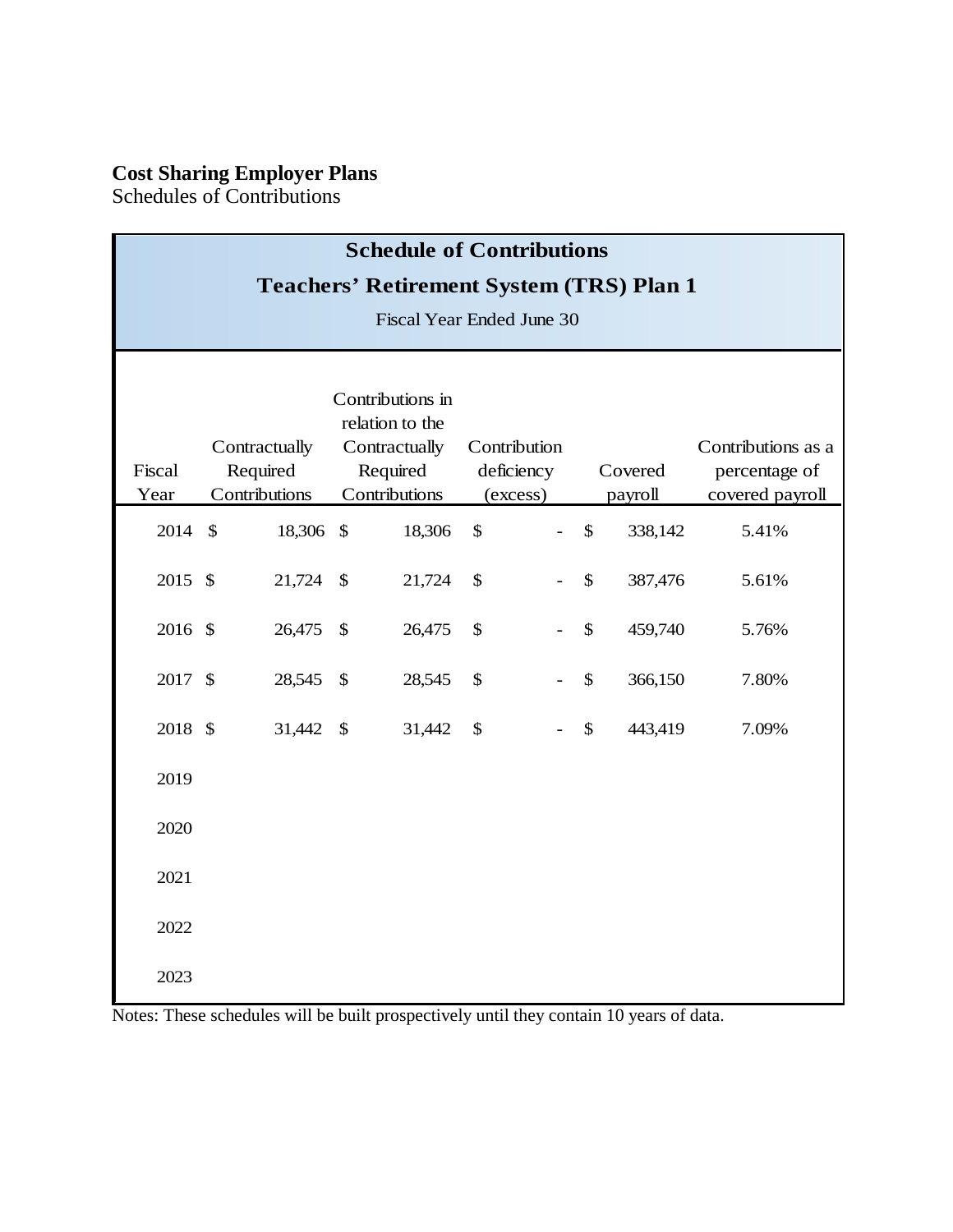Schedules of Contributions

|                                                   | <b>Schedule of Contributions</b>           |           |               |                                                                       |                                        |  |                           |         |                                                        |  |  |
|---------------------------------------------------|--------------------------------------------|-----------|---------------|-----------------------------------------------------------------------|----------------------------------------|--|---------------------------|---------|--------------------------------------------------------|--|--|
| <b>Teachers' Retirement System (TRS) Plan 2/3</b> |                                            |           |               |                                                                       |                                        |  |                           |         |                                                        |  |  |
| <b>Fiscal Year Ended June 30</b>                  |                                            |           |               |                                                                       |                                        |  |                           |         |                                                        |  |  |
| Fiscal<br>Year                                    | Contractually<br>Required<br>Contributions |           | Required      | Contributions in<br>relation to the<br>Contractually<br>Contributions | Contribution<br>deficiency<br>(excess) |  | Covered<br>payroll        |         | Contributions as a<br>percentage of<br>covered payroll |  |  |
| 2014 \$                                           |                                            | 15,214 \$ |               | 15,214                                                                | $\mathcal{S}$                          |  | $\mathcal{S}$             | 266,847 | 5.70%                                                  |  |  |
| 2015 \$                                           |                                            | 17,962    | $\mathcal{S}$ | 17,962                                                                | $\mathcal{S}$                          |  | \$                        | 315,420 | 5.69%                                                  |  |  |
| 2016 \$                                           |                                            | 31,172    | $\mathcal{S}$ | 31,172                                                                | \$                                     |  | $\boldsymbol{\mathsf{S}}$ | 385,341 | 8.09%                                                  |  |  |
| 2017 \$                                           |                                            | 19,087    | $\mathcal{S}$ | 19,087                                                                | \$                                     |  | \$                        | 284,032 | 6.72%                                                  |  |  |
| 2018 \$                                           |                                            | 33,610    | $\mathcal{S}$ | 33,610                                                                | $\mathcal{S}$                          |  | \$                        | 439,273 | 7.65%                                                  |  |  |
| 2019                                              |                                            |           |               |                                                                       |                                        |  |                           |         |                                                        |  |  |
| 2020                                              |                                            |           |               |                                                                       |                                        |  |                           |         |                                                        |  |  |
| 2021                                              |                                            |           |               |                                                                       |                                        |  |                           |         |                                                        |  |  |
| 2022                                              |                                            |           |               |                                                                       |                                        |  |                           |         |                                                        |  |  |
| 2023                                              |                                            |           |               |                                                                       |                                        |  |                           |         |                                                        |  |  |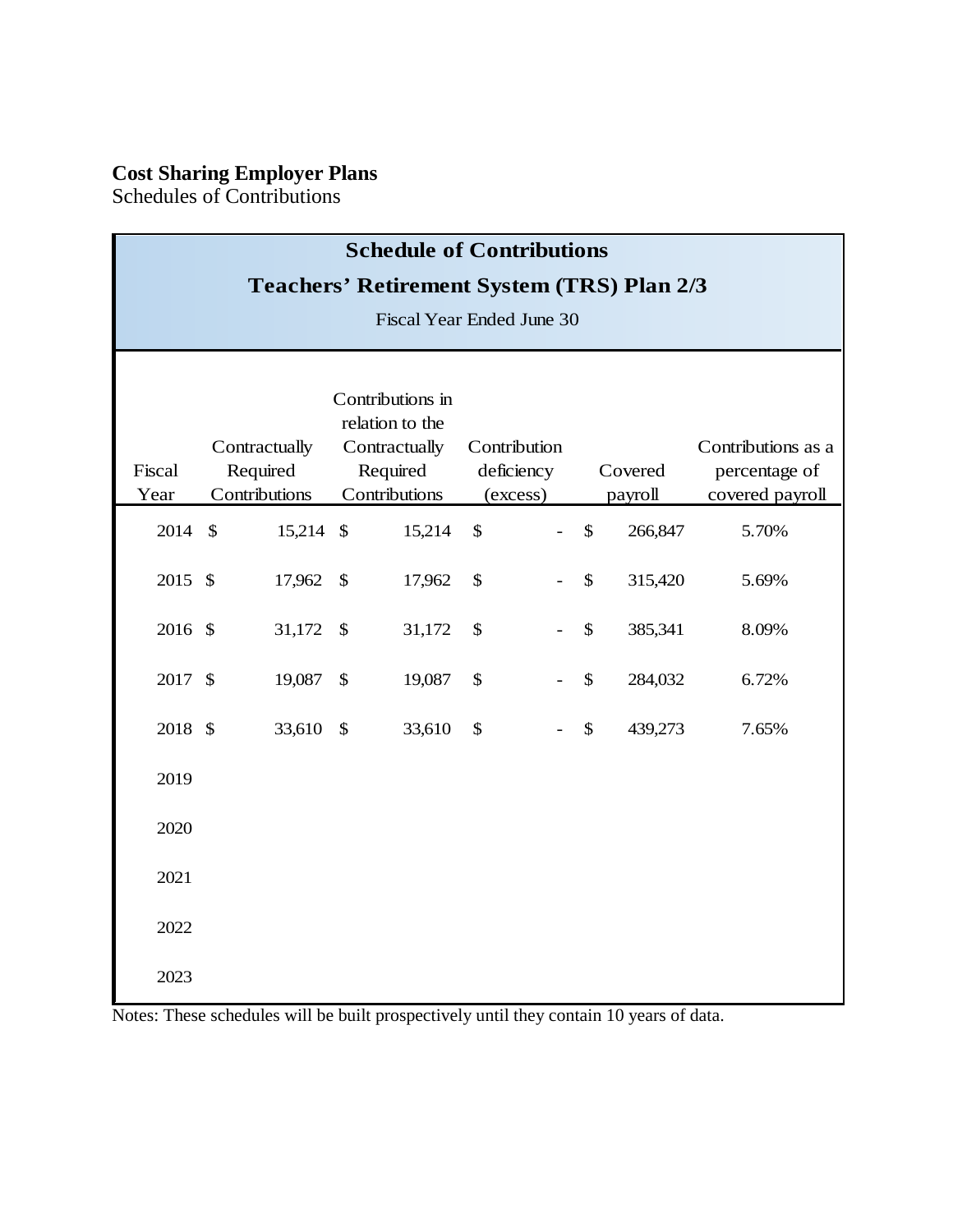# **State Board Supplemental Defined Benefit Plans**

| <b>Schedule of Changes in the Total Pension Liability and Related Ratios</b> |    |           |               |           |  |  |  |  |
|------------------------------------------------------------------------------|----|-----------|---------------|-----------|--|--|--|--|
| <b>Walla Walla Community College</b>                                         |    |           |               |           |  |  |  |  |
| Fiscal Year Ended June 30, 2018                                              |    |           |               |           |  |  |  |  |
| (expressed in thousands)                                                     |    |           |               |           |  |  |  |  |
|                                                                              |    | 2017      |               | 2018      |  |  |  |  |
| <b>Total Pension Liability</b>                                               |    |           |               |           |  |  |  |  |
| Service Cost                                                                 | \$ | 153       | <sup>\$</sup> | 107       |  |  |  |  |
| Interest                                                                     |    | 99        |               | 99        |  |  |  |  |
| Changes of benefit terms                                                     |    |           |               |           |  |  |  |  |
| Differences between expected and actual experience                           |    | (714)     |               | (292)     |  |  |  |  |
| Changes of assumptions                                                       |    | (169)     |               | (99)      |  |  |  |  |
| <b>Benefit Payments</b>                                                      |    | (25)      |               | (36)      |  |  |  |  |
| Change in proportionate share of TPL                                         |    |           |               | (14)      |  |  |  |  |
| Other                                                                        |    |           |               |           |  |  |  |  |
| <b>Net Change in Total Pension Liability</b>                                 |    | (657)     |               | (235)     |  |  |  |  |
| <b>Total Pension Liability - Beginning</b>                                   |    | 3,337     |               | 2,680     |  |  |  |  |
| <b>Total Pension Liability - Ending</b>                                      | \$ | 2,680     | -\$           | 2,445     |  |  |  |  |
| <b>College's Proportion of the Pension Liability</b>                         |    | 2.81984%  |               | 2.80446%  |  |  |  |  |
| Covered-employee payroll                                                     | \$ | 15,894    | - \$          | 16,104    |  |  |  |  |
| Total Pension Liability as a percentage of covered-employee payr             |    | 16.86388% |               | 15.18331% |  |  |  |  |

Notes: This schedule will be built prospectively until it contains 10 years of data.

#### **State Board Supplemental Defined Benefit Plans Notes to Required Supplementary Information**

The State Board Supplemental Retirement Plans are financed on a pay-as-you-go basis. State Board makes direct payments to qualifying retirees when the retirement benefits provided by the fund sponsors do not meet the benefit goals, no assets are accumulated in trusts or equivalent arrangements. Potential factors that may significantly affect trends in amounts reported include changes to the discount rate, salary growth and the variable income investment return.